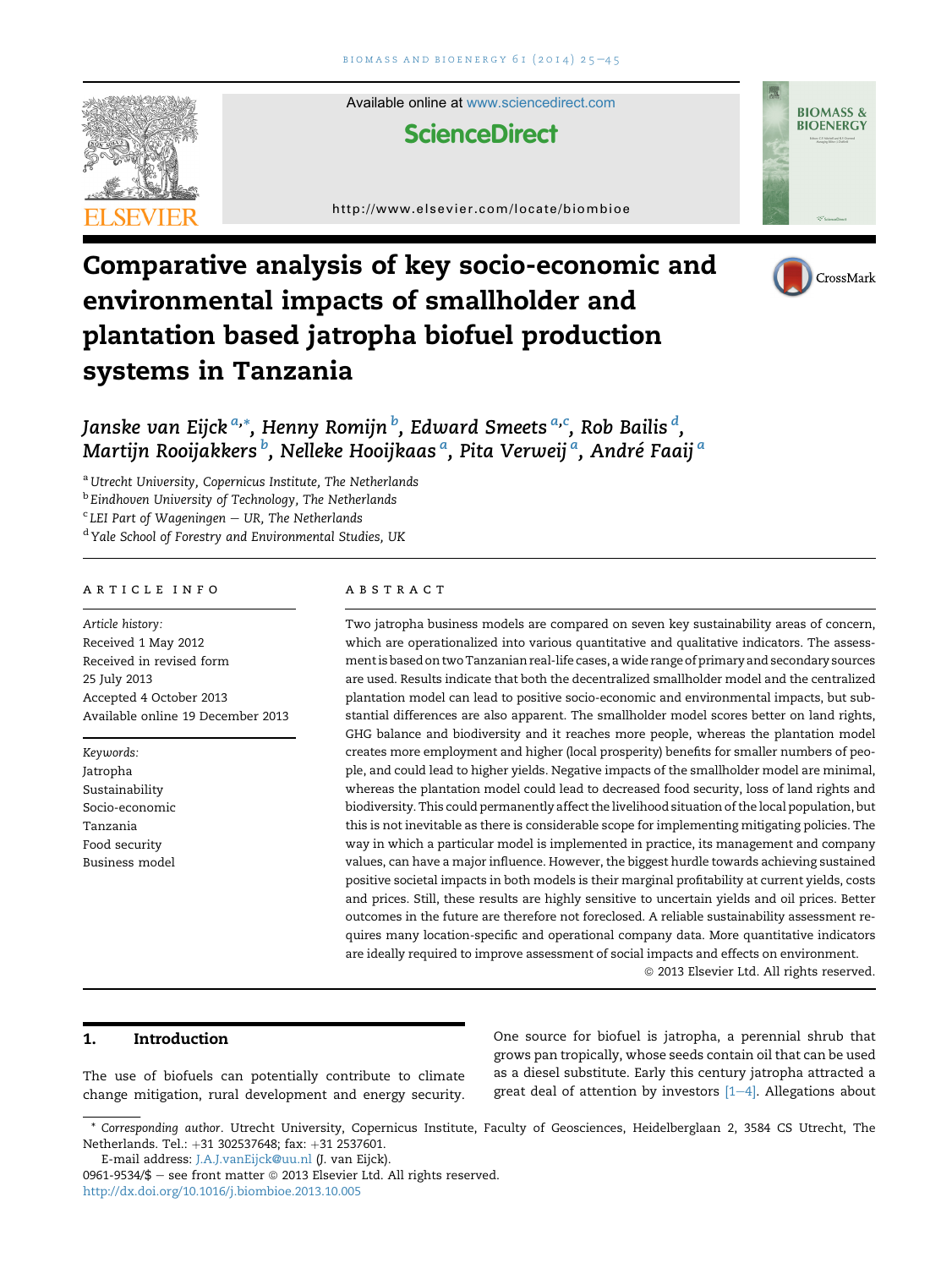yields of up to 10 t seeds ha $^{-1}$  [\[5\],](#page-17-0) or 5 t seeds ha $^{-1}$  on average [\[6\],](#page-17-0) low nutrient requirements, and little need for care in combination with ability to withstand semi-arid conditions raised high expectations regarding its Straight Vegetable Oil (SVO) and biodiesel potential [\[7\].](#page-17-0) But the realized plantings have been much more modest. The global financial crisis caused difficulties in financing. More accurate research also emerged, warning that realistic yields from an undomesticated crop would be only around 1000 kg seeds ha $^{-1}$  [\[8\],](#page-17-0) and that the crop would not perform in poor conditions without adequate nutrient and water management [\[9\]](#page-17-0). Concerns were also raised about socio-economic impacts of large plantations, especially local food security [\[10,11\]](#page-17-0). Positive livelihood impacts on smallholders also began to be questioned, mainly due to severely disappointing yields [\[12\].](#page-17-0)

However, that does not mean that jatropha projects cannot have positive effects at all. So far, study results have remained inconclusive, partial, and in mutual disagreement on many fronts. There is a definite lack of studies assessing project sustainability comprehensively. For instance, although several studies have reviewed agronomic aspects, livelihood impacts and/or the economic viability of several jatropha case studies  $[7,13-16]$  $[7,13-16]$ , they have not examined ecological impacts. Other studies have looked at environmental aspects [\[17,18\]](#page-17-0) and land rights [\[19\]](#page-17-0), but without assessing economic viability. Comparisons of the two most common business models, plantations and smallholder systems, are particularly scarce, although some studies suggest major impact differences [\[7,20,21\]](#page-17-0). One major obstacle is that big plantations are wary to share key financial performance data. Only a few studies, all focused on Mozambique, have reviewed impacts by large plantations  $[22-24]$  $[22-24]$  $[22-24]$ , but these studies are not comparative since hardly any smallholder projects operate there. Broadhurst's Tanzanian study [\[25\]](#page-18-0) is a good comparative attempt, but his study lacks an economic viability assessment.Many studies also have not used systematic qualitative and quantitative impact indicators.

This article aims to conduct a methodologically rigorous and detailed comparative assessment of the major socioeconomic and environmental impacts caused by two major different jatropha business models, using two projects operating in Tanzania as case studies: a large centralized plantation and a smallholder (hedge) system organized around a central processor. In order to create a comprehensive and yet practically applicable list of sustainability indicators, we identified "seven key areas of concern" that are mentioned by different sustainability certification initiatives. For each of these, qualitative and  $-$  as much as possible  $-$  quantitative impact indicators were formulated. Data were drawn from a wide range of published and grey literature, company documents, personal interviews, satellite data and own field measurements. A mix of quantitative and qualitativemethods was used to assess the impacts of the projects according to the chosen indicators. This included, among others, detailed financial feasibility estimations and GHG estimations, including land use change effects. Primary data collection took place in May-August 2010 at the plantation company and during 2006-2010 at the oil processor that coordinates the smallholder system.

The principles, criteria, indicators and methods used in the analysis are described in Sections 2.1 and 2.2. Then follows a description of the plantation and smallholder-based models in Section [2.3.](#page-4-0) Section [3](#page-6-0) presents the results of the analysis for each of the seven areas of concern. Section [4](#page-14-0) contains the discussion and conclusions. Methodological details and background statistics are provided in the online supplementary material.

## 2. Approach and methodology

#### 2.1. Selection of principles, criteria and indicators

The principles/criteria and indicators/parameters shown in [Table 1](#page-2-0) were derived from various certification initiatives, policy documents and scientific literature in which the sustainability of bioenergy systems is researched (see Ref. [\[26\]](#page-18-0) for a comprehensive review of such initiatives in 2010). In some certification systems a distinction is made between (more general) principles and (more specific) criteria. However, this distinction is often vague; therefore we use a combined category "principles/criteria".

A large number of certification initiatives are being developed and applied. These initiatives vary with respect to scope, issues addressed, and criteria and indicators included. Our focus is on widely recognized frameworks such as: the Cramer criteria [\[27,28\]](#page-18-0) operationalized in the NTA8080 [\[29\]](#page-18-0), the Roundtable on Sustainable Biofuels (RSB) [\[30\]](#page-18-0) and the Global Bio Energy Partnership (GBEP) [\[31\].](#page-18-0) We also examined the Renewable Energy Directive (RED) of the European Commission [\[32\]](#page-18-0), the Position Paper of the WWF with options to promote sustainability [\[33\]](#page-18-0) and the Draft National Biofuels Guidelines of Tanzania [\[34\]](#page-18-0). The RSB is currently considered as one of the most widely acknowledged and most comprehensive certification schemes [\[26,35,36\]](#page-18-0). In July 2011, the European Commission officially recognized its compliance with its Renewable Energy Directive 2009/28/EC  $[37-39]$  $[37-39]$ . The GBEP has compiled 24 sustainability indicators (May 2011) which are currently being operationalized and also widely acknowledged [\[31,40\]](#page-18-0). We deliberately did not confine ourselves to using one specific system, as this would be arbitrary and might result in a potentially biased assessment. Moreover, socio-economic impacts of bioenergy production are hardly included in existing initiatives, despite serious concerns [\[26\]](#page-18-0). We did want to address socio-economic issues in this study.

First, the areas of concern were identified that are most frequentlymentioned in these certification initiatives and in the scientific literature (see  $[41, 117]$  for an overview of all potentially relevant areas of concern). A few of those, especially water, soil, air and gender issues, could not be taken into account in this study due to data constraints for the two projects in Tanzania and a lack of suitable indicators. For each chosen area of concern one or more principles/criteria were then selected ([Table 1\)](#page-2-0).

For each principle/criterion one or several concrete, measurable indicators were defined or compiled, which are used to evaluate to what extent the principles/criteria are met. For working and labour conditions, only compliance or descriptive indicators were selected because it is not possible to compile measurable indicators for this area of concern (see e.g. Ref. [\[48\]](#page-18-0) for a discussion about the use of indicators). The selection and formulation of principles/criteria and the definition of indicators are detailed below for each area of concern.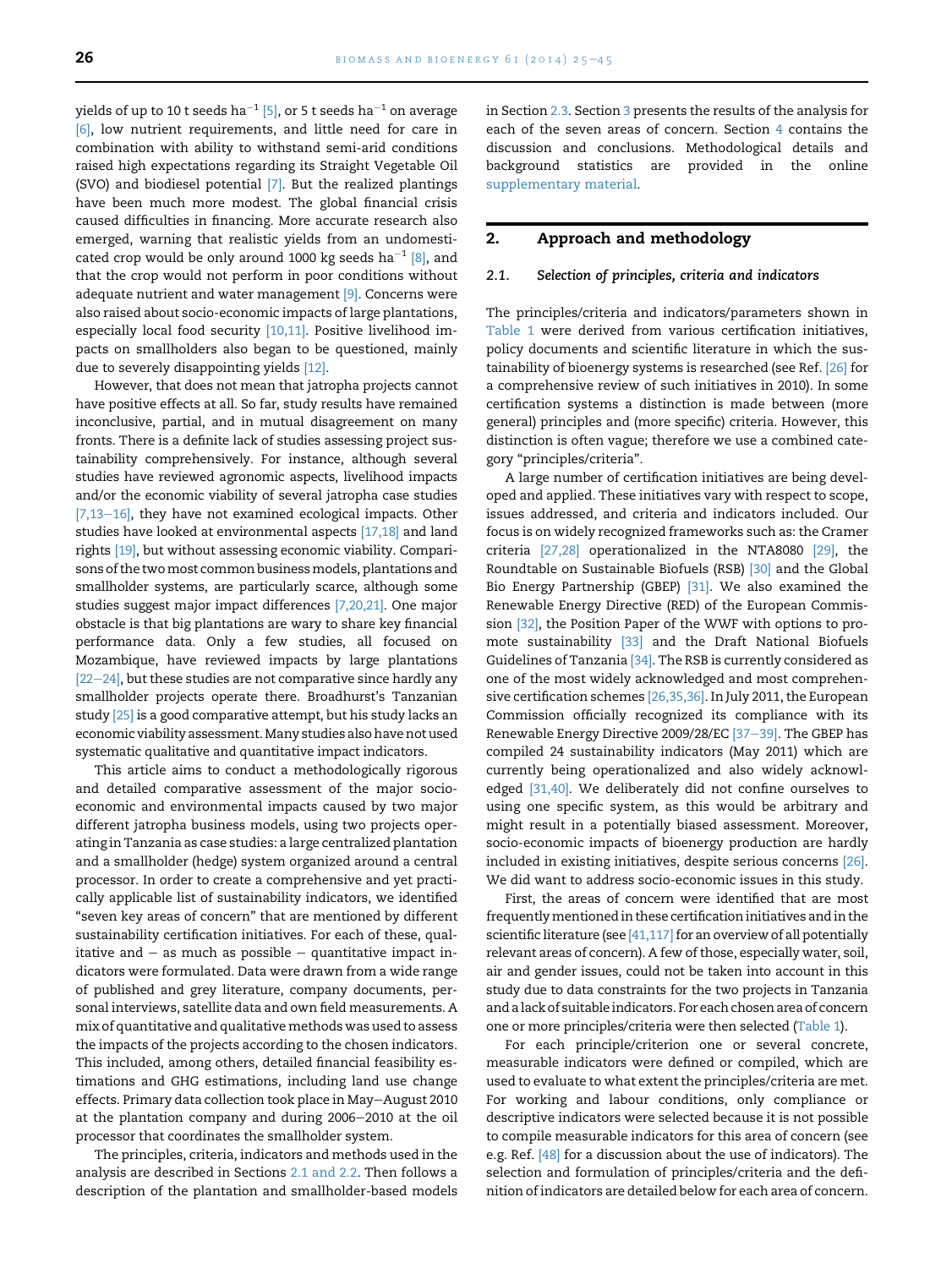|                                                             | Principle/criteria                                                                                                      | Indicators/parameters                                                                                                                                                                                                                                                                                                                                                                                                                                                                                                                                                                          | Analysis                                | Data collection                                                                                                                             |
|-------------------------------------------------------------|-------------------------------------------------------------------------------------------------------------------------|------------------------------------------------------------------------------------------------------------------------------------------------------------------------------------------------------------------------------------------------------------------------------------------------------------------------------------------------------------------------------------------------------------------------------------------------------------------------------------------------------------------------------------------------------------------------------------------------|-----------------------------------------|---------------------------------------------------------------------------------------------------------------------------------------------|
|                                                             | The production of bioenergy<br>shall:                                                                                   |                                                                                                                                                                                                                                                                                                                                                                                                                                                                                                                                                                                                |                                         |                                                                                                                                             |
| Socio-economic areas of concern                             |                                                                                                                         |                                                                                                                                                                                                                                                                                                                                                                                                                                                                                                                                                                                                |                                         |                                                                                                                                             |
| 1. Economic feasibility Be financially feasible             |                                                                                                                         | NPV [\$ ha <sup>-1</sup> ] <sup>a</sup> , IRR [%] <sup>a</sup> , PBP [yr] <sup>a</sup> ,<br>production costs $[\$ l^{-1}]^a$ . NPV and IRR<br>should be positive and PBP and production<br>costs competitive                                                                                                                                                                                                                                                                                                                                                                                   | Quantitative<br>(economic<br>modelling) | Fieldwork<br>(in 2006–2010) and<br>company documents.                                                                                       |
| 2. Local prosperity <sup>b</sup>                            | Contribute to the social and<br>economic<br>development of local, rural<br>and<br>indigenous peoples and<br>communities | Wages and employment: Employment<br>opportunities, unemployment rate in the<br>region, additional income for smallholder,<br>wage categories for employees [\$].<br>Impact on local economy: Total investment<br>costs [\$], total (discounted) costs [\$],<br>investments in health care and<br>education facilities, infrastructure,<br>purchase of local materials, expenses<br>that stay in local economy [%],<br>origin of employees <sup>c</sup> : region or nation of<br>origin<br>social wellbeing: perception of local<br>population, risks for population if<br>project is abandoned | Qualitative and<br>quantitative         | Company<br>business plans,<br>interviews with<br>the communities,<br>literature including<br>household surveys,<br>and national statistics. |
| 3. Labour and<br>working conditions                         | Ensure decent work and<br>the well-being of workers                                                                     | Compliance to and description of: legal<br>issues, child labour provisions,<br>discrimination, forced and compulsory<br>labour, disciplinary practises, safety,<br>freedom of trade union organization,<br>education/training. working hours,<br>secondary benefits <sup>d</sup>                                                                                                                                                                                                                                                                                                               | Qualitative                             | Company documents,<br>literature, visits and<br>interviews with<br>management.                                                              |
| 4. Food security <sup>e</sup>                               | Not endanger food security                                                                                              | Qualitative description of; current food<br>security status, possible threats to<br>decreased food availability, access,<br>stability and utilization and measures<br>taken to increase food security                                                                                                                                                                                                                                                                                                                                                                                          | Qualitative and<br>quantitative         | Statistical data,<br>literature and<br>observations.                                                                                        |
| 5. Land ownership<br>and land rights <sup>f</sup>           | Not violate land rights                                                                                                 | Land procurement procedures; land<br>transferred [ha], compensation payments<br>[\$]; displacement of people; process<br>transparency; risk in case of<br>discontinuation; public opinion                                                                                                                                                                                                                                                                                                                                                                                                      | Qualitative                             | Literature,<br>observations.                                                                                                                |
| Environmental areas of concern                              |                                                                                                                         |                                                                                                                                                                                                                                                                                                                                                                                                                                                                                                                                                                                                |                                         |                                                                                                                                             |
| 6. Greenhouse<br>gas balance<br>and carbon<br>stock changes | Contribute to reducing GHG<br>emissions compared to<br>fossil<br>fuels and contribute to<br>reducing<br>fossil fuel use | Above- and below-ground carbon stock;<br>life-cycle GHG emissions [CO2-eq]                                                                                                                                                                                                                                                                                                                                                                                                                                                                                                                     | Quantitative                            | At plantation site:<br>satellite data<br>calibrated with field<br>measurements.                                                             |
| 7. Biodiversity                                             | Shall avoid negative<br>impacts on<br>biodiversity, ecosystems,<br>and<br>areas of high conservation<br>value           | Conversion of vegetation; location of<br>production areas related to various<br>biodiversity maps; occurrence of<br>threatened species; species diversity<br>(Shannon, Sørenson index)                                                                                                                                                                                                                                                                                                                                                                                                         | Qualitative and<br>quantitative         | GIS analysis,<br>observations<br>and literature.                                                                                            |

## <span id="page-2-0"></span>Table 1 – Overview of principles/criteria, indicators/parameters, method of analysis, and data sources used in the analysis (sources: [\[27,31](#page-18-0)-[34,39](#page-18-0)-[42\]](#page-18-0)).

 $a$  A Net Present Value (NPV) > 0 and an Internal Rate of Return (IRR) > the (real) discount rate, constitute minimum requirements for project profitability, as well as a reasonable Pay Back Period (PBP), the number of years needed to recover the initial project investment. The total production costs per litre SVO are useful for comparing efficiency of the two business models. They mainly comprise investments in farming support, processing, storage/transport and general investments. For calculation of the total production costs per litre, fixed investment costs are levelised over the 20 year project period. For formulae, see Ref. [\[43\].](#page-18-0)

<sup>b</sup> Background indicators used for local prosperity: Gross Domestic Product (GDP); GINI coefficient [\[44\];](#page-18-0) Human Development Index (HDI) [\[44\]](#page-18-0); % people below the Tanzanian national poverty line; % people below US\$ 2.00 per day [\[45,55\];](#page-18-0) % people below the extreme poverty line of US\$ 1.25 (PPP) [\[44\]](#page-18-0) Multidimensional Poverty Index [\[44\]](#page-18-0); Poverty Gap Ratio [\[46\]](#page-18-0); minimum wage [\$]; % own-account and contributing family workers in total employment, based on Ref. [\[46\]](#page-18-0) household possessions; and literacy rate [%]. Definitional details in Appendix B in the online supplementary material.  $\degree$  The origin of the employees is analysed to see if the wages earned are likely to be spent in the local economy, or that they are likely to leak out to other countries/regions.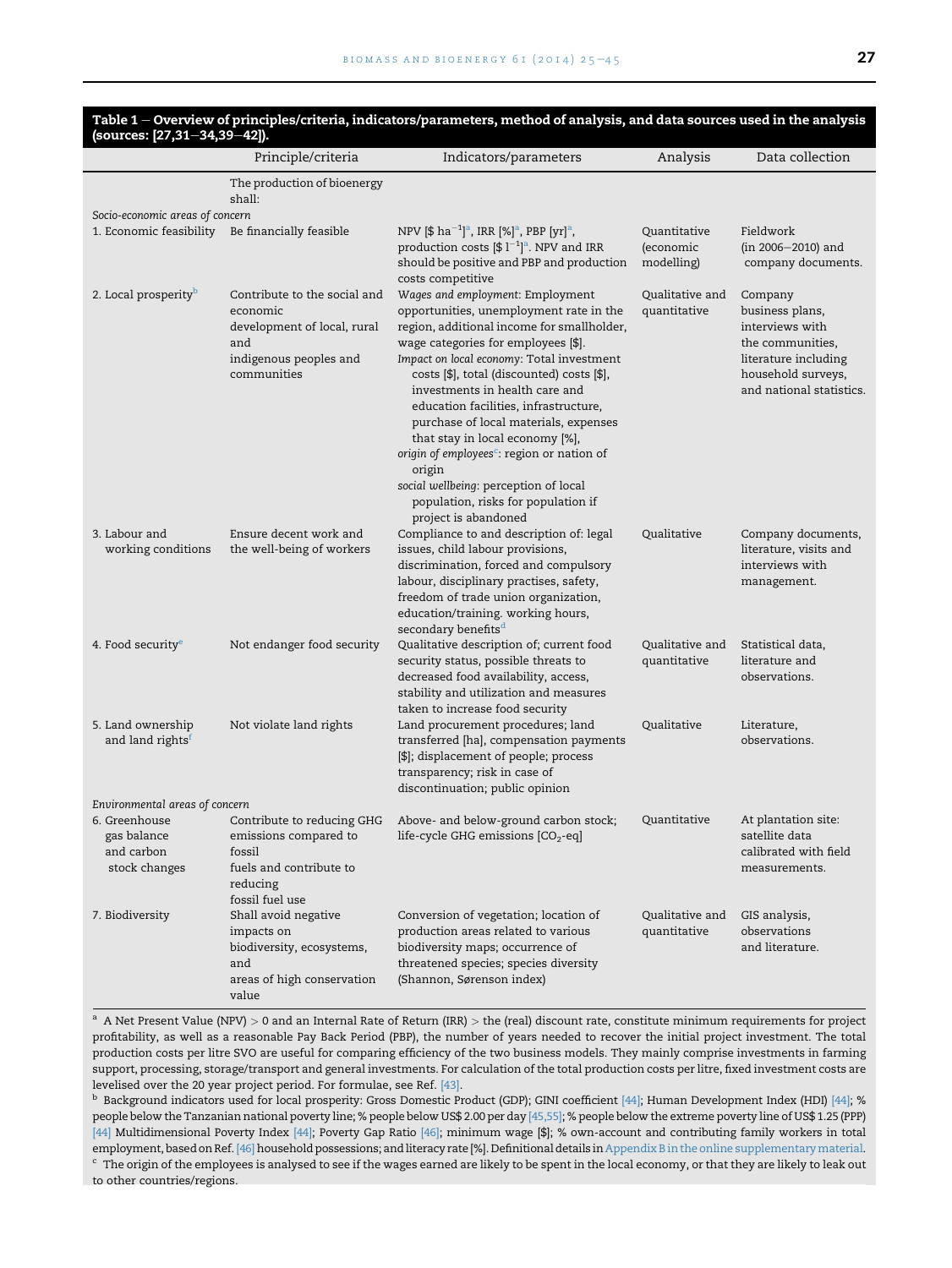$d$  These indicators are based on the UN Universal Declaration of Human Rights (1948), which is a requirement by the NTA8080 [\[29\]](#page-18-0) and the "Tripartite Declaration of Principles concerning Multinational Enterprises and Social Policy", set up by the International Labour Organization [\[47\]](#page-18-0). Other benefits: [\[42\]](#page-18-0). Safety is also mentioned by [\[40,41\].](#page-18-0)

<sup>e</sup> Background indicators used for food security: food security situation Tanzania; change in production of main staple crops [%]; food price index, change compared to overall price index [%].

<sup>f</sup> Background indicators used for land rights: number of land certificates handed out; number of land conflicts; dissolving rate.

## 2.2. Description of main indicators and assessment methods

#### 2.2.1. Economic feasibility

In order to assess the economic sustainability of our cases we conduct a Cost Benefit Analysis (CBA), in which the Net Present Value (NPV), the Internal Rate of Return (IRR) and the Pay Back Period (PBP) are used as indicators [\[49,43\]](#page-18-0). The CBA is performed assuming similar total cultivation areas of 80,000 ha and a 20 year lifespan for both cases. The 80,000 ha corresponds to the original business plan of the plantation company and is also broadly compatible with the goals set by the processor in the smallholder-based system [\[72,77\]](#page-19-0). The 80,000 ha size assumption is also used to assess impacts on local prosperity, food security and the environment.

In the plantation model, the choice of harvesting system is expected to have a large impact on total employment, and thereby on regional economic impacts. Therefore, two harvest-system scenarios are worked out for this model: "semi-manual" and "fully- mechanized". For the smallholderbased system, two different capacity scenarios are elaborated: a "low" base case (88,000 tons of processed seed/year) and a "high" case (160,000 tons of seeds/year). The "low" scenario assumes a low-input cultivation regime and low per-ha yields for the smallholders, whereas the "high" scenario is compatible with intermediate input cultivation [\[43\]](#page-18-0).

A sensitivity analysis is performed with respect to  $CO<sub>2</sub>$ credit price, SVO price, discount rate, and  $-$  for the smallholder model  $-$  the purchase price of seeds. In the plantation system various yield scenarios are analysed, as well as a scenario in which proceeds from harvested wood from land clearing are incorporated (as stipulated in the original business plan). A full list of CBA assumptions is contained in Appendix A in the online supplementary material.

#### 2.2.2. Local prosperity

Local prosperity can be increased if household income is increased through employment or increased earnings. The focus in this analysis is on income-effects from employment and their impacts on the local economy. Furthermore, a qualitative description of the impact on social well-being is added. Because the projects had not reached their full size at the time of this assessment, this analysis is partly prospective.

#### 2.2.3. Labour and working conditions

Labour and working conditions relate to the way hired employees are treated, and how smallholders could be influenced in their working conditions. Most of the indicators are compliance indicators: the presence of specific policies on discrimination, disciplinary procedures and the possibility to join a labour union was checked. Various operational company data were used for this.

### 2.2.4. Food security

It is explored if either model of biofuels production threatens to decrease food security in any way, or, if so, how the scheme proposes to mitigate the threats. The RSB proposes that biofuel producers take measures to "enhance the local food security of the directly affected stakeholders" [\[50\]](#page-18-0). Therefore, it is also exploredwhether the scheme proposes to improve food security beyond current levels. The current status of the case study regions along the spectrum of food insecurity and malnutrition is investigated first. This is done with biometric measures taken from existing data sources: weight-for-age [\[51,52\];](#page-18-0) wasting or stunting; and vulnerability. Vulnerability is determined by looking at the five vulnerable livelihood groups that are identified in Tanzania by McKinney [\[51\];](#page-18-0) poor-income people (income mostly from crop production), wage labourers, small farmers, remittance dependents and natural resource dependents. Threats to food security arising from the projects are analysed next, by looking at its different dimensions distinguished by FAO: availability, access, stability of supply, and utilization of food for individuals, households, communities and larger population groupings [\[53,54\].](#page-18-0) Stability of food supply relates to both availability and access. If groups are affected through big changes in either price or access to supply, then they lack sta-bility and may suffer from food insecurity [\[55\]](#page-18-0). Utilization relates to food quality, preparation, and storage, as well as nutritional knowledge and health status of the population [\[55\].](#page-18-0) Biofuel activities could affect this through impacts on availability of essential inputs to food preparation, like water and fuel.

#### 2.2.5. Land ownership

In African countries land rights are typically embedded in complex legal frameworks [\[56\].](#page-18-0) In Tanzania informal customary land laws co-exist with formal land title deeds, which is why transferring land is complex and sensitive. The main issues are: the land acquisition process (possibly involving deviations from legally established routes); land compensation payments (undervaluing the land); transparency of the process (possibly leading to misunderstandings and disagreements about compensation eligibility); and impacts on livelihoods  $[56-58]$  $[56-58]$  $[56-58]$ . Furthermore, promises made by projects to villagers are often not written down and therefore cause scepticism amongst farmers when expectations are not met [\[58\].](#page-18-0) Therefore the following processes are evaluated: land procurement procedure; change in land access; amount of ha transferred; compensation paid; transparency of process; potential risk in case of project failure; and public opinion in Tanzania. Our main data sources were operational company data and external reports.

## 2.2.6. GHG balance and carbon stock

Standard GHG methodology is used, e.g. Ref. [\[59\]](#page-18-0). In the smallholder system, GHG emissions from changes in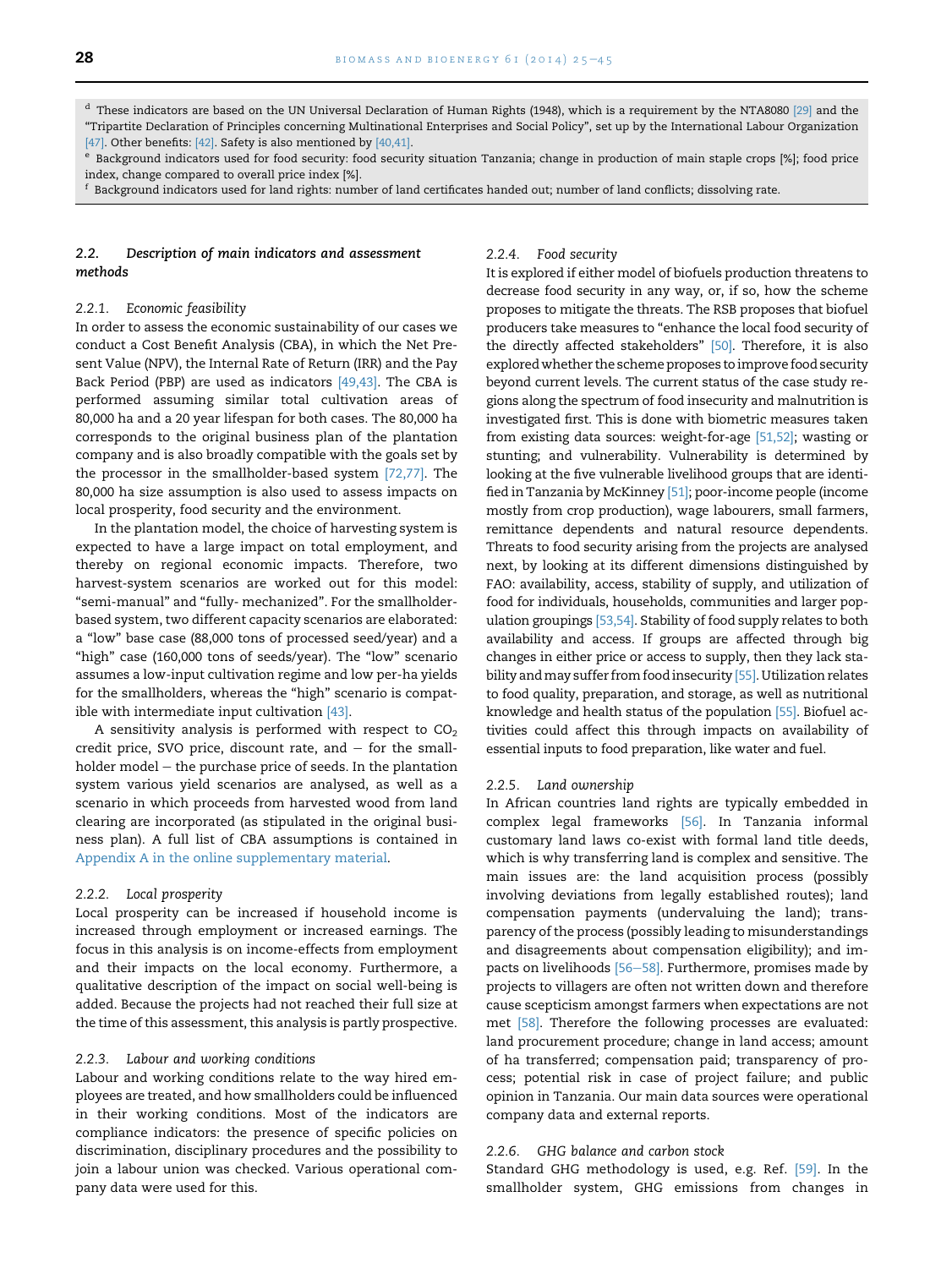<span id="page-4-0"></span>above or belowground biomass, soil organic matter and litter are negligible, assuming jatropha is planted as hedgerows in addition to current crop cultivation, thus avoiding conversion of forest and existing cropland. For (large scale) plantations, the emissions from changes in land use are evaluated by estimating the difference in carbon stock between the prior natural vegetation and the jatropha plantation. The carbon stock of the natural vegetation is estimated as follows:

- Aboveground biomass is calculated using remote sensing data in combination with field measurements, as applied by e.g. Refs. [\[60,61\].](#page-18-0) A satellite map was used to calculate the Normalized Difference Vegetation Index (NDVI), this is validated by measuring the harvested and dried aboveground biomass of 10 plots (20  $\times$  20 m) for each of the four most common vegetation classes which are woodland, open forest, forest and dense forest (so 40 plots in total). Where available, specific wood densities were used to determine the carbon stock of trees. Shrubs and small trees were weighed and dried in a kiln to calculate the dry biomass per ha. Grass was sampled in subplots of 5 by 5 m, and sundried. The aboveground biomass measurements were linked to the NDVI values from remote sensing by means of a linear regression analysis. Next, the NDVI map was converted into an aboveground carbon map using the regression equation:  $NDVI = (NIR - VIS)/(NIR + VIS)$  in which NIR is the near infrared part of the spectrum, and VIS is the visible part of the spectrum of light [\[62\].](#page-19-0) This map is used to calculate the total carbon stock of the area assuming all carbon in the biomass is emitted as  $CO<sub>2</sub>$  when the land is cleared for the jatropha plantation.
- Belowground biomass is estimated using the data on above ground biomass and the default IPCC factors for the above/belowground biomass ratio.
- Dead organic matter (dead wood and litter): value taken from literature.
- Soil organic matter (carbon in soil): value taken from literature. The timeframe for inclusion of the change in carbon stock is 20 years.

The GHG reduction is then calculated using formula (1) below.

GHGreduction (%) = 
$$
\frac{F - (-A + B - C - D - E)}{F} * 100
$$
 (1)

GHG emissions/absorption from:

- A: Removal of original vegetation
- B: Jatropha growth
- C: Transport
- D: Conversion to jatropha oil
- E: Transport to end-user
- F: Application of the jatropha oil/fossil reference

Values from literature are used to determine lower and upper ranges for each item, the timeframe is 20 years. No useful application of the removed vegetation, mainly hulls used as a fertilizer, and seedcake used as a fertilizer, is assumed except for the upper range calculations.

#### 2.2.7. Biodiversity

One of the key strategies to mitigate the risk of bioenergy projects to biodiversity is to conserve areas of significant biodiversity value [\[63\]](#page-19-0). The risk of plantation establishment to areas of significant biodiversity value is assessed by iden-tifying the location of national protected areas [\[64\].](#page-19-0) Furthermore, additional areas of significant biodiversity value are considered, as identified by Biodiversity Hotspot Areas [\[65\],](#page-19-0) Key Biodiversity Areas according to Birdlife International [\[66\],](#page-19-0) and Critical Ecoregions [\[67\]](#page-19-0). The location map of the plantation was overlaid with these maps. Overlap indicates potential risk of reduced biodiversity if the land is converted to biofuel cultivation.

The shrub and tree diversity of the planned plantation area are assessed using the Shannon-index  $[68]$  to account for abundance and evenness of the species present, and the Sorensen-index [\[69\]](#page-19-0) to indicate similarities between vegetation types; see Appendix F in the online supplementary material for the formulae. These two indexes do not have a threshold value but are compared to values reported in the literature, to assess the degree of degradation of the initial vegetation.

Conversion of natural vegetation into plantations containing species with limited distributions could result in (local) species extinction. Therefore, the presence of endangered and endemic species is evaluated by indicating in the 40 plots that were assessed, all trees exceeding a DBH of 10 cm with their Kiswahli names with the help of a local expert followed by identification of their botanical names. The species names are checked with the IUCN Red List of Threatened Species [\[70\]](#page-19-0).

The indicators used to assess impacts on biodiversity can thus be compared to elements of the concept of a high conservation value (HCV) area initially developed by the Forest Stewardship Council (FSC 1996) in its standard on sustainably managed forests. This concept includes different conservation values of global and national importance that are based on species, sites, ecosystems, and values corresponding to ecosystem services, in particular HCV criteria  $1-3$  [\[71\]](#page-19-0).

## 2.3. Selection and description of the two bioenergy production systems and settings

## 2.3.1. Case study region

Two Tanzanian cases were chosen for the following reasons: first, in Tanzania there are different jatropha business models in operation which makes the comparison realistic. Second, jatropha projects in this country started as early as 2005, so a lot of experience has accumulated. Third, the Tanzanian government has been working on an enabling environment for biofuels and is distinguishing in its policies between plantations and smallholder schemes [\[34\].](#page-18-0) Two real-life jatropha production systems were investigated: a plantation company in the Southeast of Tanzania, BioShape Tanzania Ltd., and a decentralized smallholder system with a central oil processor located in the North of Tanzania, Diligent Tanzania Ltd. The smallholder system covers a much larger sourcing area than the concentrated plantation, see [Fig. 1](#page-5-0).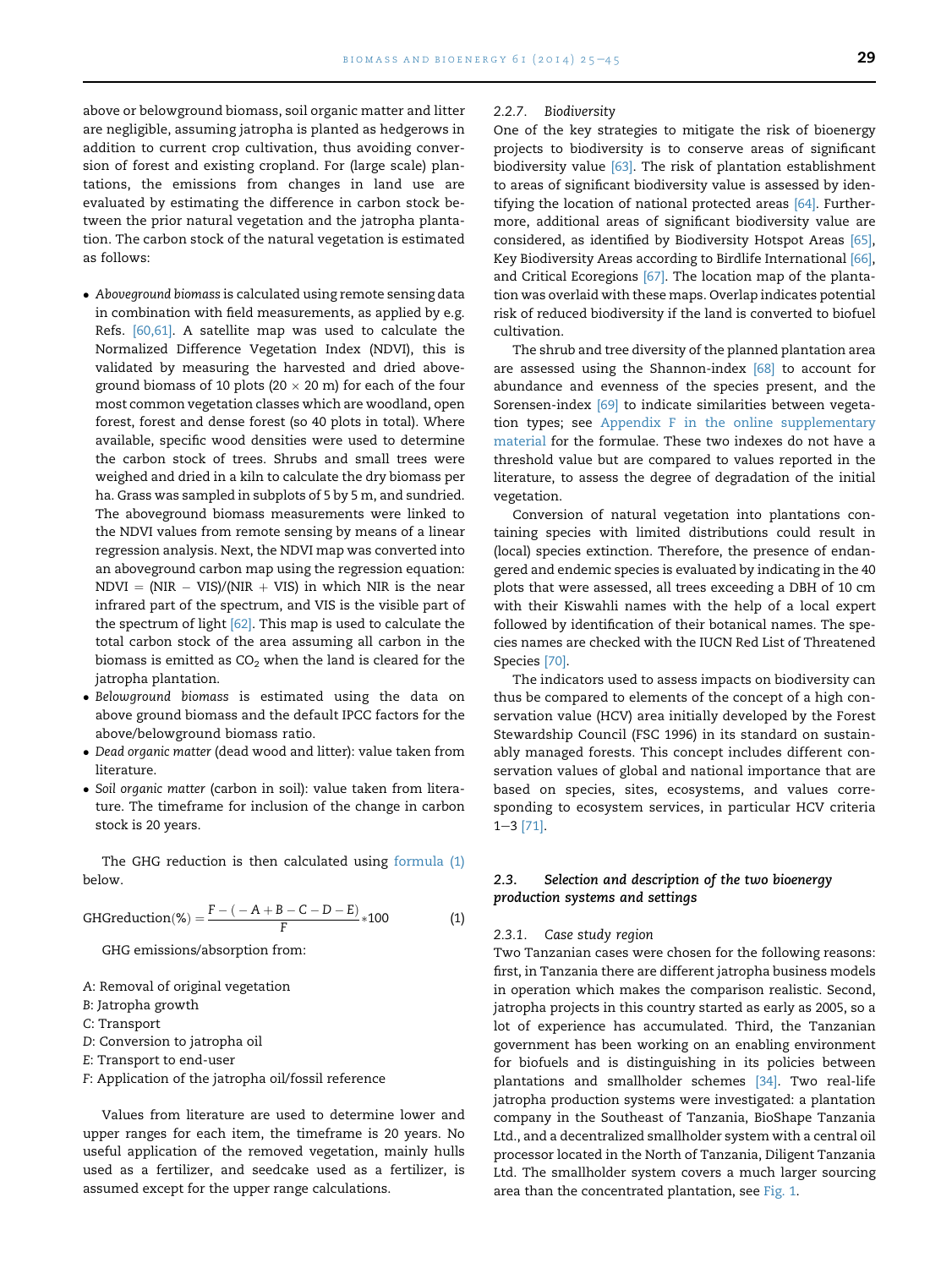<span id="page-5-0"></span>

## Fig.  $1 -$  Overview of Tanzanian districts that are covered by Diligent Tanzania Ltd. (smallholders) and BioShape (plantation) in 2009.

#### 2.3.2. Smallholder (hedgerow) system

In the smallholder (hedgerow) system, farmers produce for the processing company either under contract (also called outgrowing or contract-farming) or independently. Mostly, family labour is used. The jatropha hedgerows are planted around homesteads or agricultural plots. One farmer can plant the equivalent of around 0.5-1 ha with jatropha, with on average 1000 plants per plot. The seeds are sold to the processor company directly or through a collector who adds a commission to the seed price. Cultivation of jatropha is not very profitable for smallholders, but in many cases it is attractive enough due to low opportunity costs for labour and hedge land [\[43\].](#page-18-0)

Collection centres run by collectors are located near strategic places such as in a grocery shop, a school or at the house of a well-known farmer. Farmers bring their seeds in bags using bicycles, ox-charts or other local forms of transport. The company organizes onward seed transport to the central processing unit in Arusha, using local transport companies. A "backhaul system" is used for this, utilizing trucks that would otherwise return empty to town after delivering their products upcountry. The processor provides the farmers and collectors with extension services and initial planting material (farming promotion). The processor employs a field team for promotion of the crop, and technical staff in the factory. The processed products are used for the domestic and international market.

Diligent started its activities in 2005 and continued to the end of 2012 when one major investor pulled back. The activities, collection and processing, still continue but under new ownership and name. At the time of study in 2006 the company was working with around 4000 smallholders (reaching 40,000 by 2011), produced around 35,000 l SVO annually and employed around 35 people. The goal at the time of study was to reach 10,000 and ultimately 50-200,000 ha over 20 years; an expansion to 80,000 ha is assumed here to enable comparison with the plantation.

#### 2.3.3. Plantation system

In the plantation system the land is owned by the company BioShape and hired employees cultivate monoculture (block) plantations of 200 ha each. Agricultural equipment and trucks used for cultivation and transport are also owned by the company. Harvesting is done semi-manually, with tree shakers (=our base case scenario). Fully mechanized harvesting is also considered, but these technologies are not yet fully developed. The original business plan envisaged export of unprocessed seeds to Europe, but later plans allowed for

|                                                  | Table $2$ – Key characteristics of the two business models used in the analysis.                                 |                                                                                                                          |
|--------------------------------------------------|------------------------------------------------------------------------------------------------------------------|--------------------------------------------------------------------------------------------------------------------------|
| Business model $\rightarrow$<br>Characteristic 1 | Smallholder-based model                                                                                          | Plantation model                                                                                                         |
| Mode of planting                                 | Hedgerows                                                                                                        | Monoculture                                                                                                              |
| Type of labour                                   | Family labour or occasional hired labour on the farms, and<br>employees in the processing factory and field team | Employees                                                                                                                |
| Area under cultivation                           | 80,000 ha                                                                                                        | 80,000 ha                                                                                                                |
| Beneficiaries                                    | $80,000-160,000$ farmers (each $0.5-1$ ha) and employees<br>$(\approx 500est.)$                                  | Employees (10-35,000)                                                                                                    |
| Yield                                            | 1.1 ton ha <sup>-1</sup> $yr^{-1}$ as the base case ('low' yield scenario), or                                   | 1.1 ton ha <sup>-1</sup> yr <sup>-1</sup> as the base case;                                                              |
|                                                  | 2 ton ha <sup><math>-1</math></sup> yr <sup><math>-1</math></sup> ('high' yield scenario), see Ref. [43]         | 2, 4 and $6^a$ ton ha <sup>-1</sup> yr <sup>-1</sup> in the sensitivity<br>analysis                                      |
| Processing capacity                              | 88,000 ton seeds $yr^{-1}$ as the base case (low yield scenario)                                                 | 88,000 ton seeds $yr^{-1}$ as the base case;                                                                             |
|                                                  | 160,000 ton seeds $yr^{-1}$ (high yield scenario)                                                                | reaching up to 480,000 ton seeds $yr^{-1}$ at<br>6 ton ha <sup>-1</sup> yr <sup>-1a</sup> in the sensitivity<br>analysis |
| Mode of harvesting                               | Fully manual                                                                                                     | Semi-manual (base case) or fully<br>mechanized                                                                           |
| Processing                                       | In Tanzania                                                                                                      | Initial plan: Western Europe; later                                                                                      |
|                                                  |                                                                                                                  | changed to Tanzania [34]                                                                                                 |
| Products                                         | Jatropha SVO and biodiesel, seedcake briquettes and charcoal                                                     | Jatropha SVO and biodiesel, seedcake                                                                                     |
|                                                  |                                                                                                                  | briquettes and charcoal, jatropha seeds,                                                                                 |
|                                                  |                                                                                                                  | harvested wood from plantation                                                                                           |
|                                                  |                                                                                                                  |                                                                                                                          |

 $^{\rm a}$  Six ton ha $^{-1}$  yr $^{-1}$  is the original yield estimate in BioShape's business plan [\[72\]](#page-19-0).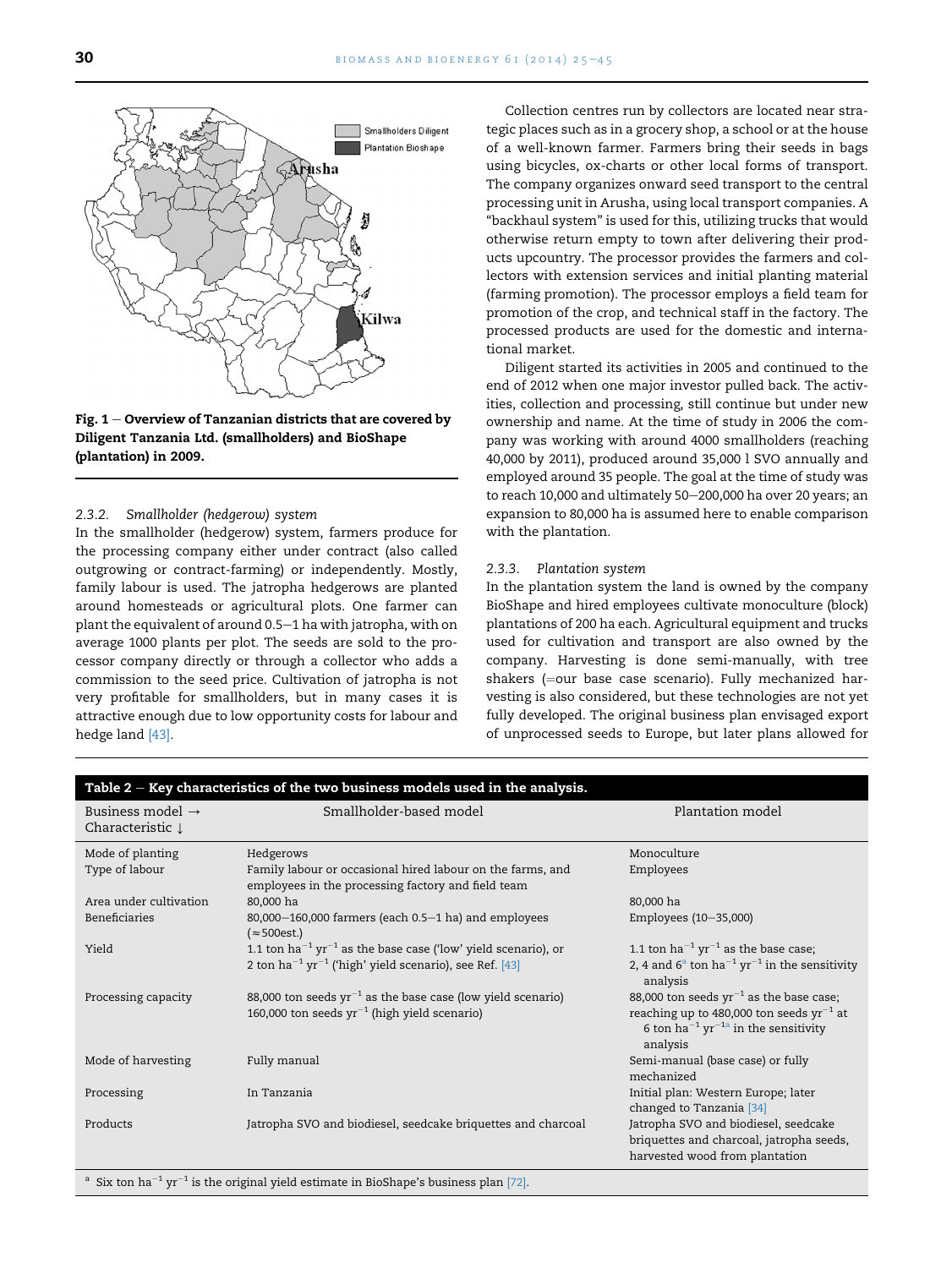<span id="page-6-0"></span>domestic seed processing, as requested by the Tanzanian Ministry of Energy and Minerals [\[34\].](#page-18-0) At the time of study (2009) BioShape had planted 400 ha, acquired 34,000 ha, and employed around 400 casual and contract workers. It aimed at 80,000 ha under cultivation by 2018 [\[72\].](#page-19-0) By the end of 2010 activities halted for various reasons, amongst others the financial crisis. However, the financial model reported here is based on the assumption of a fully executed business plan.

More details about the business models are given in [Table 2](#page-5-0).

The analysis includes land clearing and preparation (plantation only), the production and transport of the feedstock, conversion into biofuel, and transport to end users.

| Table 3 - Main results of the economic analysis.  |                                   |    |                       |                                                 |  |  |
|---------------------------------------------------|-----------------------------------|----|-----------------------|-------------------------------------------------|--|--|
| System                                            | <b>NPV</b><br>(US\$ m $ha^{-1}$ ) |    | IRR $(\%)$ PBP $(yr)$ | Discounted<br>production<br>costs<br>US\$/l SVO |  |  |
| Plantation                                        |                                   |    |                       |                                                 |  |  |
| Semi-manual<br>$(1 t/h)$ , base<br>case           | 15                                | 17 | 13                    | $1.32^{a}$                                      |  |  |
| Fully<br>mechanized<br>(1 t/h)                    | $-3$                              | 7  | >20                   | 1.45                                            |  |  |
| Processing with smallholders                      |                                   |    |                       |                                                 |  |  |
| Low capacity<br>82,000 ton<br>seeds, base<br>case | 8                                 | 14 | 13                    | 1.28                                            |  |  |
| High capacity<br>160,000 ton<br>seeds             | 18                                | 18 | 12                    | 1.20                                            |  |  |

<sup>a</sup> US\$ 0.87 if wood sales revenues are deducted from production costs.

Applications considered are Straight Vegetable Oil (SVO) for local use and export (both models). Co-products from biofuel  $production - seedcake$  and  $husks - are used$  as alternatives to wood and/or charcoal, e.g. in boilers, and as a fertilizer. The timeframe of our analysis runs from 2005 to 2025, when both models reach maximum production capacity with mature trees.

## 3. Results

#### 3.1. Economic feasibility

The results of the economic analysis are presented in Table 3 and Fig. 2. The total investment costs (excluding general expenses) amount to US\$ 11 m for the smallholder model and US\$ 32 m for the plantation. The total (discounted) costs over a 20 year lifetime are US\$ 77 $-130$  m for the smallholder model and US\$ 107-125 m for the plantation.

With (semi)manual harvesting, both business models are marginally profitable. Interestingly, these base case profitability estimations for the two models are quite similar, even though their land, capital and labour configurations differ considerably.

The estimated PBPs of  $12-13$  years are long especially in the context of developing economies where risks are high, and evenmore so in view of the lack of commercial experience with jatropha as an energy crop. Both base case models have low IRRs: The low capacity smallholder system with yields of 1.1 ton seeds ha $^{-1}$  y $^{-1}$  has an IRR of 14%, and the plantation with the same yield and semi-mechanized harvesting yields 17%. This is dangerously close to the real discount rate of 8.2%. The best IRR of 18% occurs in the "high" scenario of the smallholder model. Fully mechanized harvesting in the plantation model is expected to be unprofitable. However, the plantation profits are much higher if wood sales from land



Fig. 2 - Discounted production costs, revenues and NPVs for the two models (2 scenarios each). S indicates cost factors specific to the smallholder model, while P indicates plantation-specific cost factors.  $S + P$  means that the relevant cost factors apply to both models.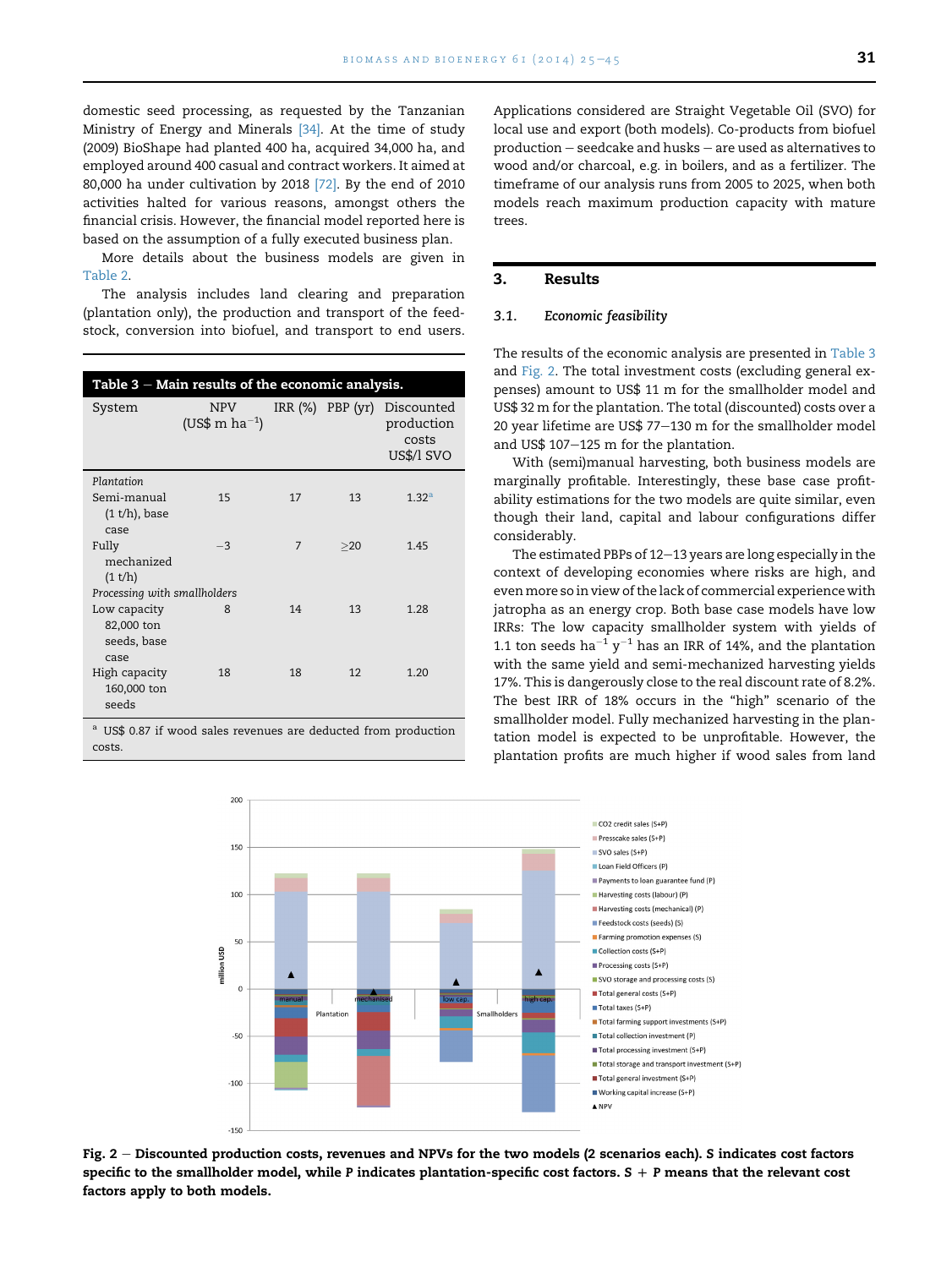| Change in variable                                                                                          | Scenarios                                                  |                | NPV [M\$]      |                | IRR [%] |     | PBP [yr] | Production costs $[\$ l^{-1}]$ |      |
|-------------------------------------------------------------------------------------------------------------|------------------------------------------------------------|----------------|----------------|----------------|---------|-----|----------|--------------------------------|------|
|                                                                                                             | Business models                                            | P <sub>1</sub> | Sm.            | Pl.            | Sm.     | Pl. | Sm.      | Pl.                            | Sm.  |
|                                                                                                             | Semi manual $-$ low capacity                               | 15             | 8              | 17             | 14      | 13  | 13       | 1.32                           | 1.28 |
|                                                                                                             | Mechanized $-$ high capacity                               | $-3$           | 18             | $\overline{7}$ | 18      | >20 | 12       | 1.45                           | 1.20 |
| Reduction of $CO2$ revenue from US\$                                                                        | Semi manual $-$ low capacity                               | 11             | $\overline{4}$ | 15             | 11      | 14  | 16       | Same                           |      |
| 350,000 $yr^{-1}$ to US\$ 0.                                                                                | Mechanized $-$ high capacity                               | $-7$           | 14             | 5              | 16      | >20 | 13       |                                |      |
| Unchanged SVO price at US\$                                                                                 | Semi manual $-$ low capacity                               | 49             | 35             | 26             | 23      | 11  | 11       | 1.28                           | 1.35 |
| 2,000 \$ ton $^{-1}$ , instead of decrease<br>over time to US\$ 1,000 \$ ton <sup>-1</sup>                  | Mechanized $-$ high capacity                               | 32             | 68             | 19             | 27      | 14  | 11       | 1.41                           | 1.31 |
| Increase in discount rate from 8.2%                                                                         | Semi manual $-$ low capacity                               | 2              | $-1$           | 17             | 14      | 16  | >20      | Same                           |      |
| to 15%                                                                                                      | Mechanized $-$ high capacity                               | $-9$           | 3              | $\overline{7}$ | 18      | >20 | 16       |                                |      |
| Increase in seed purchase price                                                                             | Low capacity                                               |                | $\overline{2}$ |                | 10      |     | 16       |                                | 1.38 |
| from smallholders from US\$ 0.16<br>to US\$ 0.20 $kg^{-1}$                                                  | High capacity                                              |                | 8              |                | 13      |     | 14       |                                | 1.30 |
| Yield increase in the semi-manual                                                                           | 2 ton /ha <sup>-1</sup> / $yr^{-1}$                        | 41             |                | 22             |         | 11  |          | 1.13                           |      |
| plantation system from 1.1 to 2, 4                                                                          | 4 ton ha <sup>-1</sup> $yr^{-1}$                           | 98             |                | 26             |         | 10  |          | 1.06                           |      |
| and 6 ton $ha^{-1}$ yr <sup>-1</sup>                                                                        | 6 ton ha <sup>-1</sup> yr <sup>-1</sup>                    | 155            |                | 27             |         | 10  |          | 1.04                           |      |
| Inclusion of wood sales of 12.7 $m2$<br>of harvestable timber/ha from<br>original vegetation at plantation. | US\$ 61.70 gross margin of timber<br>sales per cubic meter | 42             |                | 91             |         | 3   |          | 0.87                           |      |

Table 4 – Sensitivity of profitability to changes in CO<sub>2</sub> credit revenue, SVO price, discount rate, seed purchase price, seed yield and the inclusion of wood sales (Pl  $=$  plantation model, Sm  $=$  smallholder-based model).

clearing during the first 11 years of the project (approximately US\$ 27m) are included. If these revenues are deducted from the costs of production, the cost per litre SVO falls spectacularly from US\$ 1.32 to US\$ 0.87. However, this scenario is not informative about the profitability of jatropha cultivation as such.

The results discussed above still include uncertain benefits from carbon credits. Voluntary Credits (VCAs) are being traded at other jatropha plantations, but their price can sink to a low US\$ 2-3 per ton. Therefore, in the sensitivity analysis (Table 4), the effect on profitability of the removal of the  $CO<sub>2</sub>$  credits has been assessed. The sensitivity analysis also assesses effects from variations in seed yield and the oil sales price, as these are also uncertain.

Profitability is apparently sensitive to the SVO price. In the original estimation, that price is assumed to decrease over time from US\$ 2000 to US\$ 1000 per ton. This was assumed because the market for jatropha oil is still immature, with limited supply in relation to demand. One might expect the price to decrease over time to a competitive level comparable to fossil diesel (of around US\$ 0.80–1.00  $l^{-1}$  [\[43\]](#page-18-0)). If the SVO price was to remain at US\$ 2000 ton $^{-1}$  ( $\approx$  1.91 \$  ${\rm l}^{-1}$ ) until 2025, the projects' financial prospects would be substantially better. In practice, the SVO price will depend closely on the fossil fuel price. If the latter rises over time due to structural high demand on world oil markets, the SVO price may remain well above US\$ 1000 per ton.

An increase in the purchase price of seeds from the smallholders and an increased discount rate have smaller influences on profitability. An improved yield per ha would have major positive effects on the plantation project, but this might only be possible against higher input costs (these effects not assessed here).

#### 3.2. Local prosperity

All general background prosperity indicators considered for this study indicate that Tanzanian material living standards are extremely low. A large proportion of the population live below the international and national poverty lines: 97% earns less than US\$ 2 PPP (2000-'07), 68% is below US\$ 1.25 PPP  $(2000-'09)$  and 33% is below the national poverty line  $(2000-'09)$ . Average income in 2009 was a mere US\$ 548 per capita. Just 55% of households own a radio, a mere 2.0% own a mobile phone, 5.8% a wheelbarrow, 43% a bicycle, and 1.1% a TV [\[73\]](#page-19-0). There are also notable differences in poverty between regions and groups (GINI $_{2011} = 37.6$ ), which means that some regions and groups are even worse off; see Appendix B for more poverty statistics.

The impacts on local prosperity by the smallholder system and plantation system are detailed in [Table 5](#page-8-0).

Especially given the extreme poverty in rural Tanzania, the overall impact on local prosperity can be considered quite positive for both models. They both generate employment and income. The plantation generates higher profits per beneficiary, while the smallholder system has many more beneficiaries but generates lower revenues per person. All wages are above the minimum salary range set by the Tanzanian Government (US\$ 49-245 $_{2010}$  [\[79\]\)](#page-19-0). The salary scales for higher skilled labour in the two companies are comparable. In the smallholder system the occurrence of middlemen is an issue, since they could pay seed sellers below the minimum price set by the processor. This has occurred a few times in practice. On the other hand, higher than factory gate prices also have been paid in times of high seed demand.

The plantation company offers more investments in education and health facilities, while the farmers in the smallholder model receive more training, and the use of local transport stimulates local entrepreneurs. In a fully manual harvesting regime, employment requirements at the plantation would exceed available employment in the region which would cause migration of people, this could be a threat to both food and water supplies in the region.

Both models also affect the local economy by purchasing tools and materials locally. Not all the expenditures are local,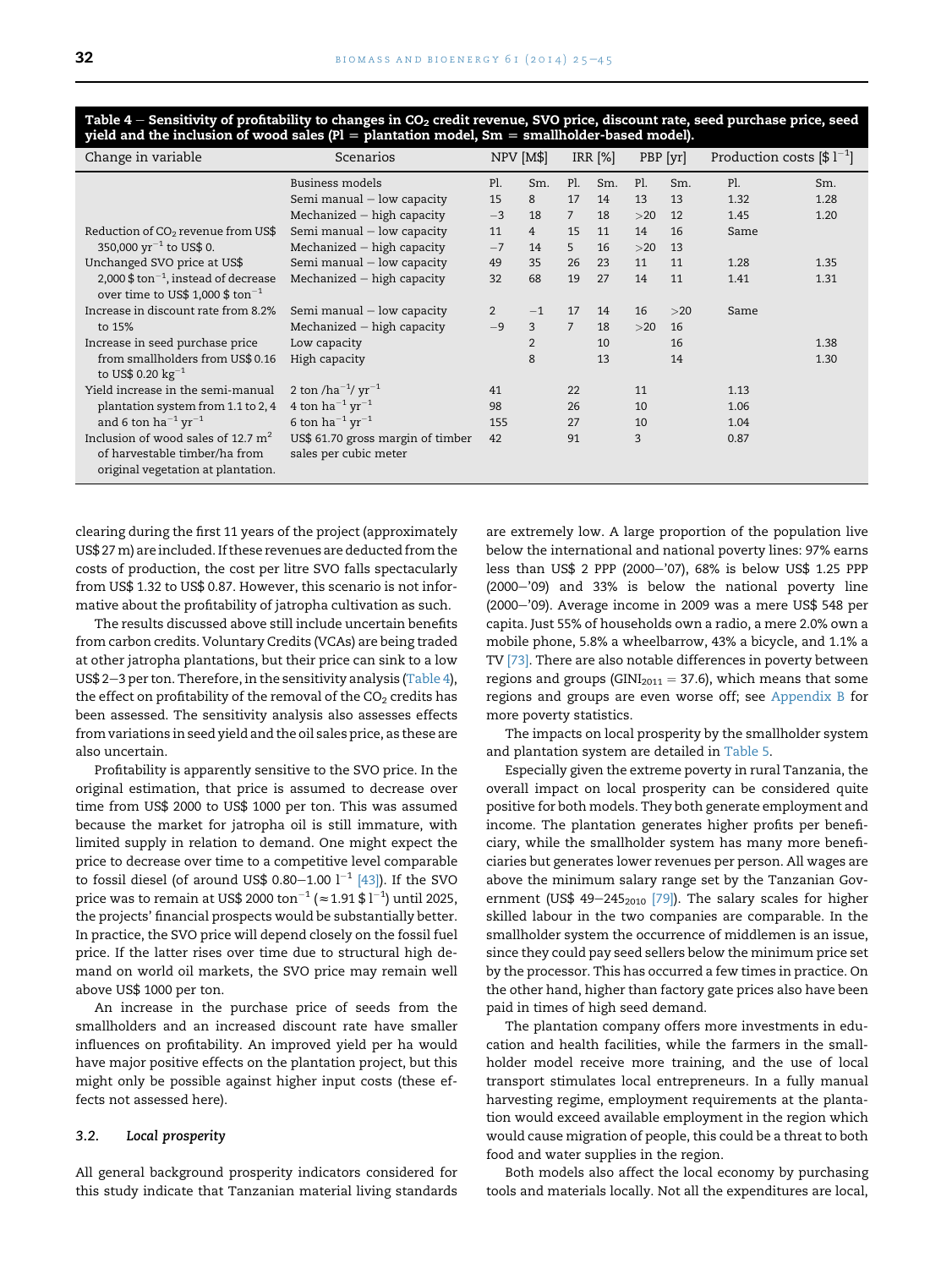<span id="page-8-0"></span>

|                                | Table 5 - Comparison of local prosperity effects of the two business models.              |                                                                                                                                                                                                               |                                                                                                                                                                              |
|--------------------------------|-------------------------------------------------------------------------------------------|---------------------------------------------------------------------------------------------------------------------------------------------------------------------------------------------------------------|------------------------------------------------------------------------------------------------------------------------------------------------------------------------------|
| Local prosperity<br>Comparison | Indicator                                                                                 | Smallholder-based model                                                                                                                                                                                       | Plantation model                                                                                                                                                             |
| Wages and<br>employment        | Employment                                                                                | 126 field officers, and part time<br>occupation for 80,000-160,000 self-<br>employed farmers                                                                                                                  | 81 field officers and 10,000-35,000<br>employees, mostly low skilled for<br>harvesting, see Ref. [72]; 6000<br>employees if harvesting is fully<br>mechanized <sup>a</sup> . |
|                                | Wages                                                                                     | Above minimum wage for<br>employees; Farmer seed sales<br>revenue: US\$ 70-140/year, based<br>on US\$ 0.14/kg <sup>b</sup> . Occurrence of<br>middlemen and low seed<br>payments are issues                   | Above minimum wage                                                                                                                                                           |
| Impact on local                | Total investment costs                                                                    | US\$ 11 m                                                                                                                                                                                                     | US\$ 32 m                                                                                                                                                                    |
| economy                        | Total costs (discounted) (20 yrs)                                                         | US\$ 77-130 m (US\$ 33-59 is spent<br>on purchasing seeds from farmers<br>and US\$ 4.8 m on transport within<br>region)                                                                                       | US\$ 107-125 m                                                                                                                                                               |
|                                | Education and health investments                                                          | No foundation established yet, but<br>plans exist                                                                                                                                                             | Through foundation: maternity<br>ward, classrooms, vegetable<br>garden. With land acquisition<br>money: classrooms, tractor, see<br>Ref. [75]                                |
|                                | Local purchases                                                                           | Large complex equipment<br>imported, all else purchased locally                                                                                                                                               | Small equipment, tools and<br>stationery purchased locally or<br>elsewhere in Tanzania, all large<br>equipment imported                                                      |
|                                | % of costs related to processing                                                          | 11%                                                                                                                                                                                                           | $18 - 20%$                                                                                                                                                                   |
| Origin of employees            | Management functions by local<br>population                                               | 1 out of 4 management positions<br>fulfilled by expats, foreign<br>shareholders                                                                                                                               | Unskilled from the region, skilled<br>from outside, 7 out of 18<br>management positions fulfilled by<br>expats, foreign shareholders                                         |
| Social wellbeing               | Perceptions about project, incl.<br>perception of risk when project<br>would be abandoned | Extension service to farmers and<br>facilitation of credit access fosters<br>farmers' perceptions of increased<br>wellbeing and trust; see Ref. [76].<br>Skepticism possible if project<br>would be abandoned | Not studied. Increased income<br>might lead to increased social<br>wellbeing, but high levels of<br>skepticism/anger if project is<br>abandoned <sup>c</sup>                 |
|                                | Impact if project fails                                                                   | Possible to take up 'old lives' again,<br>little change in daily routine                                                                                                                                      | Difficult/impossible to go back to<br>'old lives', major disruption                                                                                                          |

<sup>a</sup> Fully mechanized harvest requires around 180 harvesters with 3 workers per harvester, so around 540 workers instead of 24,400 if 88,000 tons of seed production is harvested with an efficiency of 40 kg person $^{-1}$  day $^{-1}$  [\[74\]](#page-19-0) for 90 days per year.

 $^{\rm b}$  If the price of seeds is 0.14 \$ kg $^{-1}$ , a total amount of 15 kg would have to be collected daily to earn on the poverty line of 2 \$ day $^{-1}$ . An average is 40 kg day $^{-1}$  [\[74\]](#page-19-0), so this seems achievable for around 25 days per year even without other income.

 $\degree$  This actually happened in 2010, when the Dutch holding of BioShape went bankrupt, and all activities in Tanzania stopped, included the activities of the social benefits foundation, see Ref. [\[78,83\]](#page-19-0).

however. Salaries of non-Tanzanians will (partly) end up abroad, furthermore, since both companies have Dutch holdings it is very likely that the profits after tax deductions will (partly) go abroad as well. All advanced equipment is imported from other countries due to sheer unavailability in Tanzania. The location of processing would have a major influence on the occurrence of local spin-off effects; originally the plantation company wanted to process the seeds abroad, this would mean low capacity building and value added creation inside Tanzania.

Perhaps the greatest risk for social wellbeing emanating from the projects arises from the risk of project failure. This could induce high scepticism in the local population due to unkept promises [\[78\].](#page-19-0) In the plantation model, the entirely basis of people's livelihoods would also be disrupted; it

might not be easy or even possible to revert back to prior livelihoods based on subsistence farming. In comparison, disruptions to livelihoods of the outgrowers in the smallholder model would be much less drastic as jatropha hedge cultivation is an incremental activity for farmers with low risks.

## 3.3. Labour and working conditions

Child labour is common in Tanzania, although prohibited under Tanzanian law. The 2002 Population and Housing Census classifies almost 40% of 9 million children in Tanzania as economically active for most of the twelve months prior to the census reference month. Among those, 16% were classified as doing unpaid work, 12% as working for own benefit and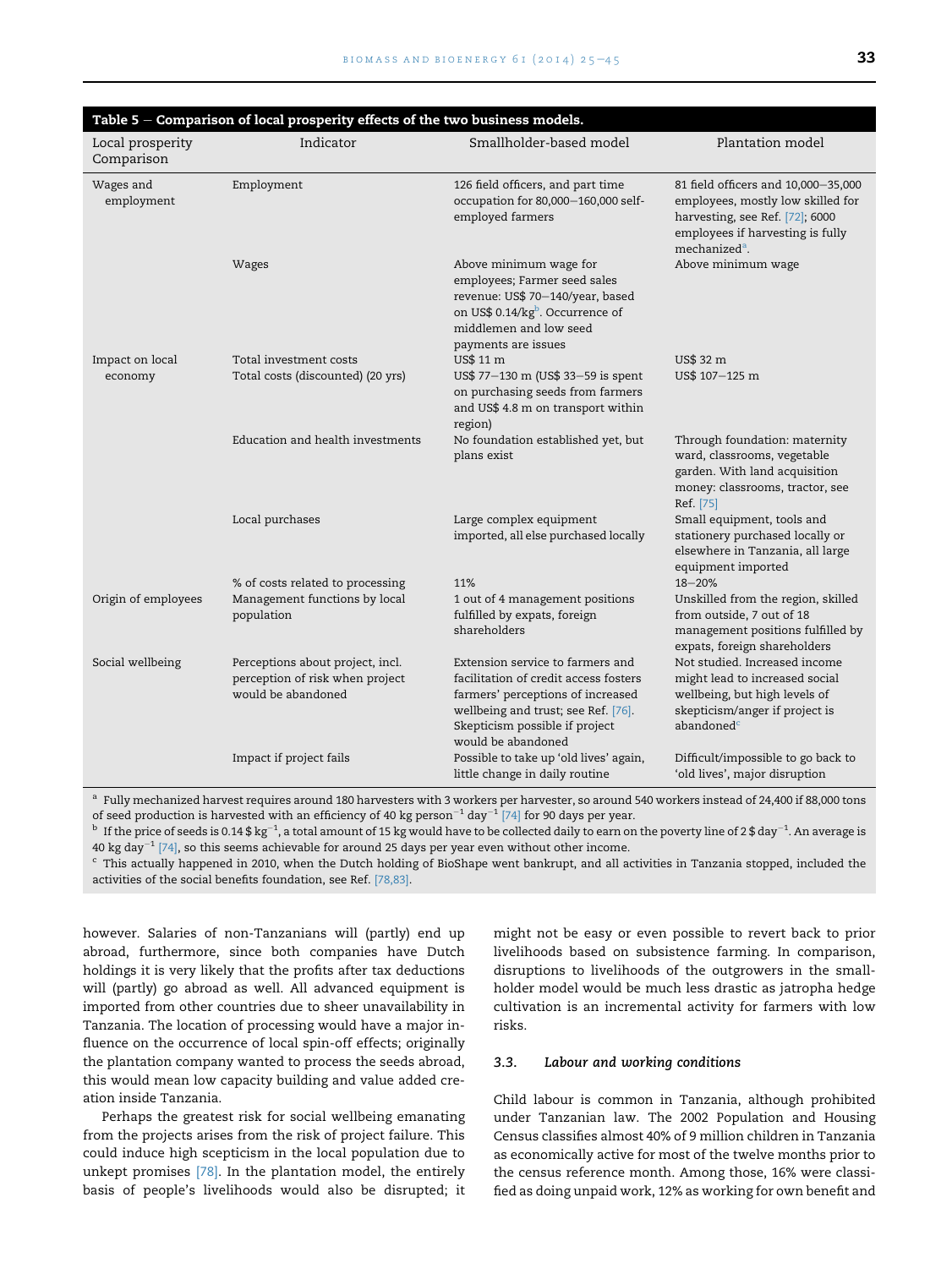12% as doing paid work. Even among children aged 5-9 years old, 29% were classified as economically active, of which 40% (363,000 children) on usual status [\[80\]](#page-19-0).

Neither at the plantation nor at the processor was any child labour observed; worker age was verified by checking IDcards. In the smallholder system children do usually help with household and agricultural tasks, as is common in lowincome rural societies, and observed by Mitchell [\[81\]](#page-19-0), but the money earned by selling seeds is sometimes used for school fees. Helping with farm work does not imply that children do not attend school. All Diligent's outgrowers state that their children attend school regularly. This is in fact a condition for production on contract. But it is more difficult to detect and prevent excessive and exploitative child labour in a smallholder system than in a plantation system. Table 6 gives a full comparison of labour and working conditions.

Risks arising from possible project failure loom large in the plantation model. In fact, major problems have arisen here in reality. After the bankruptcy of the Dutch BioShape Holding in April 2010, all 400 daily workers were suddenly sent home, while the contract workers were kept on for six more months, for which they were never paid. Despite the existence of national regulations to prevent these situations, no employment stability or social security was observed. A law suit has been filed in Dar es Salaam High Court trying to retrieve the unpaid salaries of over 90 contract workers [\[83,84\].](#page-19-0) Failure of the processor company in the smallholder system would have more limited effects. The workers in the factory and the field team would stop receiving benefits and the smallholders would lose their market for seeds, although other seed buyers/processors may fill that gap in some regions. The impact of market loss on total household income would be minor.

In sum, both systems formally have similar labour and working conditions (although it is difficult to verify the conditions in smallholder households), but there are large differences in the set-up and the manner of implementation of the two systems, which affect how things work out on the ground. The processor firm in the smallholder system places considerable emphasis on providing employee skill training, more so than the plantation. Perhaps the latter could have organized this under the wing of its foundation, but it never reached this stage due to its bankruptcy.

Many issues discussed above  $-$  poverty, wages and employment, prices and rural development, also have a close relationship with the next topic of food security.

#### 3.4. Food security

#### 3.4.1. Background information

In Tanzania roughly 15% of households are considered food insecure, with a similar proportion considered highly vulnerable [\[51\]](#page-18-0). Regional variability in food insecurity varies between 5% to above 50% of households (see Appendix C in the online supplementary material), but all regions suffer from high rates of stunting among children under five, indicative of chronically low nutrient intake. Thus, food security is a concern in all regions. Households relying mainly on small

| Table $6$ – Labour and working conditions in the two business models.  |                                                                                                                              |                                                                                                                                                         |  |  |
|------------------------------------------------------------------------|------------------------------------------------------------------------------------------------------------------------------|---------------------------------------------------------------------------------------------------------------------------------------------------------|--|--|
|                                                                        | Smallholder-based model                                                                                                      | Plantation model                                                                                                                                        |  |  |
| Legal issues                                                           | Obeying all relevant ILO and<br>national regulations                                                                         | Obeying all relevant ILO and national regulations,<br>however, very poor exit strategy (lawsuits ongoing),<br>contravening article 26 of ILO            |  |  |
| Child labour provisions (children in<br>employment and hazardous work) | None employed (farmers might ask<br>their children to help)                                                                  | None employed                                                                                                                                           |  |  |
| Discrimination                                                         | Fieldofficers from all tribes,<br>substantial number of female<br>employees                                                  | Based on skills and talent, not on tribe or gender,<br>although preference is given to local people                                                     |  |  |
| Forced and compulsory labour                                           | None                                                                                                                         | None                                                                                                                                                    |  |  |
| Disciplinary practices                                                 | Warning system before dismissing                                                                                             | Warning system before dismissing (in practice not<br>always applied)                                                                                    |  |  |
| Safety                                                                 | Protective wear provided to factory<br>employees                                                                             | Safety regulations (but unclear and no processing<br>took place yet)                                                                                    |  |  |
| Freedom of trade union organization                                    | Freedom of association/right to<br>organize; contacts with labour<br>unions                                                  | Freedom of association/right to organize; contacts<br>with labour unions                                                                                |  |  |
| Education/training                                                     | Courses provided depending on<br>skills (computer, human resource,<br>also HIV/AIDS)                                         | No specific training programme but training on the<br>job                                                                                               |  |  |
| Working hours                                                          | Normally 5.5 days a week, over<br>time is paid 150% or 200% (Sunday).<br>Over time and night shifts do occur<br>occasionally | No working allowed before 7:00 and after 17:00<br>(danger of wildlife encounters). Possible exception:<br>work performed on the camp site and at office |  |  |
| Secondary benefits                                                     | Provision of meals                                                                                                           | Provision of meals                                                                                                                                      |  |  |
|                                                                        | Coverage of medical cost                                                                                                     | Coverage of medical cost                                                                                                                                |  |  |
|                                                                        | Provision of education for 1 child<br>per employee                                                                           | Provision of housing for staff outside the area                                                                                                         |  |  |

The indicators are based on Refs.  $[29,40-42,47]$  $[29,40-42,47]$ , see Methodology section. Sources: fieldwork, company business plans  $[72,82]$ .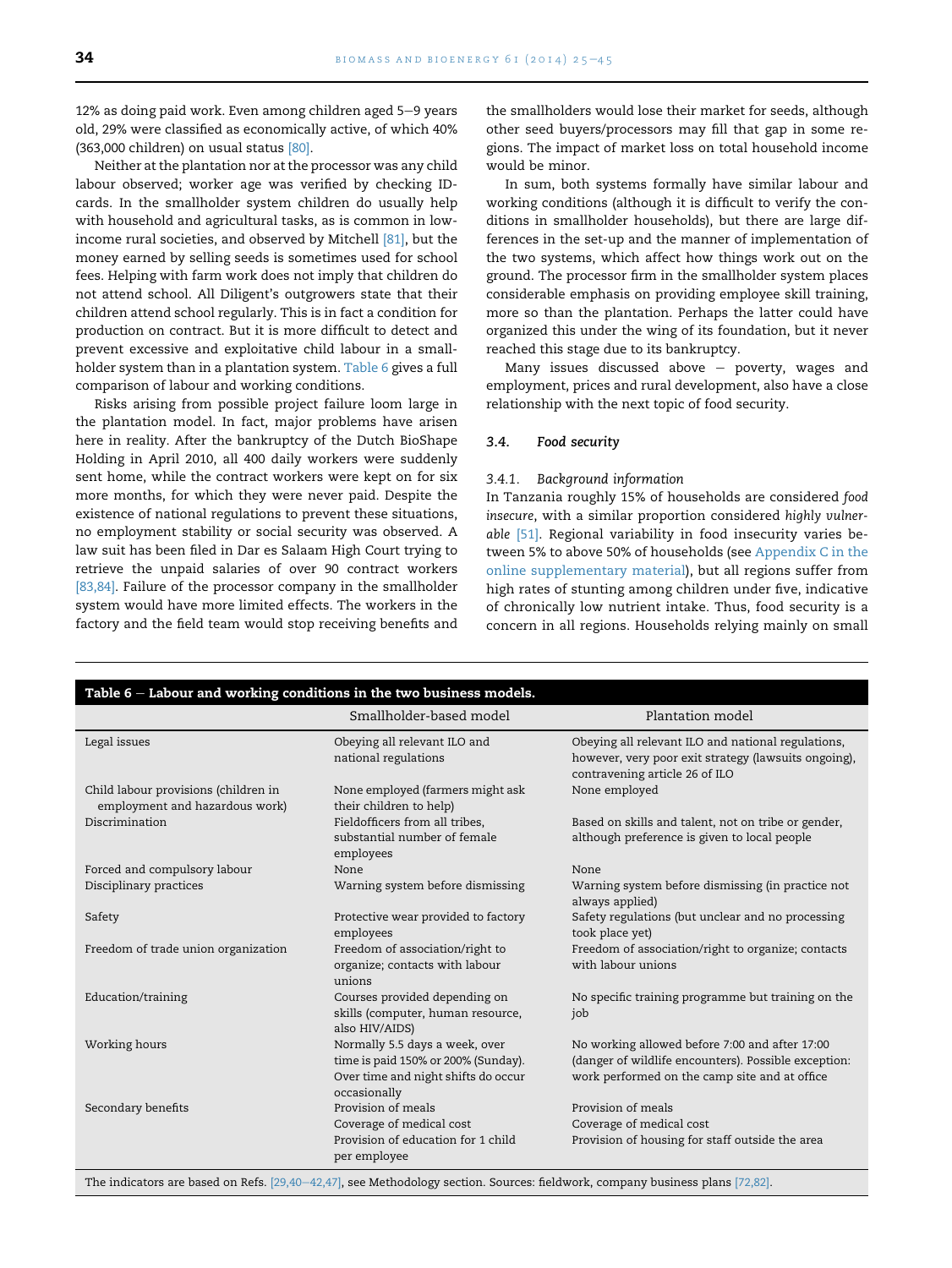farming and wage labour are more likely to be food insecure than skilled labourers and traders [\[51\]](#page-18-0). Chronic malnutrition is common, affecting over 30% of children under 5 [\[51\].](#page-18-0) Acute malnutrition, which is indicative of recent or current food shocks, is less prevalent with fewer than 6% of children affected nationwide in 2006, although 10-14% in some districts affected by drought at that time [\[51\].](#page-18-0)

National food production figures show a change in food production from 2007 to 2009: millet, maize and cassava production decreased, while rice, wheat flour, beans, banana and sweet potato production increased [\[80\].](#page-19-0) The reason for this decline however, is not biofuel production but 'unfavourable weather' [\[80\]](#page-19-0). The food price index increased every year since 2001, but only marginally when compared to the overall price index which also increased [\[80\].](#page-19-0)

In any business model, food security may increase if household incomes increase [\[85\].](#page-19-0) A study of more than 100 smallholders observed that those connected to the jatropha seeds processor reported higher levels of food security and lower incidences of food shortages compared to other smallholders, but the exact reasons could not be verified [\[76\].](#page-19-0) A FAO study indicates that smallholder-based biofuel systems are most effective in increasing household income [\[85\]](#page-19-0). It indicates that the key factor to increase food security is to increase agricultural yields [\[85\]](#page-19-0). Biofuel investments could catalyse this if they invest in increasing local communities' knowledge to achieve this. In our study, the plantation company's efforts in this respect were limited to encouragement of a school garden through its foundation. The processor was making good efforts with agricultural extension services. However, increased public spending will be also necessary to increase access to knowledge, fertilizer, improved seeds and water, and reduce input prices [\[85\].](#page-19-0)

#### 3.4.2. Availability and access

The area targeted for jatropha production by the plantation was not actively in use for crop production or grazing, so food availability was not directly affected. However, communities used it for hunting and possibly firewood gathering, charcoal making, medicinal plant gathering etc. If community members are paid for the reduced access caused by the plantation, then they can compensate for the loss of those resources; however there is evidence that in some cases compensation has not reached affected individuals (Section [3.5](#page-11-0)). Wage income  $-$  if stable  $-$  could compensate for the loss of traditional food access. The wages per household (especially for females) should be higher than the market value of the food produced on household plots. However, after the discontinuation of the plantation in 2010, no wages have been paid while land access is still restricted. A report by a Tanzanian NGO [\[75\]](#page-19-0) also indicated that the production of food in Kilwa decreased during the time that the company was active. This might be due to employees' time reduction for household food plot cultivation. The company did try to limit food price increases by buying the staple food for employees (maize and beans) in the main city Dar es Salaam.

In the smallholder hedge model, food availability and access to resources are not directly affected. A potential knowledge benefit arises from the agricultural extension work, which could help increase food crop yields. However, the timing of initial weeding requirements of jatropha can conflict with those of food crops [\[81\].](#page-19-0) Seed harvesting seems to cause fewer conflicts on labour demand.

#### 3.4.3. Stability

Sudden one-off shocks are unlikely to be caused by biofuel operations, except when they fail. However, in the plantation model seasonal (harvesting) shocks may occur, particularly as a result of the influx of seasonal job-seekers, self-employed service providers and dependents. For an estimated 10,000 employees, this could involve 50,000 people [\[72,86\],](#page-19-0) whereas the current population of the five communities providing land to the plantation is less than 7000. The company acknowledged that food demand will be monitored and "food supply will have to increase to service the influx" [[\[72\]](#page-19-0) p. 45], and that it will establish "farms to service this need" [\[\[72\]](#page-19-0) p. 45], but nothing concrete was planned. A Strategic Impact Assessment noted that the company needs to strengthen monitoring systems. Therefore, the establishment of a large plantation in a sparsely populated region in which 30% of the population is classified as either "food insecure" or "highly vulnerable" to insecurity is likely to induce instability in supply (due to sudden large in-migration) and poses risks to food security. In contrast, schemes such as Diligent's outgrower model rely primarily on family labour and involve little, if any seasonal labour movement.

## 3.4.4. Utilization

The plantation system was meant to replace 80,000 ha of forest and woodland (map in Appendix E), so ensuring fuel supplies for cooking would become a major issue for the nearby communities and seasonal migrants. Yet, the company business contains no plan to ensure adequate fuel supplies, so food security also could be threatened through lack of access to cooking fuel. Such threats are unlikely to arise in the smallholder production system. Smallholders were never observed to replace live fences containing fuelwood species entirely with jatropha. The processor also produced seedcakebased alternatives for charcoal and wood for use in urban areas: solid fuel briquettes, pellets and biogas from the seedcake [\[74,87\].](#page-19-0) In contrast, the initial plantation model foresaw 100% oil extraction in Europe, with the seedcake to be utilized as a solid fuel in European power plants [\[72\].](#page-19-0) It remained unclear how the seedcake would be used if domestic processing were to occur after all, likely as fertilizer for the jatropha field.

Finally, local food security can be increased by improved (road) infrastructure, by making regions more accessible and cheapening transport to and from there (see Appendix C for major recent infrastructure improvements effected in Tanzania). However, neither company contributed to improved local infrastructure. BioShape's initial plans to upgrade Kilwa harbour were only meant for seed export (but those plans did not materialize).

In sum, food security can be affected in many ways in both business models (see [Table 7](#page-11-0) for a compilation of all factors discussed above), but risks are likely to be much greater in the plantation model due to the high influx of labourers. However, there are various measures that can be taken to prevent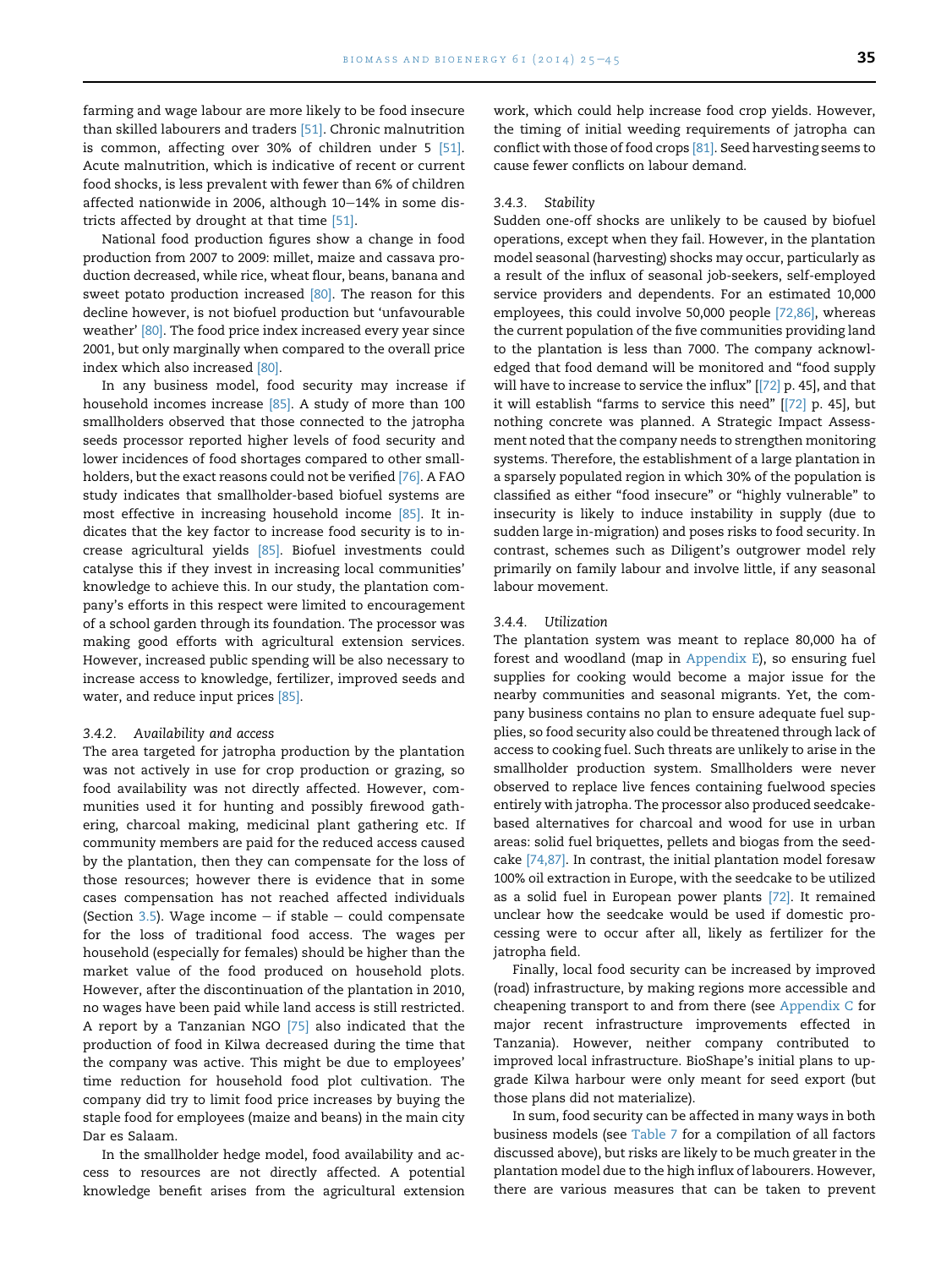<span id="page-11-0"></span>

|                                                        | Smallholder-based model                                     | Plantation model                                                                                                                                                                                     |
|--------------------------------------------------------|-------------------------------------------------------------|------------------------------------------------------------------------------------------------------------------------------------------------------------------------------------------------------|
| Food availability and access<br>(production in region) | Not affected, but labour competition can arise <sup>a</sup> | Decreased but could be compensated by<br>wages and compensation money. Effect<br>on local food prices unclear <sup>b</sup> .<br>Compensation for loss of resources might<br>not reach targeted group |
| Food stability                                         | No impact                                                   | Large influx of employees and job seekers<br>might affect                                                                                                                                            |
| Utilization                                            | No impact                                                   | Possible loss of wood resourced is threat to<br>cooking fuel provision                                                                                                                               |
| Measures to increase food security                     | Increase income                                             | Increase income                                                                                                                                                                                      |
|                                                        | Extension services to increase food production              | Revitalize harbour (not executed)                                                                                                                                                                    |
|                                                        | Jatropha co-products used as                                |                                                                                                                                                                                                      |
|                                                        | energy source (biogas, solid fuel briquettes or pellets)    |                                                                                                                                                                                                      |

<sup>a</sup> Observed by Mitchell [\[81\]w](#page-19-0)ho interviewed jatropha growers from the smallholders company, that weeding of jatropha can interfere with labour requirements of food crops. However, weeding is only required in the initial years of jatropha cultivation.

 $^{\rm b}$  Food was bought within the region (mostly meat, fish and vegetables) but the staple food (maize and beans) was obtained in Dar es Salaam in order to prevent an increase in local food prices.

adverse effects or even improve the food security situation. For example, the management can regulate working hours so that some daytime is left for workers to cultivate their own food plots too. It can also prioritize food production on part of the plantation itself. Initial labour (weeding) constraints in a smallholder system are in any case limited to  $2-3$  years, but farmers should also be advised to keep prioritizing food production.

#### 3.5. Land rights

More land titles were issued and more village land certificates were handed out in Tanzania in 2009 compared to 2008 but there are also more disputes reported. However, most disputes involve areas close to cities like Dar es Salaam and Mwanza rather than truly rural areas, were our companies operated [\[80\].](#page-19-0) See Appendix D for details about land issues.

#### 3.5.1. Plantation

At the time of study, BioShape had acquired the first 34,000 ha of the planned ultimate 81,000 ha. This was previous "village land" that had been transferred into central governmentowned "general land" [\[3,56\]](#page-17-0) for the purpose of enabling a foreign investor to lease it. However, BioShape did not acquire the lease through the official route, namely the Tanzanian Investment Centre, but rather through the "services" of employees in another ministry [\[88\]](#page-19-0). When this fact came out, it was not good for the company's reputation within Tanzania. The minister in question was later removed from office in connection with corruption.

According to one field study involving one of the involved villages [\[3\]](#page-17-0) the village still had spare land left, such as settlement areas and Village Land Forest Reserves. The local communities were also satisfied with the company's approach, although they also mentioned that in one village compensation money had not been received  $-$  possibly due to a conflict between village and district council over the division of the compensation money [\[3\].](#page-17-0)

The total amount of money that was paid varies in different sources from US\$ 20-30 ha<sup>-1</sup> or US\$ 0.5-1 m for

34,000 ha [\[86,89\]](#page-19-0). The money was paid through the district authorities, which kept part of it to allegedly support the development of social services in villages in the district [\[3\]](#page-17-0). This was something that the village authorities had not counted on, and its legitimacy was questioned by them. It is also unclear whether the remaining share of the money that was destined for the village communities, has been distributed by the village councils to the actual villagers. Since Bio-Shape went bankrupt it is also unclear whether villagers will ever regain their land rights, as there is no legal precedent of turning general land back into village land. Villagers surrounding another jatropha company that went bankrupt in Tanzania are facing the same issue [\[78\]](#page-19-0).

#### 3.5.2. Smallholders

In a smallholder-based model, land issues are less prominent because no land ownership transfers take place [\[56\]](#page-18-0). In principle, farmers decide whether or not they want to plant jatropha and/or stop cultivating other crops on their own land. However, vulnerable groups can be affected. An additional use for land like this can worsen already existing pressures on the land, and can thus bring latent conflicts to the surface. Landowners for example, sometimes oppose to the planting of jatropha because they fear their tenants will then claim more permanent tenure rights [\[90\]](#page-19-0), an issue observed between the pastoralist Masaai tribe and Arusha airport authority. However, with the majority of the smallholders associated with the smallholder company no conflicts were found. Rather, a positive effect from jatropha was noted in the form of resolution of land conflicts. In some regions in Tanzania it was observed that farmers liked to plant jatropha as a fence because it limited conflicts with neighbours. This was also observed in Mali [\[19\]](#page-17-0). One qualification to make is that the regions in which the smallholder company is active are familiar with jatropha cultivation and the plants have been used as fences since decades. In other locations this might be different. Hence, it could take longer to learn to cultivate it, or that lives would change more significantly than in our case study.

[Table 8](#page-12-0) summarizes the land rights impacts from the two business models.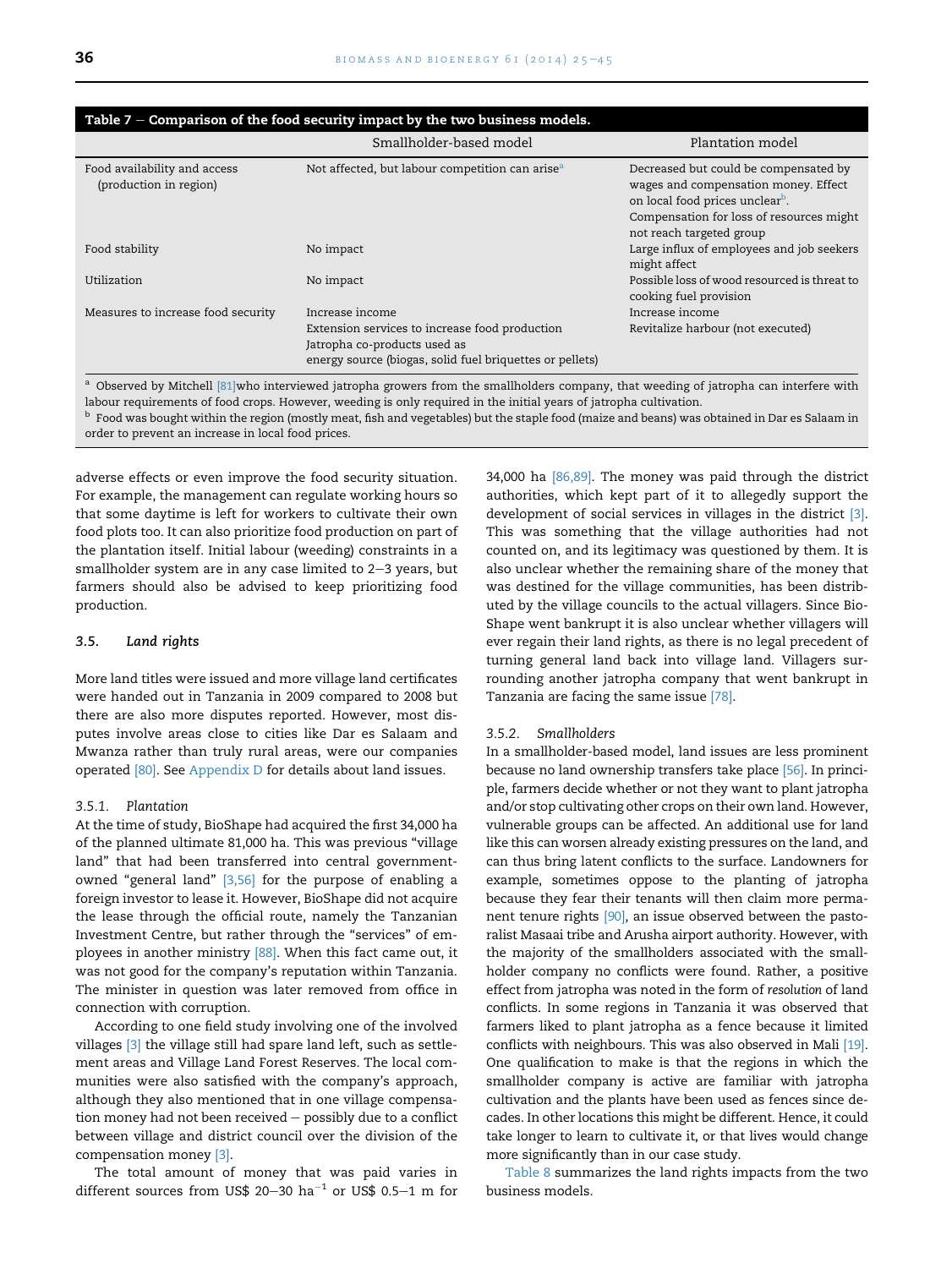#### <span id="page-12-0"></span>Table  $8 -$  Summary of impacts of the two companies on land rights.

|                                                        | Smallholder                                                                                                                         | Plantation                                                                                                                                                                     |
|--------------------------------------------------------|-------------------------------------------------------------------------------------------------------------------------------------|--------------------------------------------------------------------------------------------------------------------------------------------------------------------------------|
| Land acquisition procurement,<br>change in land access | No major impacts, weaker groups could<br>have difficulties. Expanding into prior<br>uncultivated land can be an issue. <sup>a</sup> | Village land transferred into general land and after<br>this transferred to the company. Villages have lost<br>access and legal rights to (part of) their land. <sup>b,c</sup> |
| Amount of ha land transfer                             | 0 <sub>ha</sub>                                                                                                                     | 34,500 $ha^{b,c}$                                                                                                                                                              |
| Compensation for reduction                             | N.A.                                                                                                                                | Around 30 $$$ ha <sup>-1</sup> for local authorities and villagers,<br>conflicts on commercial value and division of<br>money. <sup>d</sup>                                    |
| Displacement of people                                 | N.A.                                                                                                                                | 13 people $e$                                                                                                                                                                  |
| Transparency of the process                            | N.A.                                                                                                                                | Unclear, it is not clear whether stakeholders<br>consultations have taken place, also unknown<br>whether documentation was made available in<br>Swahili.                       |
| Potential risk in case of project failure              | Low, hedgerows will not gain income but<br>other production just continues.                                                         | High, land rights are transferred to central<br>government, no clause in contract that land is<br>returned to villagers if company fails. <sup>f</sup>                         |
| Public opinion                                         | Good, no land right changes involved.<br>Some increased and lowered conflicts on<br>land boundaries.                                | Medium, foreign companies are seen as 'land<br>grabbers' by some, but others are keen to see<br>development in their area because they think they<br>can profit.               |

 $^{\rm a}$  When land tenure systems are weak, the rural population might experience difficulties sustaining their land access [\[7,19\]](#page-17-0). Furthermore, Wahl et al. [\[91\]](#page-19-0) observed that only a few smallholders hold official land ownership certificates in Northern Tanzania. Mitchell [\[81\]](#page-19-0) indicated that more than 93% of the 74 jatropha outgrowers she interviewed perceived expanding their land, for multiple reasons, as problematic. Wahl et al. [\[91\]](#page-19-0) observed in the same region that 76-86% of the households use their maximum amount of land for agricultural production, this was based on the National Sample Census of Agriculture 2002/2003.

<sup>b</sup> Ref. [\[3\]](#page-17-0).

 $c$  Ref. [\[56\].](#page-18-0)

 $^{\rm d}$  The company paid around 30 \$ per hectare as a compensation payment, which is a total of 2.76 M\$ (for 92,500 ha) and of these revenues 40% went to the district government, 30% to the village and 30% to the central government [\[86\].](#page-19-0) Other sources mention other figures, such as 676,000 \$ for 34,000 ha [\[89\].](#page-19-0)

This is mentioned in  $[92]$ , however no further information was revealed.

 $^{\rm f}$  A report by a Tanzanian NGO mentions several unsatisfied villagers, mainly after the company had stopped operations early 2010 [\[75\]](#page-19-0).

It is clear that land rights are much more impacted by the plantation model than by the smallholder model. Unrelated to bioenergy production as such are the procedures to acquire land, determine its value, and ensure that villagers get adequate compensation, all of which are quite unclear.

## 3.6. GHG balance

A significant correlation was found between the NDVI values and the aboveground carbon content samples ( $p < 0.001$ ), linear regression explained 51%. The most common vegetation type is forest (39 tC ha $^{-1}$ ) while the second most common type is open forest (11 tC  $\rm{ha}^{-1}$ ), see Fig. 3.



Fig.  $3$  – The total above and belowground carbon (t) in the plantation area per vegetation type.

Woodland (5 tC ha $^{-1}$ ) and dense forest (44 tC ha $^{-1}$ ) are less common. The total carbon stock in the area is estimated at 788,700 tC or on average 25.6 tC  $ha^{-1}$ . A carbon map of the plantation area is in Appendix E (App. Fig. 5).

The carbon content of the soil (SOC) is estimated to vary between 31 and 40 tC  $ha^{-1}$  (values derived from existing studies; details in Appendix E) [\[93,94\]](#page-19-0). The carbon storage in jatropha plantations depends a lot on the pruning regime, and is estimated to be 13 tC ha $^{-1}$  [\[94,95\]](#page-19-0) which also tallies with the average of the range of 8–17.5 tC ha $^{-1}$  reported by other studies [\[96,97\].](#page-19-0) It is assumed that jatropha planted as hedgerows in the smallholders system hardly replaces other land uses.

See [Table 9](#page-13-0) for a comparison of all estimated emissions in the two business models.

The largest contributing factors to the GHG balance by far are the removal of the original vegetation  $(-)$  and the carbon sequestration in the jatropha  $(+)$ . All other factors only have a marginal influence. The smallholder model generates highly favourable GHG results (151% reduction), whereas the plantation model only approximates carbon neutrality (2% reduction) over a 20-year period. If an economic allocation method instead of one based on energy would be used (in which 92% of emissions would be allocated to the SVO, instead of 42%) the emission reduction would decrease to -114% (so an increase) for the plantation model and a further reduction to more than 200% in the smallholder model. The uncertainties are very large, but the smallholder model definitely performs much better than the plantation model.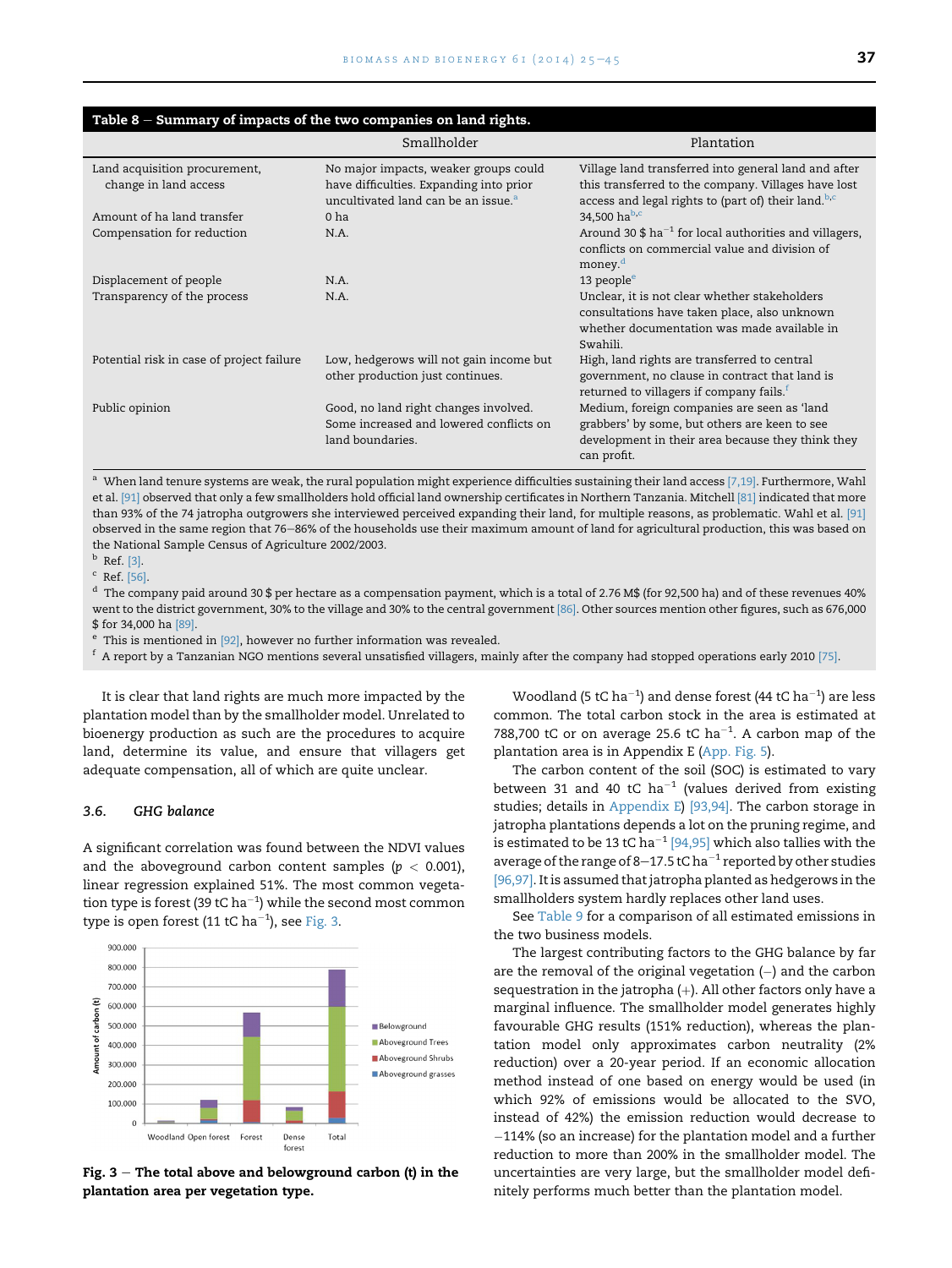| Emission component                                                                      | Smallholders <sup>a</sup><br>emissions (kg CO <sub>2</sub> -<br>eq ha <sup>-1</sup> yr <sup>-1</sup> ) | Plantation <sup>b</sup> emissions<br>(kg CO <sub>2</sub> -eq ha <sup>-1</sup> yr <sup>-1</sup> ) | Most positive estimate<br>plantation emissions<br>(kg CO <sub>2</sub> -eq ha <sup>-1</sup> yr <sup>-1</sup> ) | Most negative<br>estimate plantation<br>emissions<br>(kg CO <sub>2</sub> -eq ha <sup>-1</sup> yr <sup>-1</sup> ) |
|-----------------------------------------------------------------------------------------|--------------------------------------------------------------------------------------------------------|--------------------------------------------------------------------------------------------------|---------------------------------------------------------------------------------------------------------------|------------------------------------------------------------------------------------------------------------------|
| (A) Removal of original                                                                 | $\Omega$                                                                                               | $4,533^c$                                                                                        | $3,562^d$                                                                                                     | $4,569^e$                                                                                                        |
| vegetation                                                                              |                                                                                                        |                                                                                                  |                                                                                                               |                                                                                                                  |
| (B) Jatropha growth:                                                                    |                                                                                                        |                                                                                                  |                                                                                                               |                                                                                                                  |
| Carbon stock jatropha                                                                   | $-1283$ <sup>t</sup>                                                                                   | $-2383^{\rm g}$                                                                                  | $-3208^{\rm h}$                                                                                               | $-1467$ <sup>1</sup>                                                                                             |
| ACarbon stock soil <sup>j</sup>                                                         | $\Omega$                                                                                               | $-293^k$                                                                                         | $\Omega$                                                                                                      | $-293^k$                                                                                                         |
| Fertilizer use $(N_2O)$                                                                 | 142                                                                                                    | $604^1$                                                                                          | 142 <sup>m</sup>                                                                                              | $604^n$                                                                                                          |
| Use of agricultural<br>machinery                                                        | $\mathbf{0}$                                                                                           | $434^\circ$                                                                                      | 159 <sup>p</sup>                                                                                              | 488 <sup>q</sup>                                                                                                 |
| CO <sub>2</sub> , N <sub>2</sub> O, CH <sub>4</sub> indirect<br>(fertilizer production) | 178                                                                                                    | 259 <sup>r</sup>                                                                                 | 178 <sup>s</sup>                                                                                              | $1365^t$                                                                                                         |
| (B) Jatropha growth<br>(total)                                                          | $-963$                                                                                                 | $-1379$                                                                                          | $-2729$                                                                                                       | 1283                                                                                                             |
| Land use change $(A + B)$                                                               | $-963$                                                                                                 | 3154                                                                                             | 833                                                                                                           | 5852                                                                                                             |
| Transport                                                                               | 26 <sup>t</sup>                                                                                        | $186^{\mathrm{u}}$                                                                               | 26 <sup>t</sup>                                                                                               | 186 <sup>v</sup>                                                                                                 |
| Conversion                                                                              | $16^{\rm w}$                                                                                           | $31^x$                                                                                           | $16^{\rm w}$                                                                                                  | $31^x$                                                                                                           |
| Transport to end user                                                                   | $\mathbf{0}$                                                                                           | $\mathbf{0}$                                                                                     |                                                                                                               |                                                                                                                  |
| Allocation to oil                                                                       | 42                                                                                                     | 42                                                                                               | 42                                                                                                            | 42                                                                                                               |
| (excluding residues<br>and co-products) [%] <sup>y</sup>                                |                                                                                                        |                                                                                                  |                                                                                                               |                                                                                                                  |
| Total                                                                                   | $-387$                                                                                                 | 1416                                                                                             | 367                                                                                                           | 2549                                                                                                             |
| Reference fossil fuel                                                                   | $753^z$                                                                                                | 1448 <sup>aa</sup>                                                                               | 753                                                                                                           | 1448                                                                                                             |
| Emission reduction (%)                                                                  | 151%                                                                                                   | 2%                                                                                               | 51%                                                                                                           | $-76%$                                                                                                           |

## <span id="page-13-0"></span>Table 9 – GHG balance for jatropha oil from plantation (semi manual harvesting) including upper and lower ranges and smallholders (low capacity scenario). Depreciation period is 20 years.

 $^{\rm a}$  Hedgerow planting, no removal of original vegetation, no use of machinery, yield of 1 ton ha $^{-1}$  yr $^{-1}$ , depreciation period 20 yr.

 $^{\rm b}$  Semi manual harvesting, yield 2 tons ha $^{-1}$  yr $^{-1}$ , depreciation period 20 yr.

 $\rm ^c$  Carbon stock 25.6 tC ha $^{-1}$  (based on field measurements), in formula: carbon stock times CO<sub>2</sub>/C-molar mass ratio (44/12) divided by the depreciation period is 4693 CO<sub>2</sub>-eq. In addition emissions from burning biomass and from the use of land clearing machines are estimated to be 96–131 and a reduction of 256 kg CO<sub>2</sub>-eq ha $^{-1}$  yr $^{-1}$  is applied due to the decrease of forest fires and denitrification. No useful application of the vegetation is assumed.

 $^{\rm d}$  Useful application of the vegetation (furniture), therefore only 33% of the emissions are allocated to jatropha instead of 42%, here the value for 100% is depicted.

 $\rm ^e$  The highest range (44 kg CO $_2$ -eq ha $^{-1}$  yr $^{-1})$  for emissions from land clearing machines is used [\[98\]](#page-19-0).

 $^{\rm f}$  Carbon stock jatropha 7 tC ha $^{-1}$  [\[99\]](#page-19-0), depreciation period 20 yr, based on hedges grown in Tanzania with 40 cm spacing, the same formula as c.  $^{\circ}$  Carbon stock jatropha 13 tC ha $^{-1}$  based on belowground 8–10 tC ha $^{-1}$  [\[94\]](#page-19-0) and the same root/shoot ratio as [\[95\]](#page-19-0) which leads to 11–14 tC ha $^{-1}$ averaged as 13 tC ha $^{-1}$ , depreciation period 20 yr, the same formula as c.

 $^{\rm h}$  Carbon stock jatropha 17.5 tC ha $^{-1}$  [\[97\],](#page-19-0) depreciation period 20 yr, the same formula as c.

 $^{\rm i}$  Carbon stock jatropha 8 tC ha $^{-1}$ , depreciation period 20 yr, the same formula as c. This is an average of 7.8 tC ha $^{-1}$  according to [\[96\]](#page-19-0) and 8.1 tC ha $^{-1}$  according to [\[100\].](#page-19-0)

 $^\mathrm{j}$  Ryan et al. [\[105\]](#page-20-0) have calculated the amount of carbon in the soil of miombo woodland in Mozambique, and found the values varying from 32 to 133 tC ha<sup>-1</sup>. Depending on the severeness of depletion, the study by Romijn [\[118\]](#page-20-0) uses a range of 49–81 tC ha<sup>-1</sup> for African miombo woodland. The conversion from Caatinga woodland to jatropha (rather similar to miombo to jatropha) is estimated as 29 tC ha $^{-1}$  by [\[94\]](#page-19-0) while a reduction due to the clearing of the biomass was estimated as 24 tC ha $^{-1}$  by the same study. The high values for clearing original vegetation are furthermore confirmed by Achten [\[95\],](#page-19-0) who estimated the effect of removal of original vegetation from tropical savannah to forest between 24 and 118 tC ha $^{-1}$ .

 $^{\rm k}$  Based on BioShape estimate of 1.6 tC ha $^{-1}$  carbon storage, fruits are left on the field, the same formula as c.

 $^1\,$  6.4 kg N2O ha $^{-1}$  yr $^{-1}$ , N2O is 296 times stronger than CO $_2$ , it is assumed that fruit hulls are brought back to the plantation area.

 $^{\rm m}$  [\[101\]](#page-19-0), emission factor 0.01 kg N<sub>2</sub>O kg N<sup>−1</sup> [\[93\]](#page-19-0) or 2.96 kg CO<sub>2</sub>-eq kg N-fertilizer<sup>−1</sup>, application rate [\[102\]](#page-19-0); diesel use 55−141 l ha $^{-1}$  yr $^{-1}$ , emissions 159–407 kg CO<sub>2</sub>-eq ha<sup>-1</sup> yr<sup>-1</sup>, assumed that preparation of the land is included, emissions between 142.1 and 417.4 kg CO<sub>2</sub>-eq ha<sup>-1</sup>.

 $^{\rm n}$  Emission factor 0.01 kg N<sub>2</sub>O kg N<sup>−1</sup> [\[93\]](#page-19-0) or 2.96 kg CO<sub>2</sub>-eq kg N-fertilizer $^{-1}$ , application rate; (BioShape tool); diesel use 150 l ha $^{-1}$ yr $^{-1}$ , emissions 453–488 kg CO $_2$ -eq ha $^{-1}$  yr $^{-1}$  of which 9–44 for the preparation of land and 444 for jatropha growth, emissions between 332–604 kg CO $_2$ -eq ha $^{-1}$ .  $^\circ$  Use of machinery for growing jatropha 5419 MJ ha $^{-1}$  assuming mechanized harvesting, diesel use 150 l ha $^{-1}$ , density of diesel is 0.85 kg l $^{-1}$ , energy content 42.5 MJ kg<sup>-1</sup>. Direct and indirect CO<sub>2</sub> emissions from diesel use respectively: 0.07–0.01 kg CO<sub>2</sub>-eq ha<sup>-1</sup> yr<sup>-1</sup>.

 $^{\rm p}$  [\[102\]](#page-19-0); diesel use 55–141 l ha $^{-1}$  yr $^{-1}$ , emissions 159–407 kg CO $_2$ -eq ha $^{-1}$  yr $^{-1}$ , assumed that preparation of the land is included.

 $^{\rm q}$  Diesel use 150 l ha $^{-1}$  yr $^{-1}$ , emissions 453–488 kg CO $_2$ -eq ha $^{-1}$  yr $^{-1}$  of which 9–44 for the preparation of land and 444 for jatropha growth.

 $^{\rm r}$  Yield assumed 2 ton ha $^{-1}$  yr $^{-1}$ , fertilizer need N–P–K: 68–4–12 kg ha $^{-1}$ , emission factors NPK: 3.7–0.7–0.5.

 $^{\rm s}$  [\[101\];](#page-19-0) only nitrogen fertilizers, based on nutrient removal between 48–141 kg ha $^{-1}$ , emission per kg produced fertilizer are 3.7–6.69 kg CO $_2$ -eq kg $^{-1}$  fertilizer using the BioShape tool or Senternovem CO $_2$  tool. [\[103\]](#page-19-0) respectively, emissions between 178–943 kg CO $_2$ -eq ha $^{-1}$  yr $^{-1}\,$ 

 $^{\rm t}$  Only nitrogen fertilizers, application rate at plantation is assumed 112–204 kg ha $^{-1}$  nitrogen fertilizer, emission per kg produced fertilizer are 3.7–6.7 kg CO<sub>2</sub>-eq kg fertilizer<sup>-1</sup> using the BioShape tool or Senternovem CO<sub>2</sub> tool [\[103\]](#page-19-0) respectively, emissions between 414–1365 kg CO<sub>2</sub>· eq ha $^{-1}$  yr $^{-1}$ .

 $^{\rm u}$  Truck max 10 t within Tanzania, 450 km, seeds are processed in Tanzania, 1 ton seeds per ha, 0.08 kg CO $_2$ -eq MJ $^{-1}$ , truck: 0.73 MJ ton km $^{-1}$ .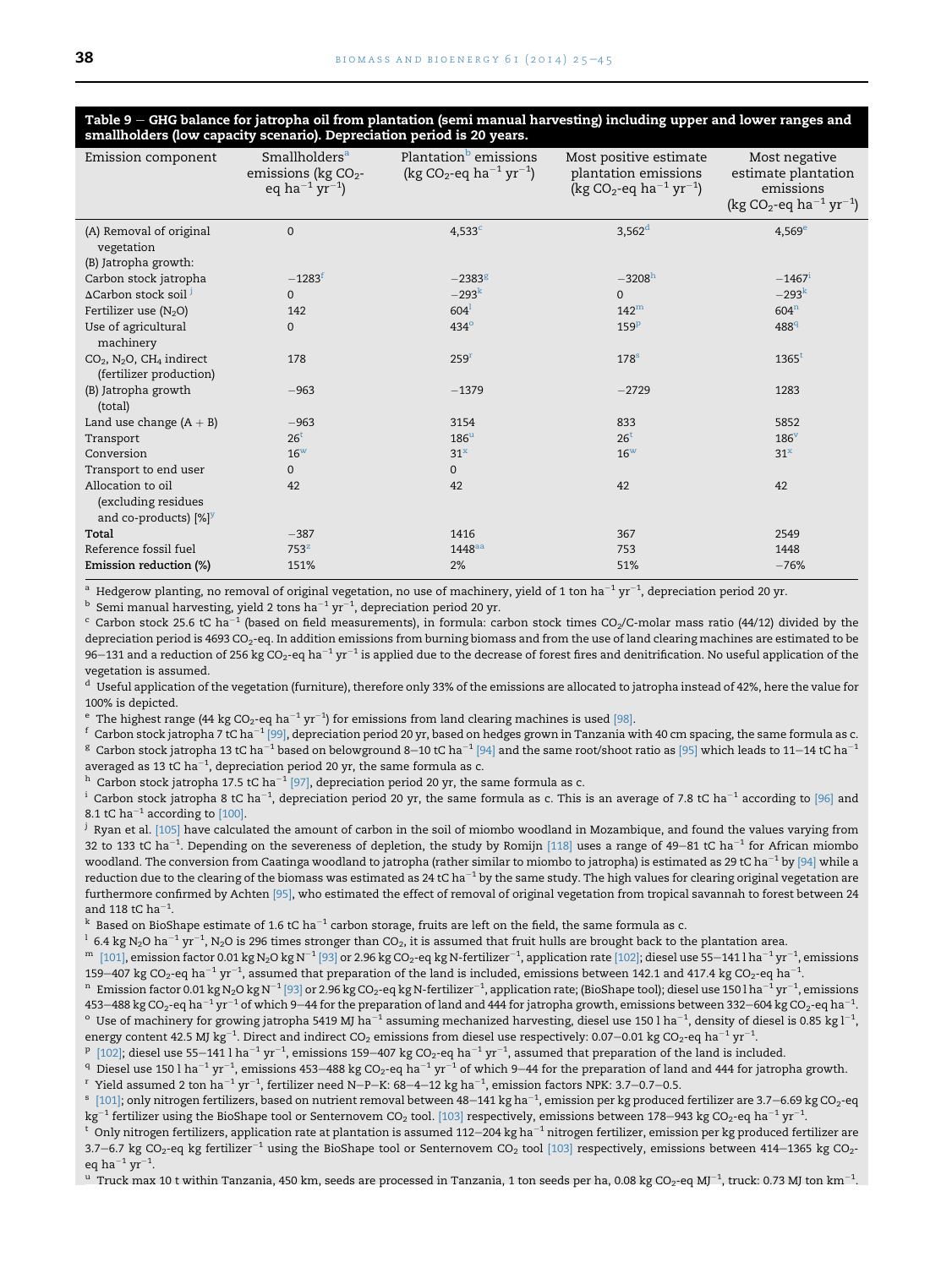<span id="page-14-0"></span> $\rm{v}$  2 types of transport, first truck max 35 t within Tanzania (60 km), and 15,000 t ship to Rotterdam (12,600 km), seeds are processed in Netherlands, 2 ton seeds per ha, 0.08 kg CO $_2$ -eq MJ $^{-1}$ , truck: 0.45 MJ ton km $^{-1}$ , ship: 0.09 MJ ton $^{-1}$  km $^{-1}$  [\[104\]](#page-20-0).

 $^{\rm w}$  Conversion efficiency 0.26 ton jatropha oil per hectare, crushing is 36 MJ ton seeds $^{-1}$  (3.8 ton), pressing is 72 MJ ton seedcake $^{-1}$  (2.8 ton) and refining 45 MJ ton oil $^{-1}$  (1 ton), 0.16 kg CO $_2$ -eq MJ $^{-1}$ .

 $^\mathrm{x}$  Conversion efficiency 0.5 ton jatropha oil per hectare, crushing is 36 MJ ton seeds $^{-1}$  (3.8 ton), pressing is 72 MJ ton seedcake $^{-1}$  (2.8 ton) and refining 45 MJ ton oil $^{-1}$  (1 ton), 0.16 kg CO $_2$ -eq MJ $^{-1}$ .

- $^{\rm z}$  0.26 ton oil ha $^{-1}$  yr $^{-1}$ , 36.2 GJ ton $^{-1}$ , 0.08 kg CO $_2$ -eq MJ $^{-1}$ .
- $^{\rm aa}$  0.5 ton oil ha $^{-1}$  yr $^{-1}$ , 36.2 GJ ton $^{-1}$ , 0.08 kg CO $_2$ -eq MJ $^{-1}$ .

Paz and Vissers [\[106\]](#page-20-0) made GHG calculations for a jatropha plantation in Mozambique. Although their result (48% GHG reduction) is much more favourable than the plantation results reported here, they are mutually consistent because their estimate did not need to take account of land use change emissions, as jatropha was cultivated on an old tobacco estate. IFEU calculated GHG reductions for the same smallholder system in Tanzania and came to a saving of 444 kg  $CO<sub>2</sub>$ eq ha $^{-1}$  (68% GHG reduction) [\[107\].](#page-20-0)

#### 3.7. Biodiversity

The original vegetation in the area targeted to be cleared for the plantation consists of Eastern African Coastal Forest and Eastern miombo woodland; see Appendix F (App Fig. 6). In this area, seven tree species were found that are listed in the IUCN Red List of threatened species; see Appendix F (App Table 9). The plantation area is largely part of the so-called Northern Zanzibar-Inhambane coastal forest mosaic which is classified both as Critical Ecoregion and Biodiversity Hotspot. The southernmost part of the plantation is part of the Eastern miombo woodlands, which is also a Biodiversity Hotspot area. In the Northwest and Southeast, the plantation areas are bordered by forest reserves which belong to the Kilwa District Coastal Forest, which is classified as Key Biodiversity Area for its high degree of bird endemic species. The calculated Shannon and Sørensen indexes are shown in Table 10.

From these indexes it can be concluded that 'forest' has the highest biodiversity value and 'woodland' the lowest. The floristic composition of the sampled miombo woodlands is most similar to that of 'open forest', while the 'forest' and 'dense forest' categories also resemble each other. The average Shannon index of 2.18 for woodlands is relatively high, compared to the average value of 1.9 for largely undisturbed miombo woodlands found in Mozambique [\[108\].](#page-20-0) This is an indication that the woodlands investigated in this study are probably not 'degraded' in terms of biodiversity. For oldgrowth miombo woodlands in northern Zambia for example, Shannon index values of  $2.17-2.19$  were reported, while miombo coppice showed decreased values of  $1.36-1.54$  [\[109\].](#page-20-0) Considering the large share of plant species in the Eastern miombo Woodland ecoregion of 54% which is endemic for that region, it is important to preserve this ecoregion [\[82\].](#page-19-0) The plantation company is planning to clear ultimately 80.000 ha. No trees, except Baobabs, will be left standing. This will result in a strong decrease of local biodiversity and in a largely fragmented habitat, with expected negative impacts on the regional biodiversity, including unique ecosystems and species with restricted ranges.

There was no evidence found of threats to biodiversity if jatropha is planted in hedgerows of live fences. In Central America live fences can contribute to biodiversity, more than 160 species of birds, bats, dung beetles and butterflies were recorded, furthermore "live fences offer a means of increasing tree cover in fragmented agricultural landscapes that can be readily adopted by farmers" [\[110\]](#page-20-0). Windbreaks can significantly enhance the local deposition of tree and shrub seeds within the agricultural landscape by attracting seeddispersing birds from nearby forests [\[111\]](#page-20-0). However the specific value of jatropha trees in hedgerows in Tanzania would have to be further researched.

#### 4. Discussion and conclusions

#### 4.1. Comparison of the two business models

The key results of the comparison of the two jatropha business models are summarized in [Table 11.](#page-15-0)These results convey that the choice of business model affects the socio-economic and environmental performance in many ways. The smallholder model scores much better on land rights, GHG balance and biodiversity and it reaches more people, whereas the plantation model creates more employment and higher (local prosperity) benefits for smaller numbers of people, and could

| Table $10$ – Biodiversity results for the plantation model. |                                          |                                              |               |      |                |      |  |
|-------------------------------------------------------------|------------------------------------------|----------------------------------------------|---------------|------|----------------|------|--|
|                                                             | Nr of IUCN Red list species<br>per class | Nr of IUCN Red list individuals<br>per class | Shannon index |      | Sørensen index |      |  |
| Woodland                                                    |                                          | 12                                           | 2.18          |      |                |      |  |
| Open forest                                                 |                                          |                                              | 2.52          | 0.55 |                |      |  |
| Forest                                                      | 4                                        | 27                                           | 3.65          | 0.13 | 0.3            |      |  |
| Dense forest                                                |                                          | 11                                           | 3.33          | 0.11 | 0.16           | 0.52 |  |

 $y$  42% allocation to the oil (energy content).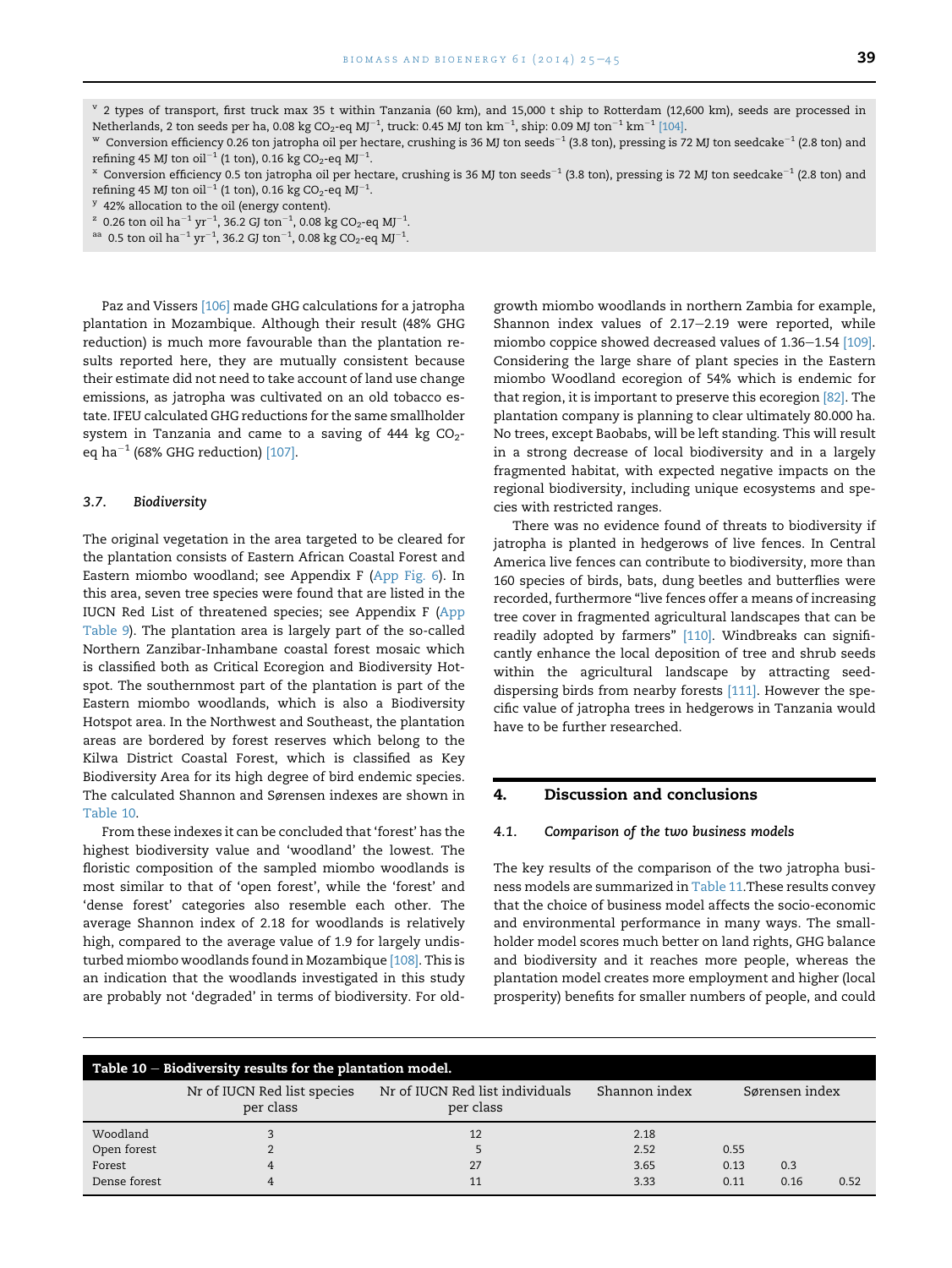|                                                       | Smallholder-based model                                                                                                                                                                                                                        |        | Plantation model                                                                                                                                                                                                                                                                                      |        |
|-------------------------------------------------------|------------------------------------------------------------------------------------------------------------------------------------------------------------------------------------------------------------------------------------------------|--------|-------------------------------------------------------------------------------------------------------------------------------------------------------------------------------------------------------------------------------------------------------------------------------------------------------|--------|
| Socio-economic areas of concern                       |                                                                                                                                                                                                                                                |        |                                                                                                                                                                                                                                                                                                       |        |
| 1. Economic viability performance                     | Positive but relatively low NPV (8<br>$-18$ M\$ ha $^{-1}$ ), IRR (14 $-18\%$ ), PBP (12<br>$-13$ y) and production costs<br>between 1.10 and 1.14 \$ $1^{-1}$                                                                                 | $+-$   | Except when harvest is fully mechanized<br>$(-3 M$$ ha <sup>-1</sup> ), the NPV is positive but relatively<br>low; 15–41 M\$ ha <sup>-1</sup> , IRR 17–91%, or 7% when<br>harvest is mechanized). PBP 3->20 y,<br>production costs $1.10 - 1.24 \$ l^{-1}$ )                                          | $+-$   |
| 2. Local prosperity                                   | Large outreach but lower<br>contribution per person, more non-<br>economic impacts. 126 field jobs,<br>80,000-160,000 farmers<br>140 $$ year-1$ . Total investment<br>11 M\$, total expenses 77-130 M\$,<br>11% of costs related to processing | $+$    | Contribution to employment can be<br>substantial. 10,000-35,000 jobs. Total<br>investment 32 M\$, total expenses 107<br>$-125$ M\$, 18-20% of costs related to<br>processing                                                                                                                          | $^{+}$ |
| 3. Labour and working conditions                      | Difficult to regulate at farmers<br>level, no irregularities observed                                                                                                                                                                          | $^{+}$ | Possible to regulate, no irregularities observed<br>except in exit strategy                                                                                                                                                                                                                           | $^{+}$ |
| 4. Food security                                      | Major issue in Tz; impact depends<br>largely on household income                                                                                                                                                                               | $^{+}$ | Major issue in Tz; impact depends largely on<br>household income                                                                                                                                                                                                                                      | $^{+}$ |
| 5. Land ownership and land rights                     | Low direct effects                                                                                                                                                                                                                             |        | Large risk of negative impacts, 34,500 ha of<br>land transferred, compensation paid but low<br>at 20-30 $$$ ha <sup>-1</sup> (limited positive impact), also<br>unclear whether money arrived at targeted<br>group, 13 people displaced, loss of land rights<br>after discontinuation (very negative) |        |
| Environmental areas of concern                        |                                                                                                                                                                                                                                                |        |                                                                                                                                                                                                                                                                                                       |        |
| 6. Greenhouse gas balance and<br>carbon stock changes | Hardly any land use change effects<br>151% reduction if no replacement<br>or original vegetation                                                                                                                                               | $+$    | Previous land use is the major issue, which is<br>strongly location specific, 2% reduction but<br>large uncertainty due to influence of removal<br>of original vegetation                                                                                                                             | $+-$   |
| 7. Biodiversity                                       | Increased if planted as a new<br>hedge, but more research required<br>$\therefore$ Positive impact $\therefore$ neutral impact or both positive and perstive $\therefore$ negative impact                                                      | $+$    | Very location specific, in this case strong<br>decrease in on-site biodiversity, habitat<br>fragmentation and decreased connectivity. 7<br>threatened tree species, Shannon index 2.18                                                                                                                |        |

## <span id="page-15-0"></span>Table  $11 -$  Summary of the impacts on sustainability from the two business models.

 $+$ : Positive impact,  $+-$ : neutral impact or both positive and negative,  $-$ : negative impact.

possibly obtain higher yields. Risks of substantial negative impacts of the smallholder model are modest, whereas the plantation model could lead to decreased food security, loss of land rights and biodiversity. This could permanently affect the livelihood situation of the local population. The low GHG savings for the plantation system are due to the clearing of original vegetation; results would be much better if forest and woodland areas are avoided. A smallholder system seems to give farmers a better feeling of participation and can stimulate local entrepreneurship. On the other hand, permanent employment opportunities at a plantation model are higher, and rural development can be stimulated.

The economic analysis shows similar (low) rates of profitability with current yields, and the larger upfront investment that is required by a jatropha plantation model makes such investments currently risky.

The downside of the smallholder model for the processor is that there is no secured supply even with contracted outgrowers, since honouring contracts is challenging in a developing country like Tanzania. The best approach is to pay an attractive price to farmers. This can be made possible by investing in efficient processing and adding value through selling of by-products.

Except for the financial feasibility and the environmental analysis, the comparison between these business models could also apply to other feedstocks that are used in hedges or plantations. Issues with for example land rights in Tanzania are generic to large land transfers in general in Africa. GHG balance and biodiversity calculations apply to the specific crop and location we have chosen; in a different location, the results will be different. Location specific data about yields, profits, employment requirements, poverty situation, labour availability and land use will always be required for this. Furthermore, the implementation of the models can influence the performance of the systems. Implementation aspects are project specific such as vision and strategies of management team, company values, and so on. Also the policy environment is an important factor for the implementation of potentially successful business models. Both companies that we used to represent the two models were focussed on the European market and therefore on the European sustainability regulations, e.g. RED. This might have been a reason for them to make sure that they applied a relatively sustainable business model.

## 4.2. Framework accuracy

The assessment framework is useful for early flagging of potential major areas of concern for implementation of plantations and smallholder (hedge) models, at a stage when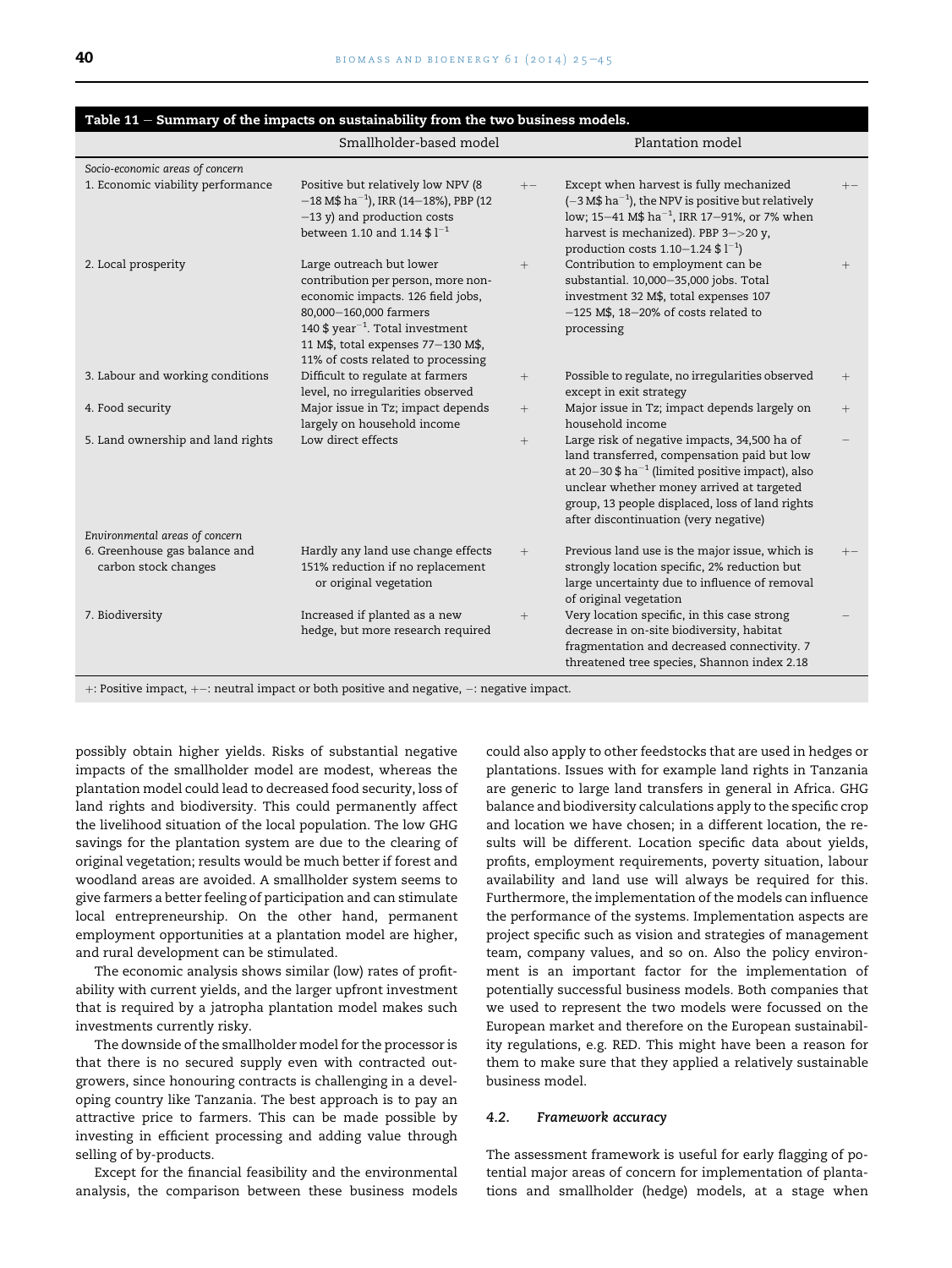corrective actions are still possible. However, the usefulness of indicators is partly constrained by limits on availability of data; while in certain other areas more/better indicators would be required to further operationalize the framework and obtain more accurate results. Locally practicable  $-$  not overcomplex and/or overly expensive  $-$  indicators for monitoring soil, water, and air impacts are especially required. Ongoing pilot tests of the GBEP indicators and the RSB framework are expected to contribute to developing these. Furthermore, performing repeated measurements over time will provide more details on the performance of projects. Capturing wider and longer-term impacts from bioenergy projects also requires a longer-term view of the interaction with its broader development setting, taking account of factors such as policy changes, large regional development projects (e.g. infrastructure) and natural disasters such as floods or droughts. Furthermore, it will be useful to extend comparisons to other business models, especially those aiming at increasing local rural energy access, as this will assist governments and other organizations in determining which model is most or least suitable for specific locations. However, we also need to keep in mind that more extensive analysis  $-$  in whatever direction  $-$  can also reduce the framework's practicability.

## 4.3. Value of the framework for practice

One major lesson arising from the analysis is that the speed of change is a factor that requires attention. A very rapid increase in the number of people employed on a plantation as envisaged in our plantation case could cause food, fuel and water prices to rise, as local (isolated) markets have insufficient time to adjust. Both business models are expected to grow to 80,000 ha, this is a large area for cultivation of a plant that began to be grown commercially only recently. For these two reasons a gradual expansion trajectory is preferred for both models, which enables adequate time for adaptations and learning by doing. Moreover, the government should require realistic, socially acceptable exit strategies to be incorporated in the business plans, including a guarantee of re-transfer of land rights to local communities (for plantations), and cooperation agreements with other local organizations that can guarantee the market for jatropha seeds (for smallholder systems). Mandating clear communication with the local population, documented in writing in the local language for reasons of transparency, can help involve local communities and could minimize negative public perceptions and confusion. Organizing farmers into supply cooperatives groups could be a helpful model to make sure that farmers understand the value of honouring contracts and receive proper training and adequate payment in a smallholder model; it may also create a sense of social belonging and increase their bargaining power. Local governments should make sure that contracts do not repress farmers, could play a role in the establishment of farmer cooperatives and channel their own extension services through these.

The issue of food security is highly complex and our analysis cannot pretend to go beyond identifying key differences in risks and opportunities between the two models with a broad brush approach. Still, useful insights for action arise from it: in addition to boosting incomes, there are other actions that biofuel operators may take to improve food security [\[55\].](#page-18-0) For example, biofuel operators could provide extension services that introduce improved farming techniques, crop diversification, and/or post-harvest processing and storage. Furthermore plantations can offer flexible working hours to ensure that household subsistence food production is not compromised. Large companies using costly inputs like inorganic fertilizers could sell these on to farmers at bulk prices, or allow their earth-working equipment to be used by local farming communities. They can help to connect small farmers to micro credit facilities. The maintenance of community woodlots could help provide fuelwood, and jatropha by-products could be made available as energy sources [\[13\]](#page-17-0). Finally, contributions to infrastructural development lead to easier market access, provide wider opportunities for regional development and create public goodwill.

#### 4.4. Economic viability issues

There are still large uncertainties surrounding jatropha production (especially concerning feasible yields) because the commercial use of jatropha is still new. Most large scale plantation companies assume much higher yields in their business plans than what was assumed in the 'base case' estimate of our plantation model of 1 ton seeds per ha (against BioShape's own 6 tons). Therefore, most business plans have strategically predicted much more positive results in order to attract support from financial institutions, host governments, etc., whereas we wanted to show as much as possible the actual situation with current yields, costs and prices. Currently, only farmers with low opportunity costs for family labour can profit financially from jatropha cultivation, and then only if they use a low-input regime [\[43\]](#page-18-0). Processors, who are still struggling to reach their own break-even point, cannot (as yet) afford to pay them more remunerative seed prices.

It is to be expected that, like other crops at the beginning of their commercial cultivation, efforts in jatropha breeding will lead to higher yielding, more reliable varieties which will increase financial feasibility. Several breeding research initiatives are currently ongoing such as those by JATROPT [\[112\]](#page-20-0) and QUINVITA, but results are only expected after several years. Efforts to improve harvesting efficiency (on plantations) and improve valorization of by-products could also boost profitability, such as experiments to use jatropha seedcake as an animal feed. Until results from these efforts materialize, the viability of jatropha cultivation in large plantation settings seems doubtful.

## 4.5. Inevitability of sustainability trade-offs

Business models that would generate no risks and no negative impacts on any area of concern would of course be preferred, however in practice such models do not exist. Compromises are always necessary, arising from sustainability trade-offs. In very poor regions, it is often a matter of hosting a large biofuel investor with all its pros and cons, or having no investment projects at all. This could mean a big tension between generating employment and incomes, or maintaining biodiversity. In the smallholder model, there is no less tension between ensuring adequate remuneration of farm labour on the one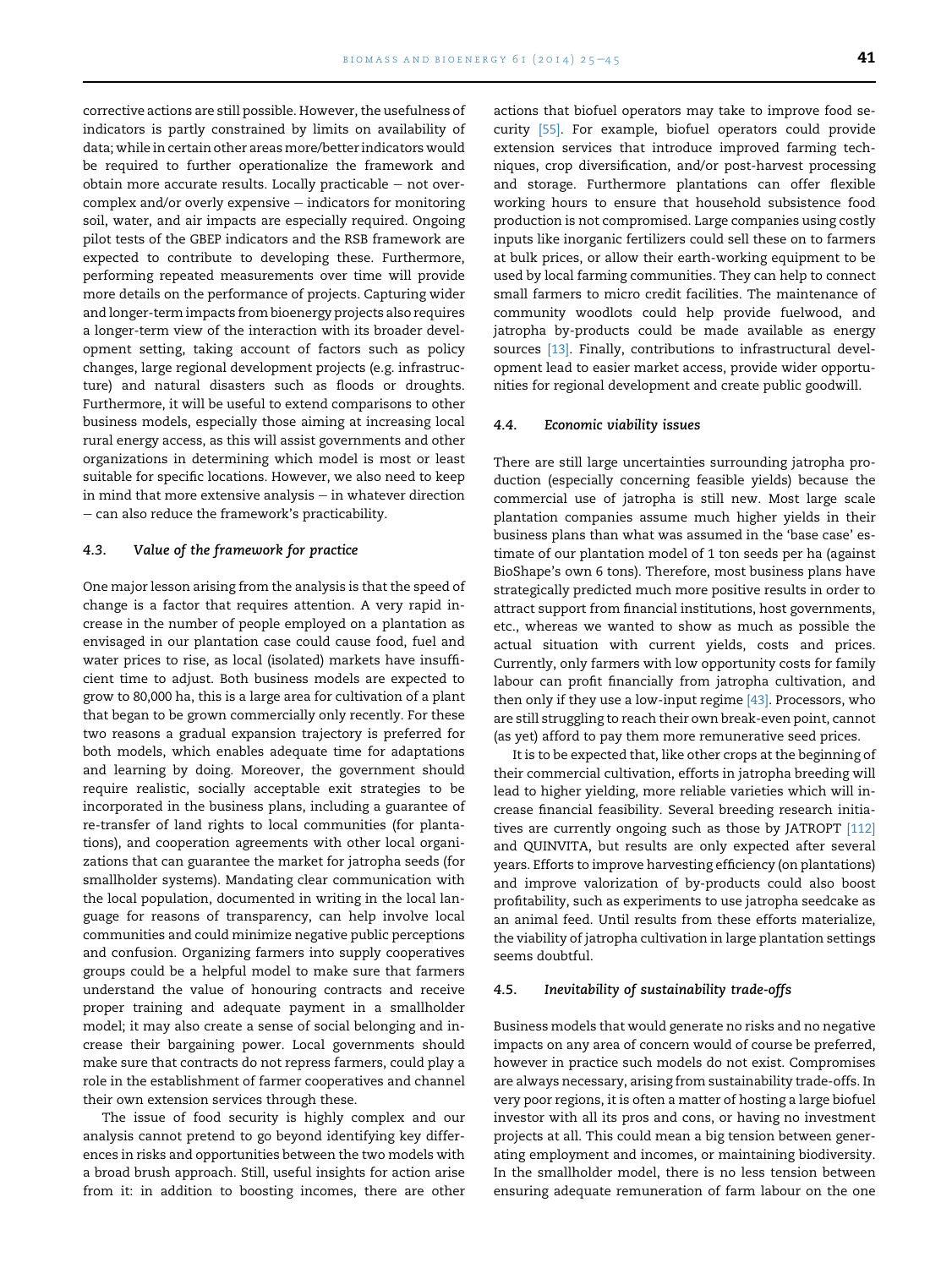<span id="page-17-0"></span>hand, and striving for an acceptable IRR/NPV of processing companies on the other. The value that is placed on each area of concern is location and actor-specific and is embedded in a cultural and political mindset. Hence there are no easy choices that everyone can readily agree on. A shift from the status quo will always result in winners and losers. However, the status quo is certainly also unsustainable because of severe poverty. In the light of this, sustainability certification schemes such as the RSB and NTA8080 can be viewed as extremely demanding, as they require a positive (or at least neutral) impact in all areas, whereas this can be impossible to achieve in reality.

Still, the application of our framework shows that measures can often be identified to either prevent unsustainable outcomes, or ensure that already unsustainable situations improve over time. For instance, domestic processing is very important for impacts on local prosperity, and this is something that governments can influence. Tanzania's experiences show the value of tightening export regulation and introducing some monitoring of foreign investors [\[113,114\]](#page-20-0). Proper land use planning that can prevent future land conflicts and introducing a strong regulatory framework for land are also key government intervention areas, also identified by Habib-Mintz [\[115\].](#page-20-0) The Tanzanian government is discussing agro ecological zoning for better land use planning [\[116\]](#page-20-0), in the realization that the development of domestic biofuel activities  $-$  both smallholder-driven and plantation-based  $-$  should be embedded in sustainable agricultural development and land use planning.

## Acknowledgements

We would like to thank Ruud van Eck and all staff from Diligent Tanzania Ltd., Pol Knops and Ina de Visser from BioShape and researchers Elisa Portale, Amanda Mitchell and Wiea van der Zwan. Furthermore we thank three anonymous reviewers who provided valuable comments. This study was partly funded by Agency NL under the DBM program, by the Global Environmental Facility (GEF) through the targeted research project "Global Assessments and Guidelines for Sustainable Liquid Biofuels Production in Developing Countries" (co-funded by UNIDO and UNEP/FAO), and by the Responsible Innovation research programme of the Netherlands Science Organisation (NWO).

## Appendix A to F. Supplementary data

Supplementary data related to this article can be found at <http://dx.doi.org/10.1016/j.biombioe.2013.10.005>.

## references

[1] [Romijn HA, Caniels MCJ. The Jatropha biofuels sector in](http://refhub.elsevier.com/S0961-9534(13)00427-3/sref1) [Tanzania 2005-2009: Evolution towards sustainability?](http://refhub.elsevier.com/S0961-9534(13)00427-3/sref1) [Research Policy 2011;40\(4\):618](http://refhub.elsevier.com/S0961-9534(13)00427-3/sref1)-[36.](http://refhub.elsevier.com/S0961-9534(13)00427-3/sref1)

- [2] [Cotula L, Dyer N, Vermeulen S. Fuelling exclusion? The](http://refhub.elsevier.com/S0961-9534(13)00427-3/sref2) [biofuels boom and poor people's access to land. London:](http://refhub.elsevier.com/S0961-9534(13)00427-3/sref2) [IIED; 2008](http://refhub.elsevier.com/S0961-9534(13)00427-3/sref2).
- [3] [Gordon-Maclean A, Laizer J, Harrison PJ, Shemdoe R. Biofuel](http://refhub.elsevier.com/S0961-9534(13)00427-3/sref3) [Industry Study, Tanzania: an assessment of the current](http://refhub.elsevier.com/S0961-9534(13)00427-3/sref3) [situation. Tanzania & Sweden: World Wide Fund for Nature](http://refhub.elsevier.com/S0961-9534(13)00427-3/sref3) [\(WWF\); 2008.](http://refhub.elsevier.com/S0961-9534(13)00427-3/sref3)
- [4] [GEXSI. Global market study on Jatropha. London, Berlin:](http://refhub.elsevier.com/S0961-9534(13)00427-3/sref4) [GEXSI LLP; 2008](http://refhub.elsevier.com/S0961-9534(13)00427-3/sref4).
- [5] [Openshaw K. A review of Jatropha curcas: an oil plant of](http://refhub.elsevier.com/S0961-9534(13)00427-3/sref5) [unfulfilled promise. Biomass and Bioenergy 2000;19\(1\):1](http://refhub.elsevier.com/S0961-9534(13)00427-3/sref5)-[15](http://refhub.elsevier.com/S0961-9534(13)00427-3/sref5).
- [6] [Francis G, Edinger R, Becker K. A concept for simultaneous](http://refhub.elsevier.com/S0961-9534(13)00427-3/sref6) [wasteland reclamation, fuel production, and socio](http://refhub.elsevier.com/S0961-9534(13)00427-3/sref6)[economic development in degraded areas in India: Need,](http://refhub.elsevier.com/S0961-9534(13)00427-3/sref6) [potential and perspectives of](http://refhub.elsevier.com/S0961-9534(13)00427-3/sref6) Jatropha plantations. Natural [Resources Forum 2005;29:12](http://refhub.elsevier.com/S0961-9534(13)00427-3/sref6)-[24](http://refhub.elsevier.com/S0961-9534(13)00427-3/sref6).
- [7] [Brittaine R, Lutaladio N. Jatropha: A smallholder Bioenergy](http://refhub.elsevier.com/S0961-9534(13)00427-3/sref7) [Crop, The potential for Pro-poor development. Rome: FAO;](http://refhub.elsevier.com/S0961-9534(13)00427-3/sref7) [2010.](http://refhub.elsevier.com/S0961-9534(13)00427-3/sref7)
- [8] Van Eijck J, Smeets E, Jongschaap R, Romijn H, Balkema A. Jatropha assessment; agronomy, socio-economic issues and ecology, facts from literature. Utrecht: Copernicus Institute, Utrecht University, Eindhoven University of Technology and Wageningen PRI; 2010. Commisioned by NL Agency, [http://www.agentschapnl.nl/content/report-jatropha](http://www.agentschapnl.nl/content/report-jatropha-assessment)[assessment.](http://www.agentschapnl.nl/content/report-jatropha-assessment)
- [9] [GTZ. Jatropha reality-check, a field assessment of the](http://refhub.elsevier.com/S0961-9534(13)00427-3/sref9) [agronomic and economic viability of Jatropha and other](http://refhub.elsevier.com/S0961-9534(13)00427-3/sref9) [oilseed crops in Kenya. Eschborn, Germany: Endelevu](http://refhub.elsevier.com/S0961-9534(13)00427-3/sref9) [Energy, World Agroforestry Centre, Kenya Forestry](http://refhub.elsevier.com/S0961-9534(13)00427-3/sref9) [Research Institute; 2009](http://refhub.elsevier.com/S0961-9534(13)00427-3/sref9).
- [10] [World Bank. Placing the 2006/08 commodity price boom](http://refhub.elsevier.com/S0961-9534(13)00427-3/sref10) [into perspective. The World Bank; 2010](http://refhub.elsevier.com/S0961-9534(13)00427-3/sref10).
- [11] [Mitchell D. A note on rising food prices. Washington: World](http://refhub.elsevier.com/S0961-9534(13)00427-3/sref11) [Bank; 2008.](http://refhub.elsevier.com/S0961-9534(13)00427-3/sref11)
- [12] [Ribeiro D, Matavel N. The jatropha trap? the realities of](http://refhub.elsevier.com/S0961-9534(13)00427-3/sref12) [farming jatropha in Mozambique. Friends of the Earth](http://refhub.elsevier.com/S0961-9534(13)00427-3/sref12) [Mozambique, Justica Ambiental and Uniao Nacional de](http://refhub.elsevier.com/S0961-9534(13)00427-3/sref12) [Camponeses \(UNAC\); 2010](http://refhub.elsevier.com/S0961-9534(13)00427-3/sref12).
- [13] [Loos TK. Socio-economic impact of a Jatropha](http://refhub.elsevier.com/S0961-9534(13)00427-3/sref13) [project on](http://refhub.elsevier.com/S0961-9534(13)00427-3/sref13) [smallholder farmers in Mpanda, Tanzania \[Master\].](http://refhub.elsevier.com/S0961-9534(13)00427-3/sref13) [Hohenheim: University of Hohenheim; 2008.](http://refhub.elsevier.com/S0961-9534(13)00427-3/sref13)
- [14] [Endelevu energy. Jatropha reality-check. A field assessment](http://refhub.elsevier.com/S0961-9534(13)00427-3/sref14) [of the agronomic and economic viability of jatropha and](http://refhub.elsevier.com/S0961-9534(13)00427-3/sref14) [other oilseed crops in Kenya. Endelevu Energy, World](http://refhub.elsevier.com/S0961-9534(13)00427-3/sref14) [Agroforestry Centre, Kenya Forestry Research Institute;](http://refhub.elsevier.com/S0961-9534(13)00427-3/sref14) [2009.](http://refhub.elsevier.com/S0961-9534(13)00427-3/sref14)
- [15] [Ariza-Montobbio P, Lele S. Jatropha plantations for biodiesel](http://refhub.elsevier.com/S0961-9534(13)00427-3/sref15) [in Tamil Nadu, India: viability, livelihood trade-offs, and](http://refhub.elsevier.com/S0961-9534(13)00427-3/sref15) [latent conflict. Ecological Economics 2010;70\(2\):189](http://refhub.elsevier.com/S0961-9534(13)00427-3/sref15)-[95.](http://refhub.elsevier.com/S0961-9534(13)00427-3/sref15)
- [16] [Tomomatsu Y, Swallow B. Jatropha curcas biodiesel](http://refhub.elsevier.com/S0961-9534(13)00427-3/sref16) [production in Africa: economics and potential value chain](http://refhub.elsevier.com/S0961-9534(13)00427-3/sref16) [development for smallholder farmers. Nairobi: World](http://refhub.elsevier.com/S0961-9534(13)00427-3/sref16) [Agroforestry Centre; 2007. p. 33](http://refhub.elsevier.com/S0961-9534(13)00427-3/sref16).
- [17] [Finco MVA, Doppler W. Bioenergy and sustainable](http://refhub.elsevier.com/S0961-9534(13)00427-3/sref17) [development: The dilemma of food security and climate](http://refhub.elsevier.com/S0961-9534(13)00427-3/sref17) [change in the Brazilian savannah. Energy for Sustainable](http://refhub.elsevier.com/S0961-9534(13)00427-3/sref17) [Development 2010;14\(3\):194](http://refhub.elsevier.com/S0961-9534(13)00427-3/sref17)-[9.](http://refhub.elsevier.com/S0961-9534(13)00427-3/sref17)
- [18] [German L, Schoneveld GC, Gumbo D. The local social](http://refhub.elsevier.com/S0961-9534(13)00427-3/sref18) [and environmental impacts of smallholder-based biofuel](http://refhub.elsevier.com/S0961-9534(13)00427-3/sref18) [investments in Zambia. Ecology and Society](http://refhub.elsevier.com/S0961-9534(13)00427-3/sref18) [2011;16\(4\):12](http://refhub.elsevier.com/S0961-9534(13)00427-3/sref18).
- [19] [Salfrais N. Small is beautiful? The impacts of small-scale bio](http://refhub.elsevier.com/S0961-9534(13)00427-3/sref19) [fuel production on people's access to land in the Koulikoro](http://refhub.elsevier.com/S0961-9534(13)00427-3/sref19) [Region, Mali. Utrecht: Utrecht University; 2010.](http://refhub.elsevier.com/S0961-9534(13)00427-3/sref19)
- [20] [Achten WMJ, Maes WH, Aerts R, Verchot L, Trabucco A,](http://refhub.elsevier.com/S0961-9534(13)00427-3/sref20) [Mathijs E, et al. Jatropha: from global hype to local](http://refhub.elsevier.com/S0961-9534(13)00427-3/sref20) [opportunity. Journal of Arid Environments 2010;74\(1\):164](http://refhub.elsevier.com/S0961-9534(13)00427-3/sref20)-[5](http://refhub.elsevier.com/S0961-9534(13)00427-3/sref20).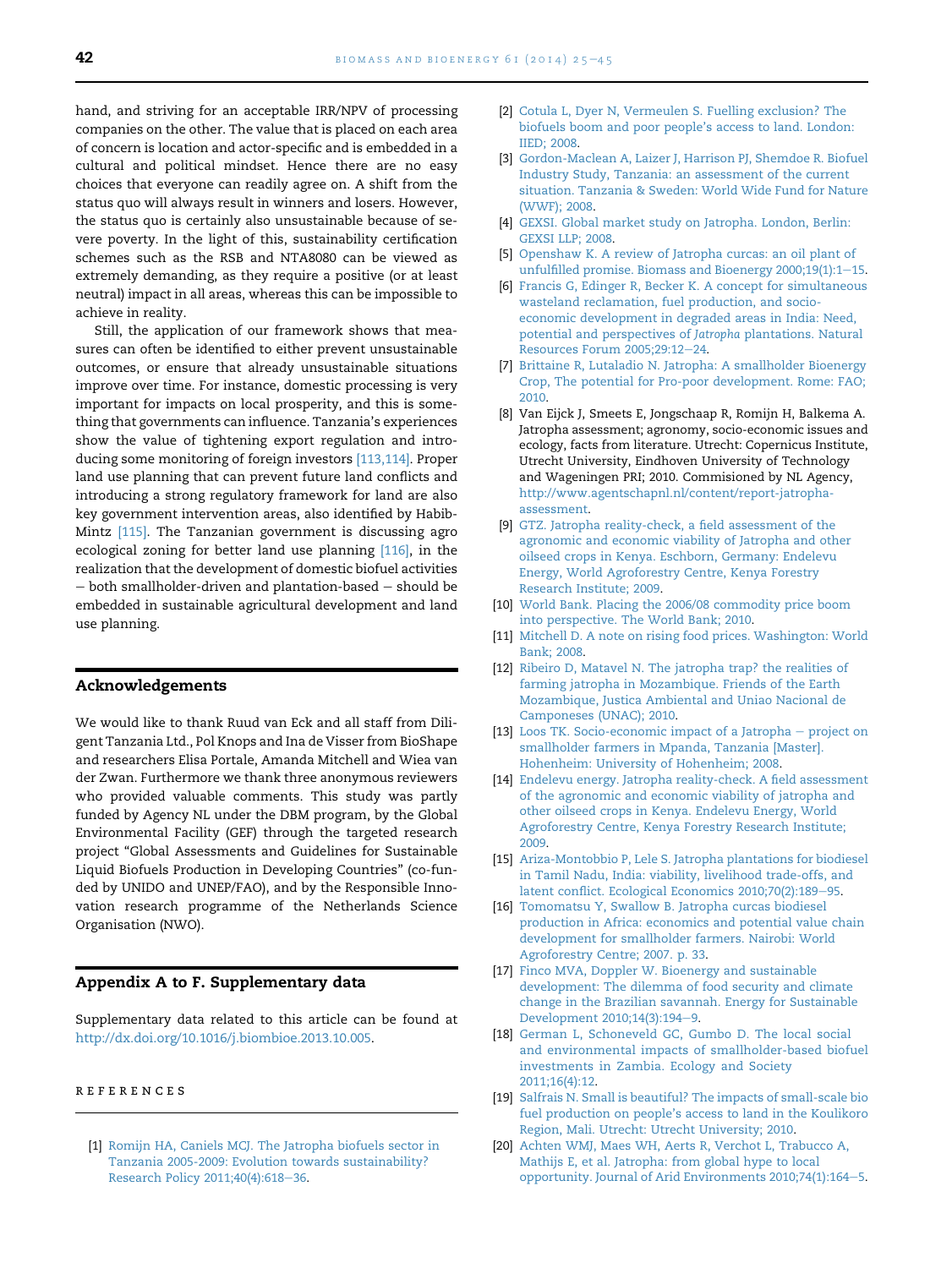- <span id="page-18-0"></span>[21] [ProForestLtd. Jatropha literature and perspectives review:](http://refhub.elsevier.com/S0961-9534(13)00427-3/sref21) [main potential social and environmental impacts arising](http://refhub.elsevier.com/S0961-9534(13)00427-3/sref21) [from large scale plantings. Oxford, UK: ProForest Ltd.;](http://refhub.elsevier.com/S0961-9534(13)00427-3/sref21) [2008](http://refhub.elsevier.com/S0961-9534(13)00427-3/sref21).
- [22] [Mota M. Potential changes in Mozambican farming systems](http://refhub.elsevier.com/S0961-9534(13)00427-3/sref22) [due to Jatropha introduction for biodiesel. Wageningen, the](http://refhub.elsevier.com/S0961-9534(13)00427-3/sref22) [Netherlands: Wageningen University; 2009](http://refhub.elsevier.com/S0961-9534(13)00427-3/sref22).
- [23] [Peters F. Socio-economic Impact Study of biofuel plantation](http://refhub.elsevier.com/S0961-9534(13)00427-3/sref23) [on farm households in Mozambique. Wageningen, the](http://refhub.elsevier.com/S0961-9534(13)00427-3/sref23) [Netherlands: Wageningen University; 2009](http://refhub.elsevier.com/S0961-9534(13)00427-3/sref23).
- [24] Spöttle M, Vissers P, Zelt T. Sustainability assessment of [Jatropha plantations in Mozambique. Jatropha Alliance](http://refhub.elsevier.com/S0961-9534(13)00427-3/sref24) [\(GEXSI, Partners for Innovations\); 2011](http://refhub.elsevier.com/S0961-9534(13)00427-3/sref24).
- [25] [Broadhurst T. Biofuels and sustainability: a case study from](http://refhub.elsevier.com/S0961-9534(13)00427-3/sref25) [Tanzania. PISCES Working brief; 2011](http://refhub.elsevier.com/S0961-9534(13)00427-3/sref25).
- [26] [van Dam J, Junginger M, Faaij APC. From the global efforts](http://refhub.elsevier.com/S0961-9534(13)00427-3/sref26) [on certification of bioenergy towards an integrated](http://refhub.elsevier.com/S0961-9534(13)00427-3/sref26) [approach based on sustainable land use planning.](http://refhub.elsevier.com/S0961-9534(13)00427-3/sref26) [Renewable and Sustainable Energy Reviews](http://refhub.elsevier.com/S0961-9534(13)00427-3/sref26) [2010;14\(9\):2445](http://refhub.elsevier.com/S0961-9534(13)00427-3/sref26)-[72.](http://refhub.elsevier.com/S0961-9534(13)00427-3/sref26)
- [27] [Cramer, et al. Criteria for sustainable biomass production.](http://refhub.elsevier.com/S0961-9534(13)00427-3/sref27) [Energy Transition Task Force; 2006.](http://refhub.elsevier.com/S0961-9534(13)00427-3/sref27)
- [28] [Brose I, Stappen FV, Castiaux A. Articulation of](http://refhub.elsevier.com/S0961-9534(13)00427-3/sref28) [environmental and socio-economic externalities from](http://refhub.elsevier.com/S0961-9534(13)00427-3/sref28) [bioenergy. Management of Environmental Quality: An](http://refhub.elsevier.com/S0961-9534(13)00427-3/sref28) International Journal  $2010;21(6):812-29$  $2010;21(6):812-29$ .
- [29] [NEN. Dutch Technical Agreement, NTA8080, Sustainability](http://refhub.elsevier.com/S0961-9534(13)00427-3/sref29) [criteria for biomass for energy purposes. Delft: Nederlands](http://refhub.elsevier.com/S0961-9534(13)00427-3/sref29) [Normalisatie Instituut \(NEN\); 2009.](http://refhub.elsevier.com/S0961-9534(13)00427-3/sref29)
- [30] [RSB. Roundtable on sustainable biofuels \(RSB\), principles &](http://refhub.elsevier.com/S0961-9534(13)00427-3/sref30) [criteria for sustainable biofuel production, version 1.0.](http://refhub.elsevier.com/S0961-9534(13)00427-3/sref30) [Lausanne: Roundtable on Sustainable Biofuels; 2009.](http://refhub.elsevier.com/S0961-9534(13)00427-3/sref30)
- [31] GBEP. The global bioenergy partnership common methodological framework for GHG lifecycle analysis of bioenergy. version zero [cited 2010]. Available from, [http://](http://www.globalbioenergy.org/?id=11856) [www.globalbioenergy.org/?id=11856](http://www.globalbioenergy.org/?id=11856); 2009.
- [32] [2009/28/EC D Directive 2009/28/EC of the European](http://refhub.elsevier.com/S0961-9534(13)00427-3/sref32) [Parliament and of the council of 23 April 2009, on the](http://refhub.elsevier.com/S0961-9534(13)00427-3/sref32) [promotion of the use of energy from renewable sources and](http://refhub.elsevier.com/S0961-9534(13)00427-3/sref32) [amending and subsequently repealing Directives 2001/77/](http://refhub.elsevier.com/S0961-9534(13)00427-3/sref32) [EC and 2003/30/EC. Official Journal of the European Union](http://refhub.elsevier.com/S0961-9534(13)00427-3/sref32) [2009](http://refhub.elsevier.com/S0961-9534(13)00427-3/sref32).
- [33] WWF. WWF position paper on bioenergy. Available from, [http://np-net.pbworks.com/f/WWF](http://np-net.pbworks.com/f/WWF+(2008)+Position+paper+on+bioenergy.pdf)+[\(2008\)](http://np-net.pbworks.com/f/WWF+(2008)+Position+paper+on+bioenergy.pdf)+ [Position](http://np-net.pbworks.com/f/WWF+(2008)+Position+paper+on+bioenergy.pdf)+[paper](http://np-net.pbworks.com/f/WWF+(2008)+Position+paper+on+bioenergy.pdf)+[on](http://np-net.pbworks.com/f/WWF+(2008)+Position+paper+on+bioenergy.pdf)+[bioenergy.pdf](http://np-net.pbworks.com/f/WWF+(2008)+Position+paper+on+bioenergy.pdf); 2008.
- [34] [MEM. Draft: guidelines for sustainable development of](http://refhub.elsevier.com/S0961-9534(13)00427-3/sref34) [liquid biofuels and co-generation in Tanzania. Dar es](http://refhub.elsevier.com/S0961-9534(13)00427-3/sref34) [Salaam; 2008.](http://refhub.elsevier.com/S0961-9534(13)00427-3/sref34)
- [35] [Vissers P, Paz A, Hanekamp E. How to select a biomass](http://refhub.elsevier.com/S0961-9534(13)00427-3/sref35) [certification scheme. Utrecht, the Netherlands: Partners for](http://refhub.elsevier.com/S0961-9534(13)00427-3/sref35) [Innovation BV, Agency NL; 2011.](http://refhub.elsevier.com/S0961-9534(13)00427-3/sref35)
- [36] [Froger E, Paz A, Vissers P. Selection of a sustainability](http://refhub.elsevier.com/S0961-9534(13)00427-3/sref36) [standard for pilot assessments of Jatropha producers in](http://refhub.elsevier.com/S0961-9534(13)00427-3/sref36) [Mozambique. Utrecht: NL Agency, Jatropha alliance, GEXI,](http://refhub.elsevier.com/S0961-9534(13)00427-3/sref36) [Partners for Innovation BV, Elaion AG, Sun Biofuels](http://refhub.elsevier.com/S0961-9534(13)00427-3/sref36) Mozambique, Green Power and Agro-Pecuária de Manica [Lds; 2010](http://refhub.elsevier.com/S0961-9534(13)00427-3/sref36).
- [37] [Roks M. Size and sustainability. The treatment of](http://refhub.elsevier.com/S0961-9534(13)00427-3/sref37) [smallholders in sustainability certification of biomass for](http://refhub.elsevier.com/S0961-9534(13)00427-3/sref37) [energy purposes. Eindhoven: Eindhoven University of](http://refhub.elsevier.com/S0961-9534(13)00427-3/sref37) [Technology; 2010.](http://refhub.elsevier.com/S0961-9534(13)00427-3/sref37)
- [38] [Ismail M, Rossi A, Geiger N. A compilation of bioenergy](http://refhub.elsevier.com/S0961-9534(13)00427-3/sref38) [sustainability initiatives. update. Rome: Food and](http://refhub.elsevier.com/S0961-9534(13)00427-3/sref38) [Agriculture Organization of the UN \(FAO\); 2011](http://refhub.elsevier.com/S0961-9534(13)00427-3/sref38).
- [39] [RSB. RSB principles and criteria 05/11/2010. Version 2.0.](http://refhub.elsevier.com/S0961-9534(13)00427-3/sref39) [Roundtable on Sustainable Biofuels \(RSB\); 2010.](http://refhub.elsevier.com/S0961-9534(13)00427-3/sref39)
- [40] [GBEP. Sustainability indicators for bioenergy. Global](http://refhub.elsevier.com/S0961-9534(13)00427-3/sref40) [Bioenergy Partnership; 2011](http://refhub.elsevier.com/S0961-9534(13)00427-3/sref40).
- [41] [Lewandowski I, Faaij APC. Steps towards the development](http://refhub.elsevier.com/S0961-9534(13)00427-3/sref41) [of a certification system for sustainable bio-energy trade.](http://refhub.elsevier.com/S0961-9534(13)00427-3/sref41) Biomass and Bioenergy  $2006;30(2):83-104$  $2006;30(2):83-104$ .
- [42] [Smeets E, Junginger M, Faaij A, Walter A, Dolzan P,](http://refhub.elsevier.com/S0961-9534(13)00427-3/sref42) [Turkenburg W. The sustainability of Brazilian](http://refhub.elsevier.com/S0961-9534(13)00427-3/sref42) [ethanol](http://refhub.elsevier.com/S0961-9534(13)00427-3/sref42)-[An assessment of the possibilities of](http://refhub.elsevier.com/S0961-9534(13)00427-3/sref42) [certified production. Biomass and Bioenergy 2008;](http://refhub.elsevier.com/S0961-9534(13)00427-3/sref42) [32\(8\):781](http://refhub.elsevier.com/S0961-9534(13)00427-3/sref42)-[813](http://refhub.elsevier.com/S0961-9534(13)00427-3/sref42).
- [43] [van Eijck J, Smeets E, Faaij A. The economic performance of](http://refhub.elsevier.com/S0961-9534(13)00427-3/sref43) [jatropha, cassava and Eucalyptus production systems for](http://refhub.elsevier.com/S0961-9534(13)00427-3/sref43) [energy in an East African smallholder setting. GCB](http://refhub.elsevier.com/S0961-9534(13)00427-3/sref43) [Bioenergy 2012;4\(6\):828](http://refhub.elsevier.com/S0961-9534(13)00427-3/sref43)-[45](http://refhub.elsevier.com/S0961-9534(13)00427-3/sref43).
- [44] [UNDP. Human development report. United Nations](http://refhub.elsevier.com/S0961-9534(13)00427-3/sref44) [Development Programme; 2011](http://refhub.elsevier.com/S0961-9534(13)00427-3/sref44).
- [45] [UNDP. Human development reports. United Nations](http://refhub.elsevier.com/S0961-9534(13)00427-3/sref45) [Development Programme; 2009](http://refhub.elsevier.com/S0961-9534(13)00427-3/sref45).
- [46] Millennium development goals indicators [Internet]. Available from, [http://unstats.un.org/unsd/mdg/Data.aspx?](http://unstats.un.org/unsd/mdg/Data.aspx?cr=834) [cr=834;](http://unstats.un.org/unsd/mdg/Data.aspx?cr=834) 2011.
- [47] [ILO. Tripartite declaration of principles concerning](http://refhub.elsevier.com/S0961-9534(13)00427-3/sref47) [multinational enterprises and social policy \(MNE](http://refhub.elsevier.com/S0961-9534(13)00427-3/sref47) [Declaration\). 4th ed. Geneva: International Labour](http://refhub.elsevier.com/S0961-9534(13)00427-3/sref47) [Organization \(ILO\); 2006.](http://refhub.elsevier.com/S0961-9534(13)00427-3/sref47)
- [48] [Woods J, Diaz-Chavez R. The environmental certification of](http://refhub.elsevier.com/S0961-9534(13)00427-3/sref48) [biofuels. London: Joint Transport Research Centre, OECD,](http://refhub.elsevier.com/S0961-9534(13)00427-3/sref48) [International Transport Forum, Imperial College; 2007](http://refhub.elsevier.com/S0961-9534(13)00427-3/sref48).
- [49] [Meredith JR, Mantel SJ. Project management. A managerial](http://refhub.elsevier.com/S0961-9534(13)00427-3/sref49) [Approach. New York: John Wiley & Sons, Inc.; 2011](http://refhub.elsevier.com/S0961-9534(13)00427-3/sref49).
- [50] [RSB. RSB principles & criteria for sustainable biofuel](http://refhub.elsevier.com/S0961-9534(13)00427-3/sref50) production. Lausanne, Switzerland: École Polytechnique Fédé[rale de Lausanne; 2010. Contract No.: RSB-IND-20-001](http://refhub.elsevier.com/S0961-9534(13)00427-3/sref50) [\(version 2.0\)](http://refhub.elsevier.com/S0961-9534(13)00427-3/sref50).
- [51] [McKinney P. Tanzania: comprehensive food security and](http://refhub.elsevier.com/S0961-9534(13)00427-3/sref51) [vulnerability analysis \(CFSVA\). Rome, Italy: UN World Food](http://refhub.elsevier.com/S0961-9534(13)00427-3/sref51) [Programme, Vulnerability Analysis and Mapping Branch](http://refhub.elsevier.com/S0961-9534(13)00427-3/sref51) [\(ODAV\); 2006.](http://refhub.elsevier.com/S0961-9534(13)00427-3/sref51)
- [52] [UNICEF. Progress for children: a world fit for children](http://refhub.elsevier.com/S0961-9534(13)00427-3/sref52) [statistical review. New York: United Nations Children's](http://refhub.elsevier.com/S0961-9534(13)00427-3/sref52) [Fund; 2007.](http://refhub.elsevier.com/S0961-9534(13)00427-3/sref52)
- [53] UNFAO. Special Programme for Food Security [cited 2010 March 11]. Available from, [http://www.fao.org/spfs/about](http://www.fao.org/spfs/about-spfs/frequently-asked-questions-spfs/en/)[spfs/frequently-asked-questions-spfs/en/;](http://www.fao.org/spfs/about-spfs/frequently-asked-questions-spfs/en/) 2010.
- [54] [FAO. Bioenergy and food security, the BEFS analytical](http://refhub.elsevier.com/S0961-9534(13)00427-3/sref54) [framework. Rome: The Bioenergy and Food Security Project](http://refhub.elsevier.com/S0961-9534(13)00427-3/sref54) [\(BEFS\), FAO; 2010](http://refhub.elsevier.com/S0961-9534(13)00427-3/sref54).
- [55] [RSB. RSB food security guidelines. Lausaunne: The](http://refhub.elsevier.com/S0961-9534(13)00427-3/sref55) [Roundtable for Sustainable Biofuels; 2011. Contract No.:](http://refhub.elsevier.com/S0961-9534(13)00427-3/sref55) [RSB-GUI-01-006-01 \(version 2.0\)](http://refhub.elsevier.com/S0961-9534(13)00427-3/sref55).
- [56] [Sulle E, Nelson F. Biofuels, land access and rural livelihoods](http://refhub.elsevier.com/S0961-9534(13)00427-3/sref56) [in Tanzania. London: IIED; 2009.](http://refhub.elsevier.com/S0961-9534(13)00427-3/sref56)
- [57] [Vermeulen S, Cotula L. Over the heads of local people:](http://refhub.elsevier.com/S0961-9534(13)00427-3/sref57) [consultation, consent, and recompense in large-scale land](http://refhub.elsevier.com/S0961-9534(13)00427-3/sref57) [deals for biofuels projects in Africa. Journal of Peasant](http://refhub.elsevier.com/S0961-9534(13)00427-3/sref57) [Studies 2010;37\(4\):899](http://refhub.elsevier.com/S0961-9534(13)00427-3/sref57)-[916.](http://refhub.elsevier.com/S0961-9534(13)00427-3/sref57)
- [58] [Sulle E, Nelson F. Developing commercial biofuels through](http://refhub.elsevier.com/S0961-9534(13)00427-3/sref58) [securing local livelihoods and land rights. Tanzania Natural](http://refhub.elsevier.com/S0961-9534(13)00427-3/sref58) [Resource Forum 2009 2009.](http://refhub.elsevier.com/S0961-9534(13)00427-3/sref58)
- [59] [Franke B, Reinhardt G, Malavelle J, Faaij A, Fritsche U. Global](http://refhub.elsevier.com/S0961-9534(13)00427-3/sref59) [assessments and guidelines for sustainable liquid biofuels.](http://refhub.elsevier.com/S0961-9534(13)00427-3/sref59) [A GEF targeted research project, organized by UNEP, FAO,](http://refhub.elsevier.com/S0961-9534(13)00427-3/sref59) [UNIDO. Heidelberg, Paris, Utrecht, Darmstadt: IFEU, UNEP,](http://refhub.elsevier.com/S0961-9534(13)00427-3/sref59) [Utrecht University, OEKO; 2012](http://refhub.elsevier.com/S0961-9534(13)00427-3/sref59).
- [60] [Muukkonen P, Heiskanen J. Estimating biomass for boreal](http://refhub.elsevier.com/S0961-9534(13)00427-3/sref60) [forests using ASTER satellite data combined with standwise](http://refhub.elsevier.com/S0961-9534(13)00427-3/sref60) [forest inventory data. Remote Sensing of Environment](http://refhub.elsevier.com/S0961-9534(13)00427-3/sref60) [2005;99\(4\):434](http://refhub.elsevier.com/S0961-9534(13)00427-3/sref60)-[47.](http://refhub.elsevier.com/S0961-9534(13)00427-3/sref60)
- [61] [Maselli F, Chiesi M, Moriondo M, Fibbi L, Bindi M,](http://refhub.elsevier.com/S0961-9534(13)00427-3/sref61) [Running SW. Modelling the forest carbon budget of a](http://refhub.elsevier.com/S0961-9534(13)00427-3/sref61)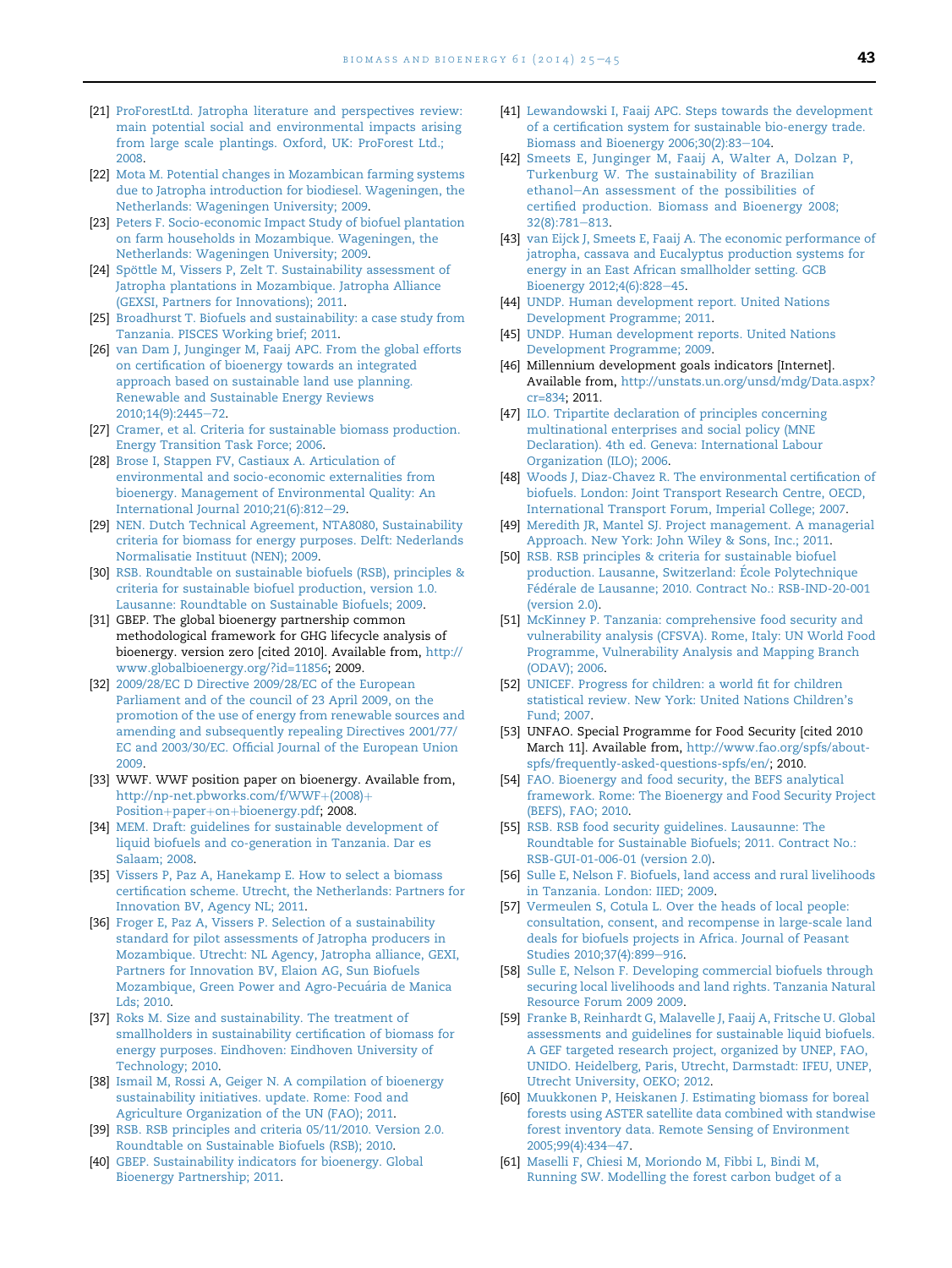<span id="page-19-0"></span>[Mediterranean region through the integration of ground](http://refhub.elsevier.com/S0961-9534(13)00427-3/sref61) [and satellite data. Ecological Modelling 2009;220\(3\):330](http://refhub.elsevier.com/S0961-9534(13)00427-3/sref61)-[42.](http://refhub.elsevier.com/S0961-9534(13)00427-3/sref61)

- [62] [Ribeiro NS, Saatchi SS, Shugart HH, Washington-Allen RA.](http://refhub.elsevier.com/S0961-9534(13)00427-3/sref62) [Aboveground biomass and leaf area index \(LAI\) mapping for](http://refhub.elsevier.com/S0961-9534(13)00427-3/sref62) [Niassa Reserve, northern Mozambique. Journal of](http://refhub.elsevier.com/S0961-9534(13)00427-3/sref62) [Geophysical Research 2008;113\(G3\):G02S](http://refhub.elsevier.com/S0961-9534(13)00427-3/sref62).
- [63] [Hennenberg KJ, Dragisic C, Haye S, Hewson J, Semroc B,](http://refhub.elsevier.com/S0961-9534(13)00427-3/sref63) [Savy C, et al. The power of bioenergy-related standards to](http://refhub.elsevier.com/S0961-9534(13)00427-3/sref63) [protect biodiversity. Conservation Biology](http://refhub.elsevier.com/S0961-9534(13)00427-3/sref63) [2010;24\(2\):412](http://refhub.elsevier.com/S0961-9534(13)00427-3/sref63)-[23](http://refhub.elsevier.com/S0961-9534(13)00427-3/sref63).
- [64] [WDPA. World database on protected areas, incorporating](http://refhub.elsevier.com/S0961-9534(13)00427-3/sref64) [the UN list of protected areas](http://refhub.elsevier.com/S0961-9534(13)00427-3/sref64)  $-$  [last update; 2010](http://refhub.elsevier.com/S0961-9534(13)00427-3/sref64).
- [65] [Conservation International. Coastal Forests of Eastern](http://refhub.elsevier.com/S0961-9534(13)00427-3/sref65) [Africa, -last update; 2007](http://refhub.elsevier.com/S0961-9534(13)00427-3/sref65).
- [66] [IBAT. Integrated Biodiversity Assessment Tool \(IBAT\), Key](http://refhub.elsevier.com/S0961-9534(13)00427-3/sref66) [Biodiversity Areas, -last update; 2008.](http://refhub.elsevier.com/S0961-9534(13)00427-3/sref66)
- [67] [WWF. Eastern Africa coastal forests](http://refhub.elsevier.com/S0961-9534(13)00427-3/sref67)  $-$  [a global ecoregion](http://refhub.elsevier.com/S0961-9534(13)00427-3/sref67) [-last update; 2010.](http://refhub.elsevier.com/S0961-9534(13)00427-3/sref67)
- [68] [Shannon CE. A mathematical theory of communication.](http://refhub.elsevier.com/S0961-9534(13)00427-3/sref68) [Bell System Technical Journal 1948;27:379](http://refhub.elsevier.com/S0961-9534(13)00427-3/sref68)-[423. 623-656.](http://refhub.elsevier.com/S0961-9534(13)00427-3/sref68)
- [69] [Sorensen TA. A method of establishing groups of equal](http://refhub.elsevier.com/S0961-9534(13)00427-3/sref69) [amplitude in plant sociology based on similarity of species](http://refhub.elsevier.com/S0961-9534(13)00427-3/sref69) [content, and its application to analyses of the vegetation on](http://refhub.elsevier.com/S0961-9534(13)00427-3/sref69) [Danish commons. Kongelige Danske Videnskabernes](http://refhub.elsevier.com/S0961-9534(13)00427-3/sref69) [Selskabs Biologiske Skrifter 1948;5:1](http://refhub.elsevier.com/S0961-9534(13)00427-3/sref69)-[34](http://refhub.elsevier.com/S0961-9534(13)00427-3/sref69).
- [70] IUCN. The IUCN red list of threatened species [updated 20106-16-2010]. Available from, <http://www.iucnredlist.org/>; 2010.
- [71] [Jennings S, Nussbaum R, Judd N, Evans T. The high](http://refhub.elsevier.com/S0961-9534(13)00427-3/sref71) [conservation value forest toolkit. Oxford, UK: ProForest; 2003](http://refhub.elsevier.com/S0961-9534(13)00427-3/sref71).
- [72] [BioShape. BioShape Tanzania ltd. Business Plan. version 25.](http://refhub.elsevier.com/S0961-9534(13)00427-3/sref72) [BioShape, Ecofys, AIDEnvironment, Ingenia and CE Delft;](http://refhub.elsevier.com/S0961-9534(13)00427-3/sref72) [2009.](http://refhub.elsevier.com/S0961-9534(13)00427-3/sref72)
- [73] Household facilities [Internet]. Available from, [http://](http://countrystat.org/home.aspx?c=TZA&ta=Q34.2A&tr=-2) [countrystat.org/home.aspx?c](http://countrystat.org/home.aspx?c=TZA&ta=Q34.2A&tr=-2)=[TZA&ta](http://countrystat.org/home.aspx?c=TZA&ta=Q34.2A&tr=-2)=[Q34.2A&tr](http://countrystat.org/home.aspx?c=TZA&ta=Q34.2A&tr=-2)=[-2](http://countrystat.org/home.aspx?c=TZA&ta=Q34.2A&tr=-2); 2006.
- [74] [FACT Foundation. The Jatropha handbook, from cultivation](http://refhub.elsevier.com/S0961-9534(13)00427-3/sref74) [to application. Eindhoven: FACT foundation; 2010](http://refhub.elsevier.com/S0961-9534(13)00427-3/sref74).
- [75] [Chachage C, Baha B. Accumulation by land dispossession](http://refhub.elsevier.com/S0961-9534(13)00427-3/sref75) [and labour devaluation in Tanzania, the case of biofuel and](http://refhub.elsevier.com/S0961-9534(13)00427-3/sref75) [forestry investments in Kilwa and Kilolo. Land rights](http://refhub.elsevier.com/S0961-9534(13)00427-3/sref75) [research & resources institute \(Haki Ardhi\); 2010.](http://refhub.elsevier.com/S0961-9534(13)00427-3/sref75)
- [76] [Portale E. Socio-economic sustainability of biofuel](http://refhub.elsevier.com/S0961-9534(13)00427-3/sref76) [production in sub-Saharan Africa: Evidence from a](http://refhub.elsevier.com/S0961-9534(13)00427-3/sref76) [Jatropha Outgrower Model in Rural Tanzania. Cambridge:](http://refhub.elsevier.com/S0961-9534(13)00427-3/sref76) [Center for International Development, Mass: Harvard](http://refhub.elsevier.com/S0961-9534(13)00427-3/sref76) [University; 2012.](http://refhub.elsevier.com/S0961-9534(13)00427-3/sref76)
- [77] [Diligent. Sustainable biofuel production in Tanzania,](http://refhub.elsevier.com/S0961-9534(13)00427-3/sref77) [Business Plan. Eindhoven, the Netherlands: Diligent Energy](http://refhub.elsevier.com/S0961-9534(13)00427-3/sref77) [Systems; 2008.](http://refhub.elsevier.com/S0961-9534(13)00427-3/sref77)
- [78] [Carrington D. UK firm's failed biofuel dream wrecks lives of](http://refhub.elsevier.com/S0961-9534(13)00427-3/sref78) [Tanzania villagers, the collapse of Sun Biofuels has left](http://refhub.elsevier.com/S0961-9534(13)00427-3/sref78) [hundreds of Tanzanians landless, jobless and in despair for](http://refhub.elsevier.com/S0961-9534(13)00427-3/sref78) [the future. The Observer; 2011](http://refhub.elsevier.com/S0961-9534(13)00427-3/sref78).
- [79] [Association of Tanzania employers. The publication of the](http://refhub.elsevier.com/S0961-9534(13)00427-3/sref79) [regulation of wages and terms of employment order 2010;](http://refhub.elsevier.com/S0961-9534(13)00427-3/sref79) [2010. Dar es Salaam](http://refhub.elsevier.com/S0961-9534(13)00427-3/sref79).
- [80] [Ministry of Finance and Economic Affairs. The economic](http://refhub.elsevier.com/S0961-9534(13)00427-3/sref80) [survey 2009. Dar es Salaam; 2010](http://refhub.elsevier.com/S0961-9534(13)00427-3/sref80).
- [81] [Mitchell A. The implications of smallholder cultivation of](http://refhub.elsevier.com/S0961-9534(13)00427-3/sref81) [the biofuel crop, Jatropha curcas, for local food security and](http://refhub.elsevier.com/S0961-9534(13)00427-3/sref81) [socio-economic development in northern Tanzania.](http://refhub.elsevier.com/S0961-9534(13)00427-3/sref81) [London: University of London; 2008](http://refhub.elsevier.com/S0961-9534(13)00427-3/sref81).
- [82] [van der Zwan W. Jatropha footprint, environmental and](http://refhub.elsevier.com/S0961-9534(13)00427-3/sref82) [socio-economic impact of the BioShape project in Kilwa](http://refhub.elsevier.com/S0961-9534(13)00427-3/sref82) [district, Tanzania. Utrecht: Utrecht University; 2011.](http://refhub.elsevier.com/S0961-9534(13)00427-3/sref82)
- [83] [Wa Simbeye F. Yono to auction BioShape property to](http://refhub.elsevier.com/S0961-9534(13)00427-3/sref83) [recover workers' dues. Tanzania: DailyNews; 2011](http://refhub.elsevier.com/S0961-9534(13)00427-3/sref83).
- [84] [Wa Simbeye F. High court blocks BioShape property's](http://refhub.elsevier.com/S0961-9534(13)00427-3/sref84) [auctioning by Yono. DailyNews; 2011](http://refhub.elsevier.com/S0961-9534(13)00427-3/sref84).
- [85] [FAO. Bioenergy and food secrurity. The BEFS Analysis for](http://refhub.elsevier.com/S0961-9534(13)00427-3/sref85) [Tanzania. Rome: FAO; 2010.](http://refhub.elsevier.com/S0961-9534(13)00427-3/sref85)
- [86] [AIDEnvironment. Strategic impact assessment, Jatropha](http://refhub.elsevier.com/S0961-9534(13)00427-3/sref86) [production in plantation areas in Kilwa district, Tanzania.](http://refhub.elsevier.com/S0961-9534(13)00427-3/sref86) [Amsterdam: AIDEnvironment; 2007.](http://refhub.elsevier.com/S0961-9534(13)00427-3/sref86)
- [87] [Van Eijck J. Case Study: The smallholder model of biofuel](http://refhub.elsevier.com/S0961-9534(13)00427-3/sref87) [production in Tanzania. Commissioned by GTZ and ProBEC;](http://refhub.elsevier.com/S0961-9534(13)00427-3/sref87) [2009.](http://refhub.elsevier.com/S0961-9534(13)00427-3/sref87)
- [88] [Wa Simbeye F. Minister tells investors to acquire land](http://refhub.elsevier.com/S0961-9534(13)00427-3/sref88) [legally. Tanzania: Daily News; 2011](http://refhub.elsevier.com/S0961-9534(13)00427-3/sref88).
- [89] [Valentino S. Tanzania Biofuel Project's Barren promise;](http://refhub.elsevier.com/S0961-9534(13)00427-3/sref89) [2011.](http://refhub.elsevier.com/S0961-9534(13)00427-3/sref89)
- [90] [Practical Action Consulting. Small-scale bioenergy](http://refhub.elsevier.com/S0961-9534(13)00427-3/sref90) [initiatives: brief description and preliminary lessons on](http://refhub.elsevier.com/S0961-9534(13)00427-3/sref90) [livelihood impacts from case studies in Asia, Latin America](http://refhub.elsevier.com/S0961-9534(13)00427-3/sref90) [and Africa. Rome: Prepared for PISCES and FAO by Practical](http://refhub.elsevier.com/S0961-9534(13)00427-3/sref90) [Action Consulting; 2009.](http://refhub.elsevier.com/S0961-9534(13)00427-3/sref90)
- [91] [Wahl N, Jamnadass R, Baur H, Munster C, Liyama M.](http://refhub.elsevier.com/S0961-9534(13)00427-3/sref91) [Economic viability of Jatropha curcas L. plantations in](http://refhub.elsevier.com/S0961-9534(13)00427-3/sref91) [Northern Tanzania, assessing farmers' prospects via cost](http://refhub.elsevier.com/S0961-9534(13)00427-3/sref91)[benefit analysis. Nairobi: World Agroforestry Centre; 2009](http://refhub.elsevier.com/S0961-9534(13)00427-3/sref91).
- [92] [ActionAid. Implication of biofuels production on food](http://refhub.elsevier.com/S0961-9534(13)00427-3/sref92) [security in Tanzania. Dar es Salaam: ActionAid Tanzania;](http://refhub.elsevier.com/S0961-9534(13)00427-3/sref92) [2009.](http://refhub.elsevier.com/S0961-9534(13)00427-3/sref92)
- [93] [IPCC. IPCC Guidelines for National Greenhouse Gas](http://refhub.elsevier.com/S0961-9534(13)00427-3/sref93) [Inventories. prepared by the National Greenhouse Gas](http://refhub.elsevier.com/S0961-9534(13)00427-3/sref93) [Inventories Programme. Japan: IGES; 2006](http://refhub.elsevier.com/S0961-9534(13)00427-3/sref93).
- [94] [Bailis R, McCarthy H. Carbon impacts of direct land use](http://refhub.elsevier.com/S0961-9534(13)00427-3/sref94) [change in semiarid woodlands converted to biofuel](http://refhub.elsevier.com/S0961-9534(13)00427-3/sref94) [plantations in India and Brazil. GCB Bioenergy](http://refhub.elsevier.com/S0961-9534(13)00427-3/sref94) [2011;3\(6\):449](http://refhub.elsevier.com/S0961-9534(13)00427-3/sref94)-[60](http://refhub.elsevier.com/S0961-9534(13)00427-3/sref94).
- [95] [Achten WMJ, Trabucco A, Maes WH, Verchot LV, Aerts R,](http://refhub.elsevier.com/S0961-9534(13)00427-3/sref95) [Mathijs E, et al. Global greenhouse gas implications of land](http://refhub.elsevier.com/S0961-9534(13)00427-3/sref95) [conversion to biofuel crop cultivation in arid and semi-arid](http://refhub.elsevier.com/S0961-9534(13)00427-3/sref95) [lands](http://refhub.elsevier.com/S0961-9534(13)00427-3/sref95) - [lessons learned from Jatropha. Journal of Arid](http://refhub.elsevier.com/S0961-9534(13)00427-3/sref95) [Environments 2012;\(0\).](http://refhub.elsevier.com/S0961-9534(13)00427-3/sref95)
- [96] [Firdaus MS, Husni MHA. Planting Jatropha curcas on](http://refhub.elsevier.com/S0961-9534(13)00427-3/sref96) [constrained land: emission and effects from land use](http://refhub.elsevier.com/S0961-9534(13)00427-3/sref96) [change. The Scientific World Journal 2012;2012:7](http://refhub.elsevier.com/S0961-9534(13)00427-3/sref96).
- [97] [JRC. Background guide for the calculation of land carbon](http://refhub.elsevier.com/S0961-9534(13)00427-3/sref97) [stocks in the biofuels sustainability scheme. Drawing on](http://refhub.elsevier.com/S0961-9534(13)00427-3/sref97) [the 2006 IPCC Guidelines for National Greenhouse Gas](http://refhub.elsevier.com/S0961-9534(13)00427-3/sref97) [Inventories. Ispra, Italy: Joint Research Centre \(JRC\),](http://refhub.elsevier.com/S0961-9534(13)00427-3/sref97) [Institute for Environment and Sustainability; 2010](http://refhub.elsevier.com/S0961-9534(13)00427-3/sref97).
- [98] [Croezen H. Een broeikasgas analyse voor het Bioshape](http://refhub.elsevier.com/S0961-9534(13)00427-3/sref98) [initiatief. Delft: CE Delft; 2008](http://refhub.elsevier.com/S0961-9534(13)00427-3/sref98).
- [99] [Struijs J. Shinda Shinda, Option for sustainable bioenergy:](http://refhub.elsevier.com/S0961-9534(13)00427-3/sref99) [a jatropha case study. Bilthoven: RIVM \(National Institute](http://refhub.elsevier.com/S0961-9534(13)00427-3/sref99) [for Public Health and the Environment\); 2008. 607034001/](http://refhub.elsevier.com/S0961-9534(13)00427-3/sref99) [2008.](http://refhub.elsevier.com/S0961-9534(13)00427-3/sref99)
- [100] [Hellings B, Romijn H, Franken YJ. Carbon storage in](http://refhub.elsevier.com/S0961-9534(13)00427-3/sref100) [Jatropha curcas trees in Northern Tanzania. Eindhoven, the](http://refhub.elsevier.com/S0961-9534(13)00427-3/sref100) [Netherlands: FACT Foundation; 2012.](http://refhub.elsevier.com/S0961-9534(13)00427-3/sref100)
- [101] Reinhardt G, Gärtner S, Rettenmaier N, Münch J, [Falkenstein Ev. Screening life cycle assessment of Jatropha](http://refhub.elsevier.com/S0961-9534(13)00427-3/sref101) [biodiesel. Heidelberg: IFEU](http://refhub.elsevier.com/S0961-9534(13)00427-3/sref101)  $-$  [Institute for Energy and](http://refhub.elsevier.com/S0961-9534(13)00427-3/sref101) [Environmental Research Heidelberg GmbH; 2007](http://refhub.elsevier.com/S0961-9534(13)00427-3/sref101).
- [102] [Reinhardt G, Becker K, Chaudhary DR, Chikara J,](http://refhub.elsevier.com/S0961-9534(13)00427-3/sref102) [Falkenstein Ev, Francis G, et al. Basic data for Jatropha](http://refhub.elsevier.com/S0961-9534(13)00427-3/sref102) [production and use](http://refhub.elsevier.com/S0961-9534(13)00427-3/sref102)  $-$  [updated version. Heidelberg,](http://refhub.elsevier.com/S0961-9534(13)00427-3/sref102) [Bhavnagar, Hohenheim: Institute for Energy and](http://refhub.elsevier.com/S0961-9534(13)00427-3/sref102) [Environmental Research Heidelberg \(IFEU\), Central Salt &](http://refhub.elsevier.com/S0961-9534(13)00427-3/sref102) [Marine Chemicals Research Institute \(CSMCRI\), University](http://refhub.elsevier.com/S0961-9534(13)00427-3/sref102) [of Hohenheim; 2008.](http://refhub.elsevier.com/S0961-9534(13)00427-3/sref102)
- [103] [Bergsma G, Vroonhof J, Dornburg V. A greenhouse gas](http://refhub.elsevier.com/S0961-9534(13)00427-3/sref103) [calculation methodology for biomass-based electricity, heat](http://refhub.elsevier.com/S0961-9534(13)00427-3/sref103)